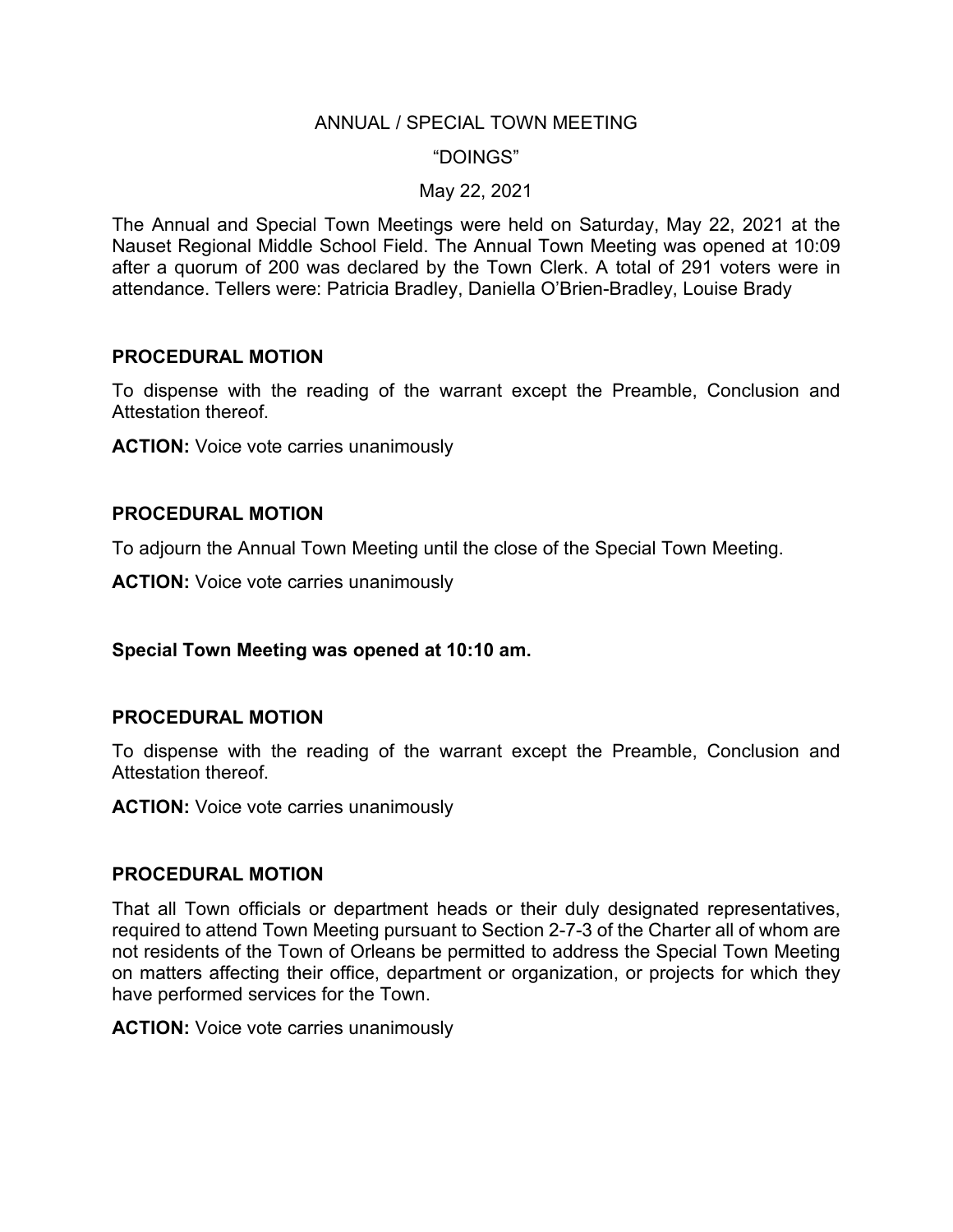## **ARTICLE 1. PAY BILLS OF PRIOR YEARS**

To see if the Town will vote to transfer from available funds a sum of money to pay bills of prior years under the provisions of Chapter 179, Acts of 1941, as amended, or to take any other action relative thereto. (Select Board) (9/10 Vote Required)

**MOTION:** That Article #1 be accepted and adopted and the sum of Ten Thousand Nine Hundred Sixty-nine and 00/100 Dollars (\$10,969.00) be transferred from Free Cash to pay the following unpaid bills.

#### **Department Vendor Amount** Town Clerk **LHS Associates** \$500.00 Town Clerk **LHS Associates** \$2,642.85 Town Clerk **LHS Associates** \$500.00 Town Office Building E.F. Winslow \$554.00 Fuel Noonan Bros. Petroleum \$3,198.28 Fuel Noonan Bros. Petroleum \$1,143.05 DPW & Natural **Resources** Bain Cor, Inc. \$2,430.00 **TOTAL (rounded up to the nearest whole dollar) \$10,969.00**

**ACTION:** 225 = Yes, 4 = No, Article passes by the necessary 9/10 majority

**SB:** 5-0-0 **FC:** 7-0-0

## **ARTICLE 2. CLOSING ARTICLE**

And to act on any other business that may legally come before the meeting. (Select Board) (Simple Majority Vote Required)

**MOTION:** That the Special Town Meeting be adjourned.

**ACTION:** Motion passes by the necessary simple majority

Special Town Meeting was closed at 10:16 am

Annual Town Meeting was resumed at 10:16am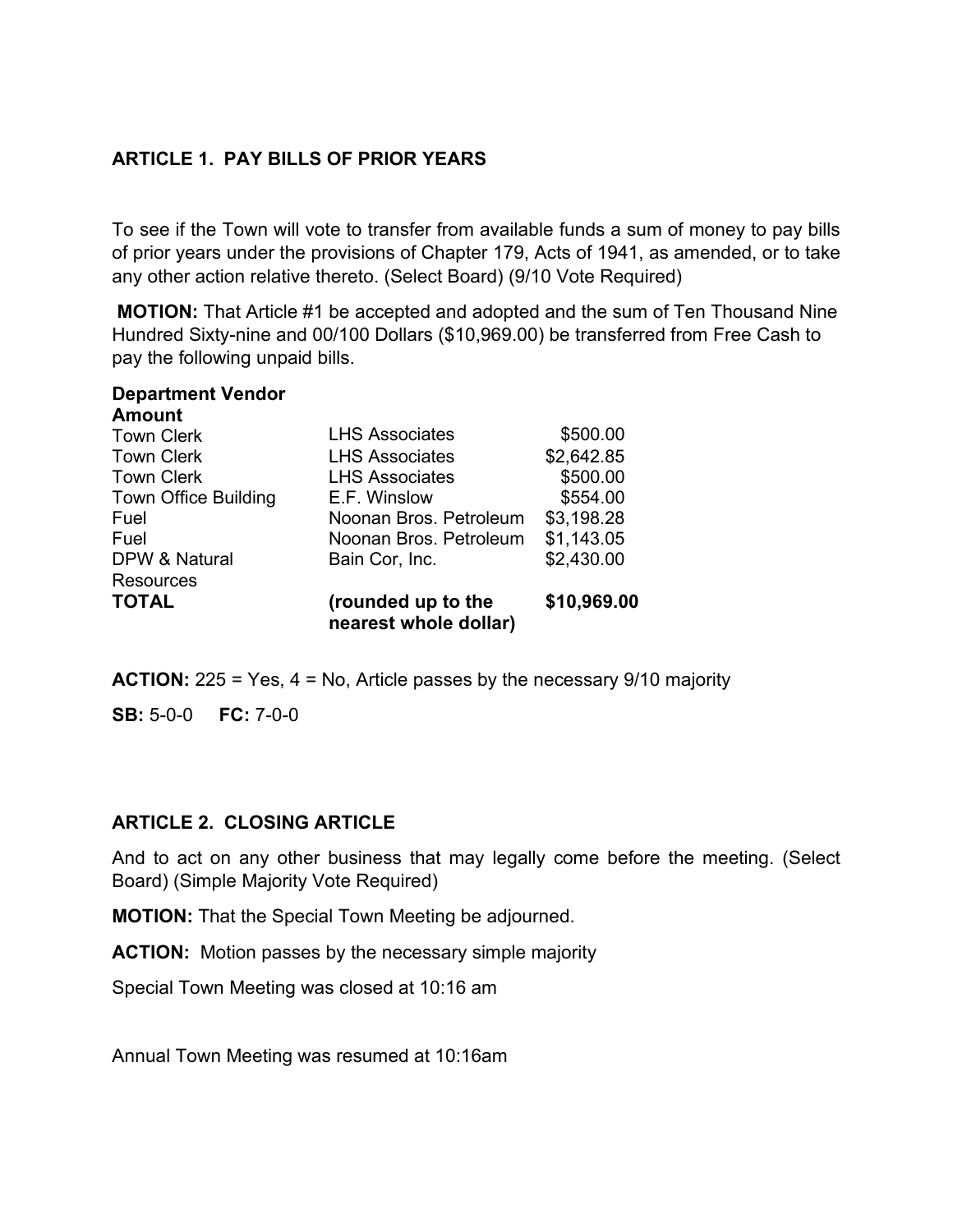### **CONSENT CALENDAR ARTICLES**

**SB:** 5-0-0 **FC:** 7-0-0 to recommend entire consent calendar

#### **ARTICLE 1. REPORT OF THE SELECT BOARD, TOWN OFFICERS AND SPECIAL COMMITTEES**

To act upon the Annual Report of the Select Board, Town Officers, and other Special Committees. (Select Board)

## **ARTICLE 2. ACCEPT TRANSPORTATION BOND BILL FUNDS**

To see if the Town will vote to authorize the Select Board to accept and enter into a contract for the expenditure of any funds allocated or to be allocated from year to year by the Commonwealth of Massachusetts and/or Barnstable County for the construction, reconstruction and improvements of roads and bikeways within the Town of Orleans, or to take any other action relative thereto. (Select Board)

## **ARTICLE 3. HOLD STATE HARMLESS FOR WORK**

To see if the Town will vote to assume liability in the manner provided by Section 29 of Chapter 91 of the General Laws, as most recently amended by Chapter 5 of the Acts of 1955, for all damages that may be incurred by work to be performed by the Massachusetts Department of Environmental Management for the improvement, development, maintenance and protection of tidal and non-tidal rivers and streams, harbors, tide-waters, foreshores and shores along a public beach, in accordance with Section 11 of Chapter 91 of the General Laws and authorize the Select Board to execute and deliver a bond of indemnity therefore to the Commonwealth, or to take any other action relative thereto. (Select Board)

## **ARTICLE 4. AUTHORIZATION TO SELL SURPLUS EQUIPMENT & ACCEPT GIFTS**

To see if the Town will vote to authorize the Town Administrator to dispose of surplus supplies and equipment under such terms and conditions as the Town Administrator deems advisable, provided all proceeds from any such disposition are returned to the General Fund, Water Surplus Fund or Reserve for Appropriation account where applicable and to accept any gift items that may be given to the Town on behalf of the citizens of Orleans, or to take any other action relative thereto. (Select Board)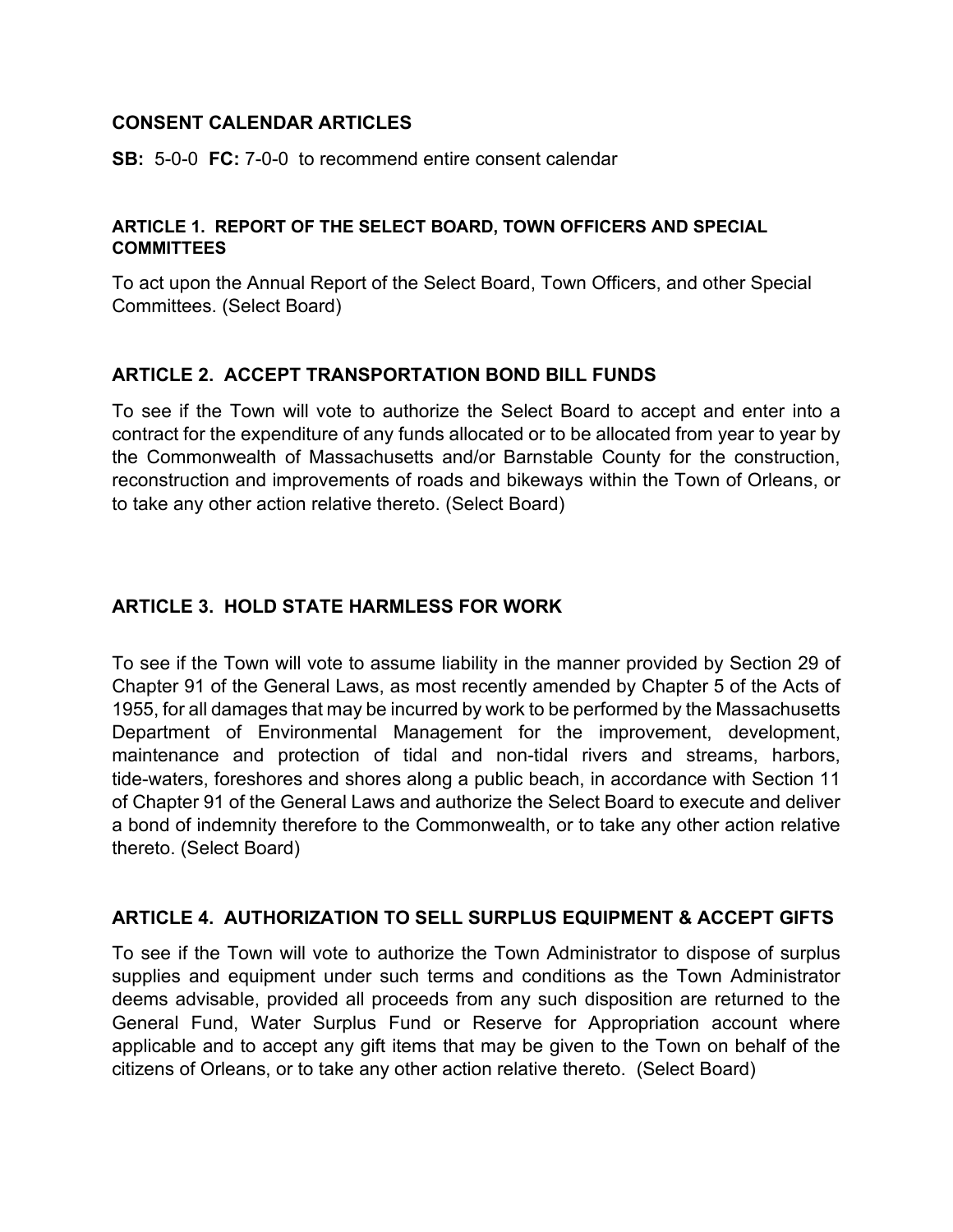### **ARTICLE 5. DEPARTMENTAL REVOLVING FUNDS AUTHORIZATION**

To see if the Town will vote to authorize revolving funds for certain town departments under M.G.L. c. 44, § 53E½ and Chapter 82 of the Code of the Town of Orleans as follows:

- 1) Council on Aging Revolving Fund, said account not to exceed Seventy Five Thousand and 00/100 Dollars (\$75,000.00). The Account will be used to fund programs, class instructor fees, fees for reservations and tickets related to trips and functions, and an annual volunteer appreciation function. All funds to be spent under the direction of the department manager and the Town Administrator.
- 2) Council on Aging Transportation Revolving Fund, said account not to exceed Thirty Thousand and 00/100 Dollars (\$30,000.00). The Account will be used to fund driver salaries, vehicle maintenance and other necessary expenses related to the transportation program. Said funds to be spent under the direction of the department manager and the Town Administrator.
- 3) The Home Composting Bin/Recycling Revolving Fund, said account not to exceed Fifteen Thousand and 00/100 Dollars (\$15,000.00). The Account will be used to purchase additional composting bins and recycling containers. Said funds to be spent under the direction of the department manager and the Town Administrator.
- 4) Cultural Council Awards Revolving Fund, said account not to exceed Two Thousand and 00/100 Dollars (\$2,000.00). The Account will be used for the depositing of entry fees, expense reimbursements, and for awarding of cash prizes to participants in special exhibits and cultural events. Said funds to be spent under the direction of the Cultural Council and the Town Administrator.
- 5) The Beach Store Revolving Fund, said account not to exceed Seventy Five Thousand and 00/100 Dollars (\$75,000.00) The Account will be used to purchase items for resale and to pay for other beach store related expenses. Said funds to be spent under the direction of the department manager and the Town Administrator.
- 6) The H.K. Cummings Collection Revolving Fund, said account not to exceed Five Thousand and 00/100 Dollars (\$5,000.00). The Account will be used for costs associated with reproduction and digitization of prints. Said funds to be spent under the direction of the department manager and the Town Administrator.
- 7) The Solar Credits Revolving Fund, said account not to exceed Fifty Thousand and 00/100 Dollars (\$50,000.00). The Account will be used to pay the Town's utility bills. Said funds to be spent under the direction of the department manager and the Town Administrator.
- 8) The Electric Charge Stations Revolving Fund, said account not to exceed Five Thousand and 00/100 Dollars (\$5,000.00). The Account will be used to fund the electricity and subscription service for the program. Said funds to be spent under the direction of the department manager and the Town Administrator.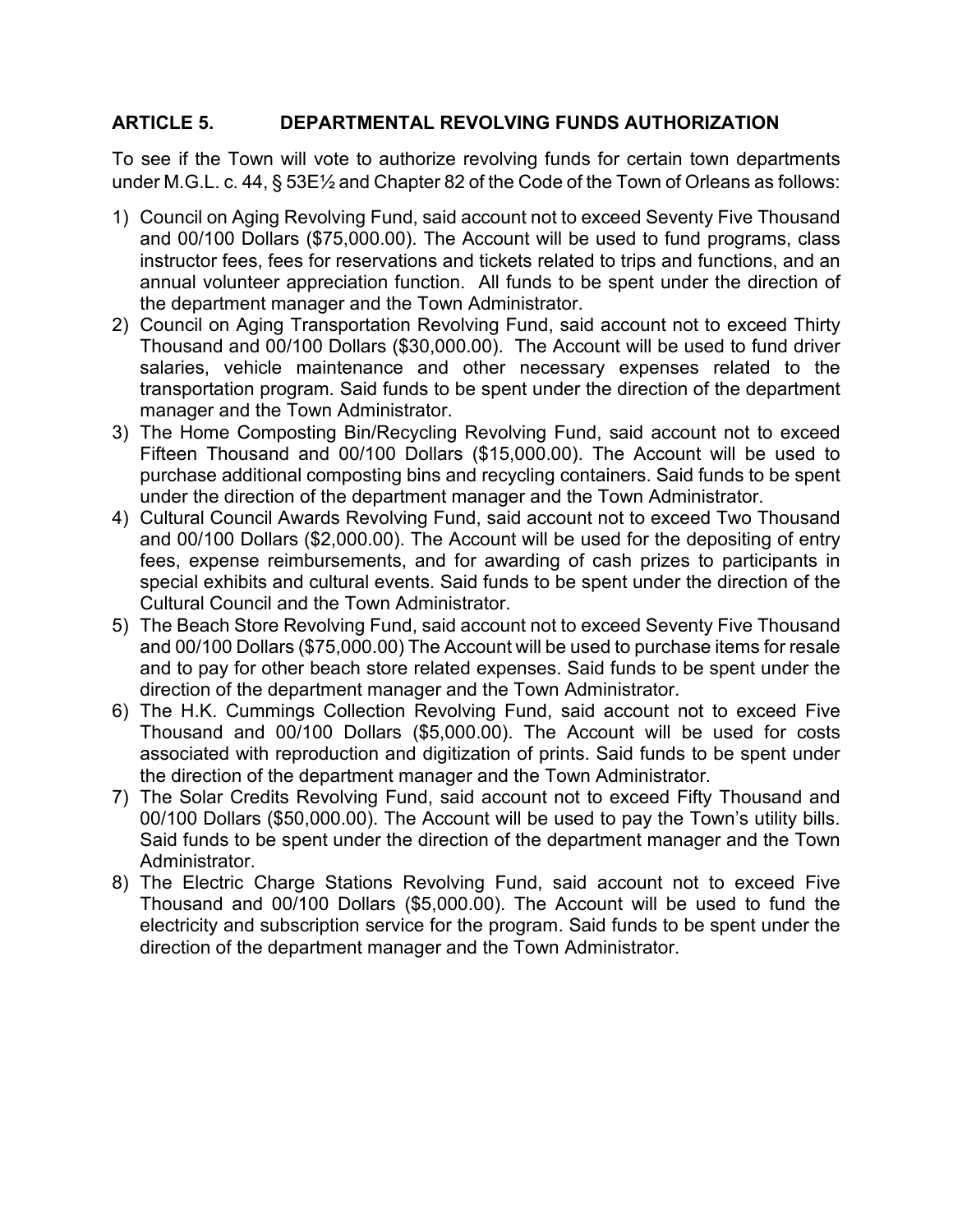## **ARTICLE 6. CONTINUATION OF MUNICIPAL RENTAL REVOLVING ACCOUNT**

To see if the Town will vote to reauthorize the establishment of the following municipal building or property rental revolving accounts under M.G.L. c. 40, §3 and, further, that any balance at the close of the fiscal year shall remain in the account and may be expended for the upkeep and maintenance of the building or property by the board, committee or department head in control of the building or property:

- 1) The Conservation Properties Account, said account not to exceed Twenty Five Thousand and 00/100 Dollars (\$25,000.00). The Account will be used to pay utility bills and other necessary expenses associated with the rental of the Town owned properties under the jurisdiction and control of the Conservation Commission. Said funds to be spent under the direction of the Conservation Commission and the Town Administrator.
- 2) The Seasonal Housing Properties Account, said account not to exceed Thirty Thousand and 00/100 Dollars (\$30,000.00). The Account will be used to pay utility and other necessary expenses associated with the rental of the former Gavigan property located on Wildflower Lane and the former Hubler property located on Beach Road. Said funds to be spent under the direction of the department manager and the Town Administrator.
- 3) The Community Building Account, said account not to exceed Twenty Thousand and 00/100 Dollars (\$20,000.00). The Account will be used to pay utility bills and other necessary expenses associated with the rental of the property at 44 Main Street. Said funds to be spent under the direction of the department manager and the Town Administrator.

# **ARTICLE 7. CONTINUATION OF PARKS AND RECREATION REVOLVING FUN**

To see if the Town will vote, having previously accepted the provisions of M.G.L. c. 44, §53D, to continue a revolving fund which shall be kept separate and apart from all other monies by the Treasurer and in which shall be deposited the receipts received in connection with the conduct of self-supporting recreation and park services of the town. The principal and interest thereon shall be expended at the direction of the authority, commission, board or official of the Town with said responsibility, and with the approval of the Town Administrator, without further appropriation; and only for the purpose of operating self-supporting recreation and park services; provided, further, that the unreserved fund balance shall not exceed Ten Thousand Dollars (\$10,000.00) at the close of each fiscal year and any such amount in excess of Ten Thousand Dollars (\$10,000.00) shall be paid into the Town treasury as provided in c.40, §53.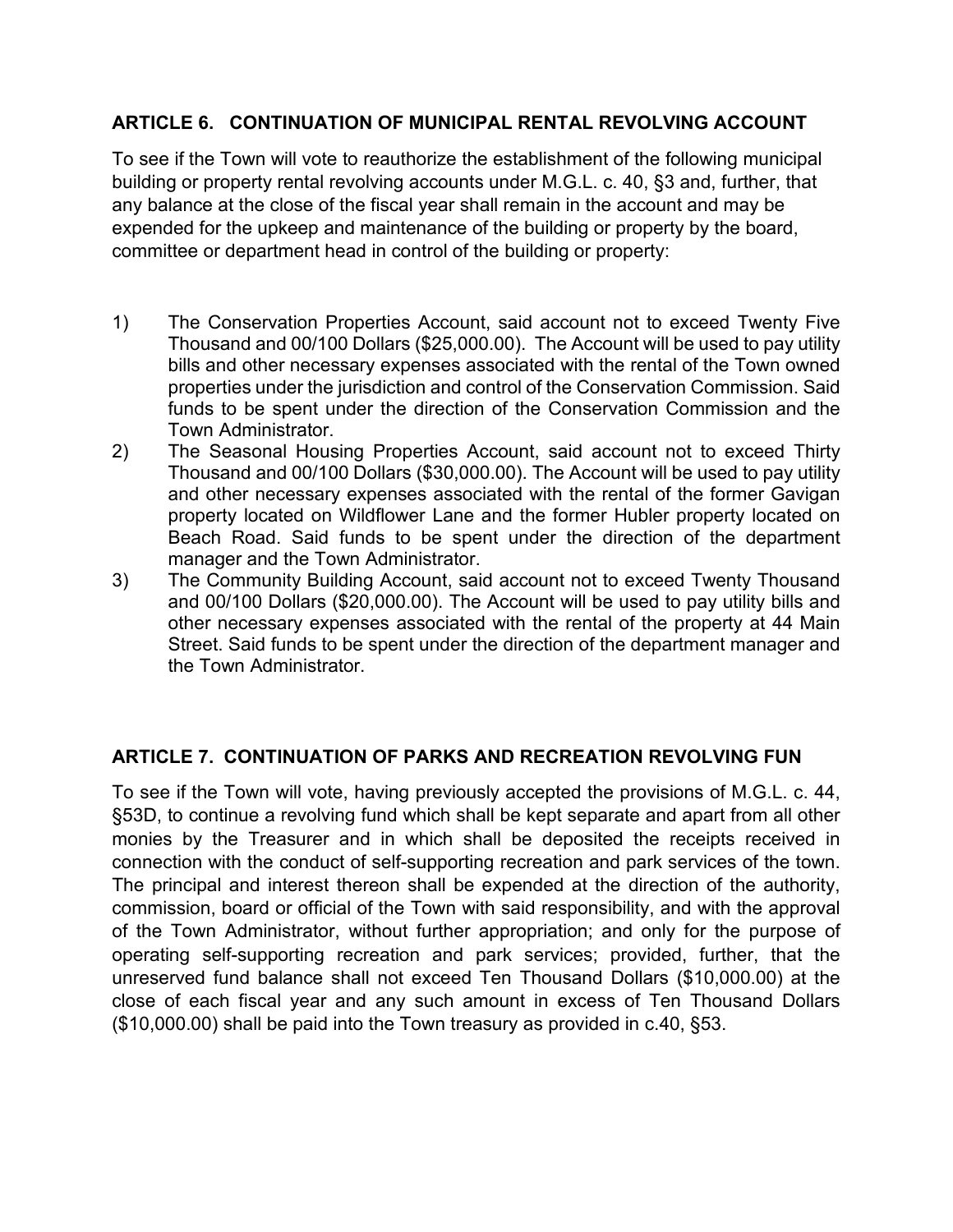## **ARTICLE 8. ADOPT M.G.L. CH. 71, § 16B, ASSESSMENT FORMULA – NAUSET REGIONAL SCHOOLS**

To see if the Town will vote to accept the provisions of Massachusetts General Laws Chapter 71, § 16B, which would reallocate the sum of the member towns' contribution to the Nauset Regional School District in accordance with the Regional Agreement rather than the Education Reform Formula, so-called, or to take any other action relative thereto. (Nauset Regional School Committee)

(Simple Majority Vote Required)

.

**CONSENT CALENDAR MOTION:** That Articles 1, 2, 3, 4, 5, 6, 7 and 8 be accepted and adopted as printed in the warrant**.**

**CONSENT CALENDAR ACTION:** Yes=219 No=6 Articles pass by necessary simple majority

# **ARTICLE 9. BEACHES ENTERPRISE FUND BUDGET (FY 22)**

To see if the Town will vote to raise and appropriate a sum of money to operate the Beaches enterprise for the fiscal year commencing July 1, 2021 and ending June 30, 2022 and to authorize the Town Administrator to sell, trade, lease or exchange or otherwise dispose of old equipment or vehicles deemed advisable in the best interest of the Beach enterprise. The proceeds from any such disposition to be applied toward the cost of acquiring said equipment or services as the case may be, and further, pursuant to Orleans Code §94-8 A. and B., to authorize the Select Board to increase or set user fees, license fees and permit fees for the Beaches enterprise as set forth in the following schedule, effective July 1, 2021, or to take any other action relative thereto. (Select Board)

(Simple Majority Vote Required)

 **MOTION:** That Article #9 be accepted and adopted and that the Town Meeting adopt the Select Board's proposed FY 2022 Beaches Enterprise Fund budget and Proposed Fee Schedule as printed in the warrant, and as funding therefore, to:

- 1. raise and appropriate from Beaches enterprise revenues the sum of Two Million Three Hundred Sixty Five Thousand Three Hundred Seventy Five and 00/100 Dollars (\$2,365,375.00)
- 2. and recognize that the indirect expenses of Five Hundred Thirty-Eight Thousand Eight Hundred Ninety and 00/100 Dollars (\$538,890.00) will be raised and appropriated in the General Fund operating budget, and funding for such will be a transfer from the Beaches enterprise.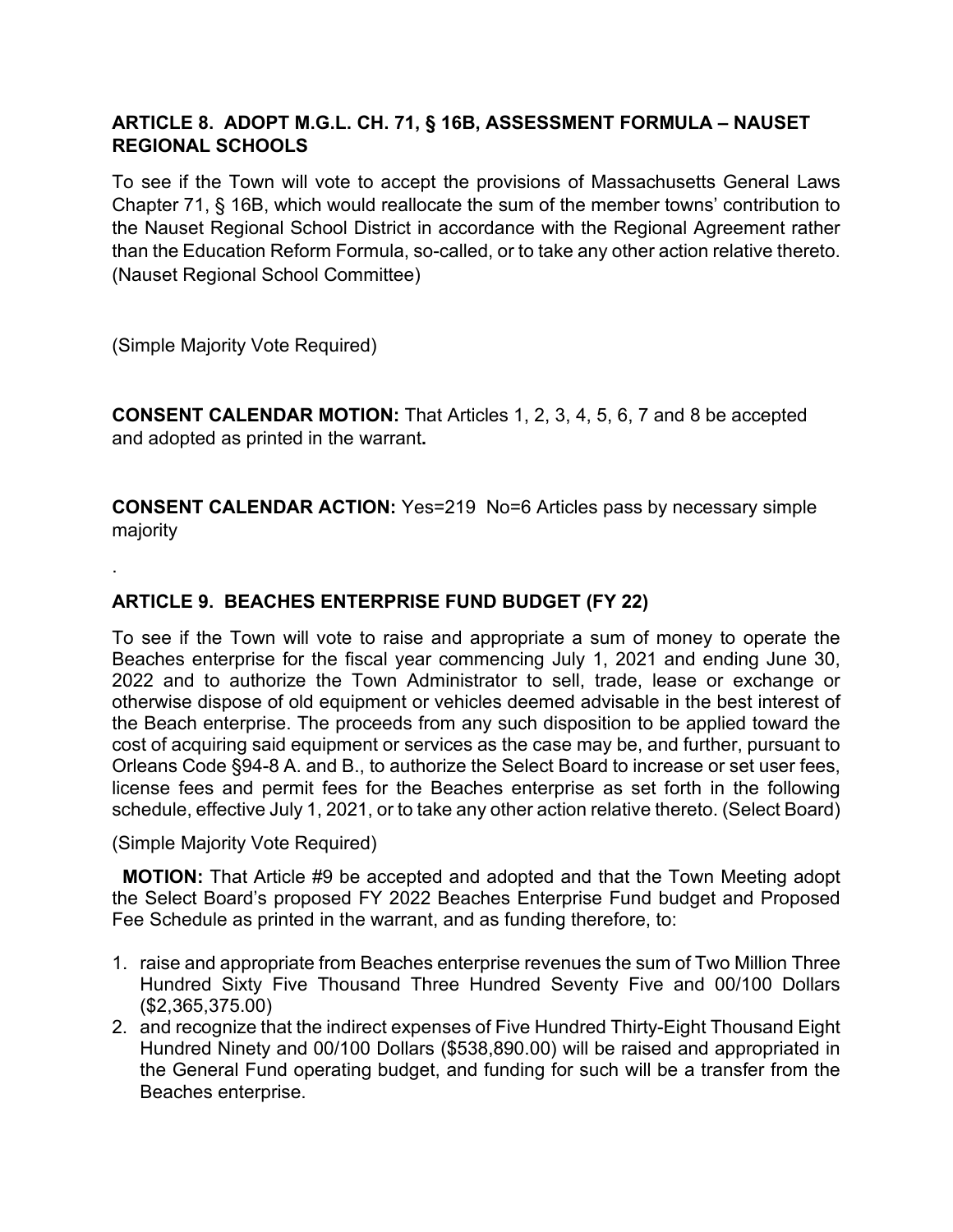**ACTION:** Yes=236 No=23 Article passes by the necessary simple majority

# **ARTICLE 10. MOORINGS ENTERPRISE FUND BUDGET (FY 22)**

To see if the Town will vote to raise and appropriate a sum of money to operate the Moorings enterprise for the fiscal year commencing July 1, 2021 and ending June 30, 2022 and to authorize the Town Administrator to sell, trade, lease or exchange or otherwise dispose of old equipment or vehicles deemed advisable in the best interest of the Moorings enterprise. The proceeds from any such disposition to be applied toward the cost of acquiring said equipment or services as the case may be, and further, pursuant to Orleans Code §94-8 A. and B., to authorize the Select Board to increase or set user fees, license fees and permit fees for the Moorings enterprise as set forth in the following schedule, effective July 1, 2021, or to take any other action relative thereto. (Select Board) (Simple Majority Vote Required

**MOTION:** That Article #10 be accepted and adopted and that the Town Meeting adopt the Select Board's proposed FY 2022 Moorings Enterprise Fund budget and Proposed Fee Schedule as printed in the warrant, and as funding therefore, to:

- 1. raise and appropriate from Moorings enterprise revenues the sum of One Hundred Fifty Three Thousand Five Hundred Seventy and 00/100 Dollars (\$153,570.00)
- 2. and recognize that the indirect expenses of One Hundred Forty -Eight Thousand Five Hundred Seventy-One and 00/100 Dollars (\$148,571.00) will be raised and appropriated in the General Fund operating budget, and funding for such will be a transfer from the Moorings enterprise.

**ACTION:** Yes=245 No=11 Article passes by the necessary simple majority

# **ARTICLE 11. ROCK HARBOR BOAT BASIN ENTERPRISE FUND BUDGET (FY 22)**

To see if the Town will vote to raise and appropriate a sum of money to operate the Rock Harbor Boat Basin enterprise for the fiscal year commencing July 1, 2021 and ending June 30, 2022 and to authorize the Town Administrator to sell, trade, lease or exchange or otherwise dispose of old equipment or vehicles deemed advisable in the best interest of the Rock Harbor Boat Basin enterprise. The proceeds from any such disposition to be applied toward the cost of acquiring said equipment or services as the case may be, and further, pursuant to Orleans Code §94-8 A. and B., to authorize the Select Board to increase or set user fees, license fees and permit fees for the Rock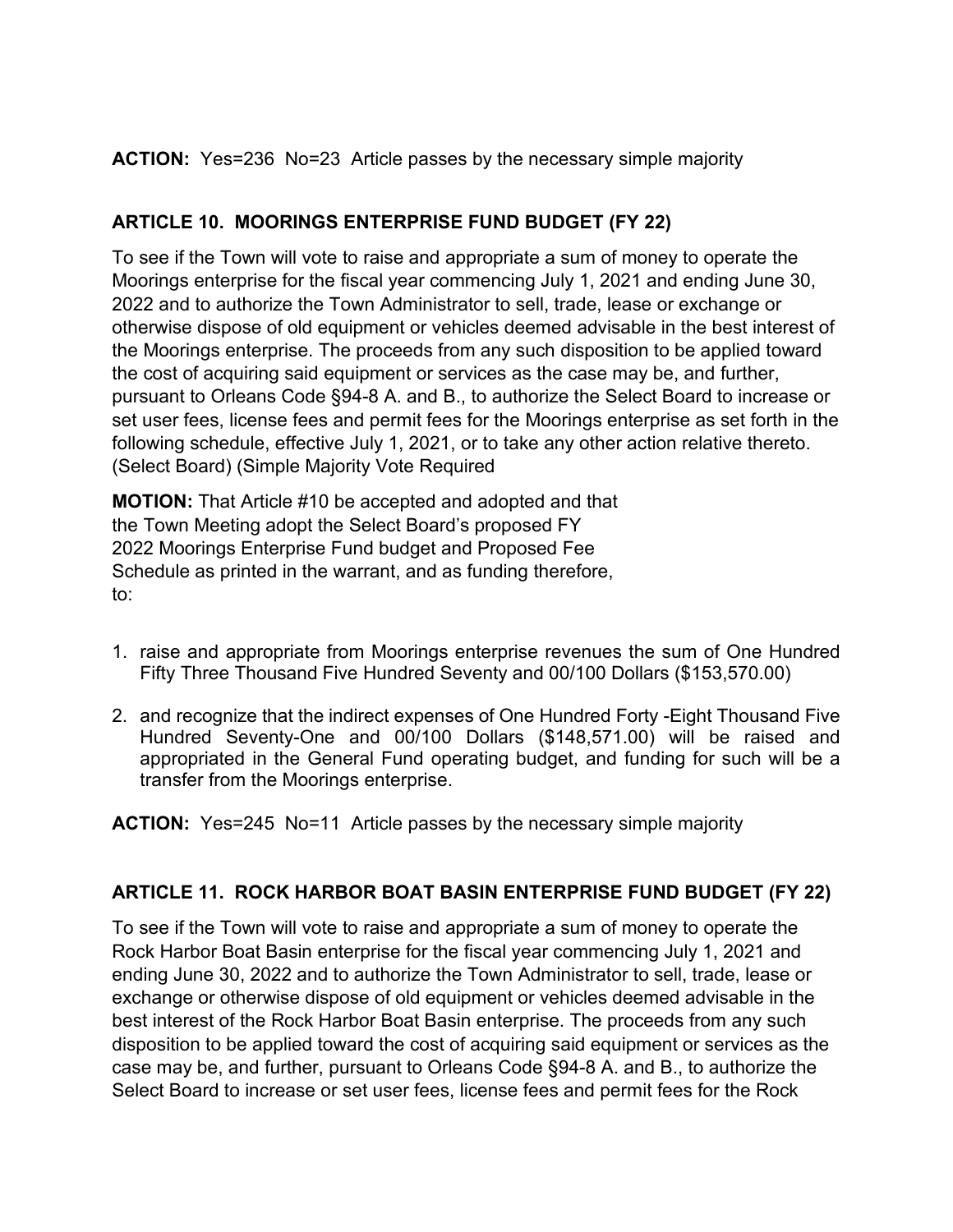Harbor Boat Basin enterprise as set forth in the following schedule, effective July 1, 2021, or to take any other action relative thereto. (Select Board) (Simple Majority Vote Required)

**MOTION:** That Article #11 be accepted and adopted and that the Town Meeting adopt the Select Board's proposed FY 2022 Rock Harbor Boat Basin Enterprise Fund budget and Proposed Fee Schedule as printed in the warrant, and as funding therefore, to:

- 1. raise and appropriate from Rock Harbor Boat Basin enterprise revenues the sum of One Hundred Twenty-One Thousand Nine Hundred Seventy-Nine and 00/100 Dollars (\$121,979.00)
- 2. raise and appropriate from the tax levy the sum of Seventy-Six Thousand Five Hundred Seven and 00/100 Dollars (\$76,507.00)
- 3. and recognize that the indirect expenses of Eighty-One Thousand One Hundred Thirty-One and 00/100 Dollars (\$81,131.00) will be raised and appropriated in the General Fund operating budget, and funding for such will be a transfer from the Rock Harbor Boat Basin enterprise.

**ACTION:** Yes=239 No=16 Article passes by the necessary simple majority

## **ARTICLE 12. SEWER ENTERPRISE FUND BUDGET (FY 22)**

To see if the Town will vote to raise and appropriate a sum of money to operate the Sewer enterprise for the fiscal year commencing July 1, 2021 and ending June 30, 2022 and to authorize the Town Administrator to sell, trade, lease or exchange or otherwise dispose of old equipment or vehicles deemed advisable in the best interest of the Sewer enterprise. The proceeds from any such disposition to be applied toward the cost of acquiring said equipment or services as the case may be, or to take any other action relative thereto. (Select Board) (2/3 Vote Required)

**MOTION:** That Article #12 be accepted and adopted and that the Town Meeting adopt the Select Board's proposed FY 2022 Sewer Enterprise Fund budget as printed in the warrant, and as funding therefore, to:

- 1. transfer from the Wastewater Special Purpose Stabilization Fund the sum of Seven Hundred Twenty-Six Thousand Five Hundred Thirteen and 00/100 Dollars (\$726,513.00)
- 2. and recognize that the indirect expenses of Ninety-Five Thousand Nine Hundred Sixty One and 00/100 Dollars (\$95,961.00) will be raised and appropriated in the General Fund operating budget, and funding for such will be a transfer from Sewer enterprise.

**ACTION:** Yes=243 No = 13. Article passes by the necessary 2/3 majority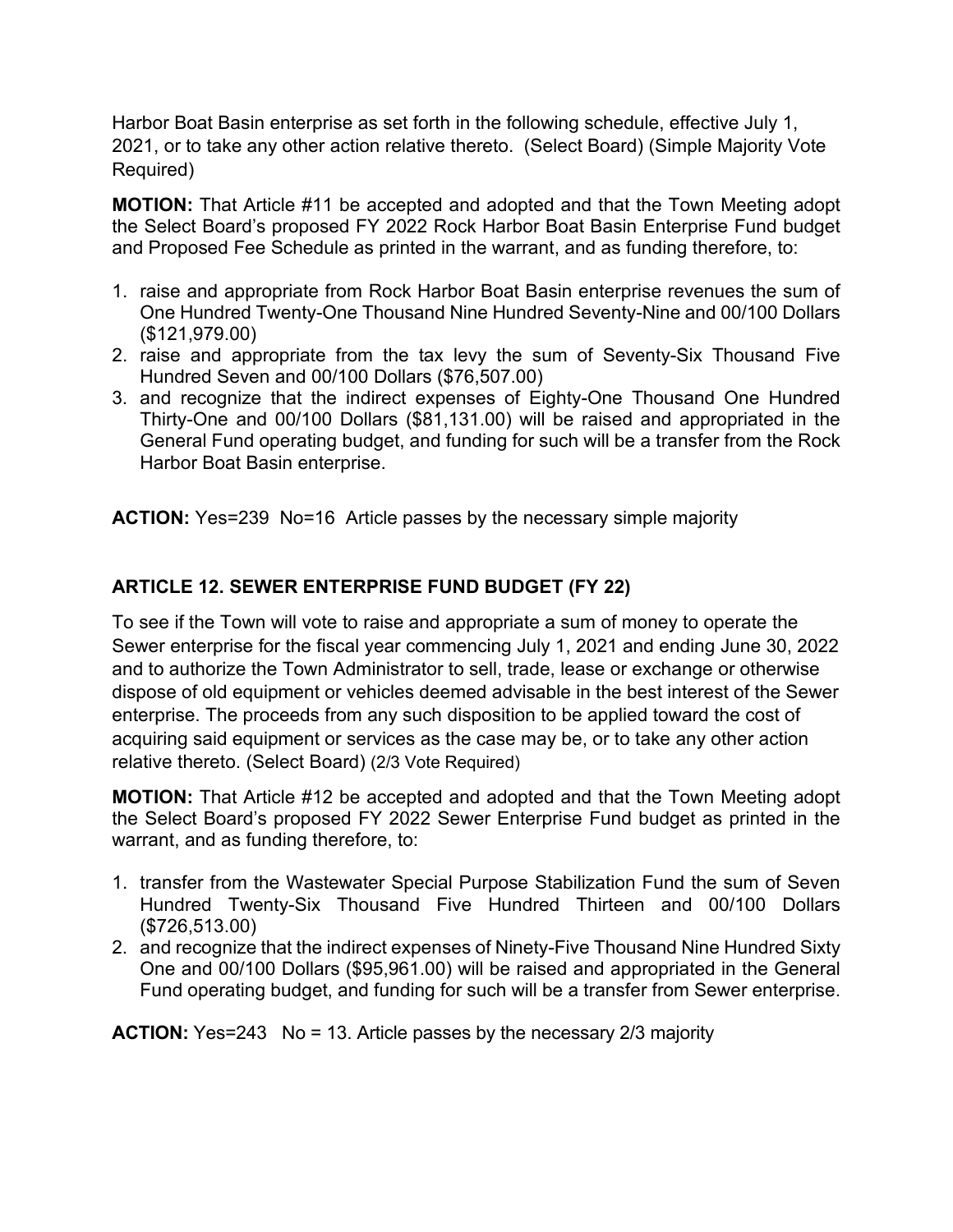## **ARTICLE 13. TRANSFER STATION ENTERPRISE FUND BUDGET (FY 22)**

To see if the Town will vote to raise and appropriate a sum of money to operate the Transfer Station enterprise for the fiscal year commencing July 1, 2021 and ending June 30, 2022 and to authorize the Town Administrator to sell, trade, lease or exchange or otherwise dispose of old equipment or vehicles deemed advisable in the best interest of the Transfer Station enterprise. The proceeds from any such disposition to be applied toward the cost of acquiring said equipment or services as the case may be, or to take any other action relative thereto. (Select Board) (Simple Majority Vote Required)

**MOTION:** That Article #13 be accepted and adopted and that the Town Meeting adopt the Select Board's proposed FY 2022 Transfer Station Enterprise Fund budget as printed in the warrant, and as funding therefore, to:

- 1. raise and appropriate from Transfer Station enterprise revenues the sum of Seven Hundred Thousand Three Hundred Sixty-Three and 00/100 Dollars (\$700,363.00)
- 2. raise and appropriate from the tax levy the sum of Four Hundred Eleven Thousand Eight Hundred Fifty-Three and 00/100 Dollars (\$411,853.00)
- 3. and recognize that the indirect expenses of Two Hundred Sixty-Five Thousand Eight Hundred Twenty-Three and 00/100 Dollars (\$265,823.00) will be raised and appropriated in the General Fund operating budget, and funding for such will be a transfer from the Transfer Station enterprise.

**ACTION:** Yes=229 No=16 Article passes by the necessary simple majority

# **ARTICLE 14. TOWN / SCHOOL BUDGET (FY22)**

To see if the Town will vote to raise and appropriate and/or transfer from available funds a sum of money to fund and pay departmental expenses for the fiscal year commencing July 1, 2021 and ending June 30, 2022 and to authorize the Town Administrator to sell, trade, lease or exchange or otherwise dispose of old equipment or vehicles deemed advisable and in the best interest of the Town. The proceeds from any such disposition to be applied toward the cost of acquiring said equipment or service as the case may be, or to take any other action relative thereto. (Select Board) (Simple Majority Vote Required)

**MOTION:** That Article #14 be accepted and adopted and that the Town Meeting adopt the Select Board's proposed FY 2022 budget as printed in the warrant, and as funding therefore, to:

1. raise and appropriate the sum of Thirty-Two Million Nine Hundred Twenty Thousand Six Hundred Fourteen and 00/100 Dollars (\$32,920,614.00),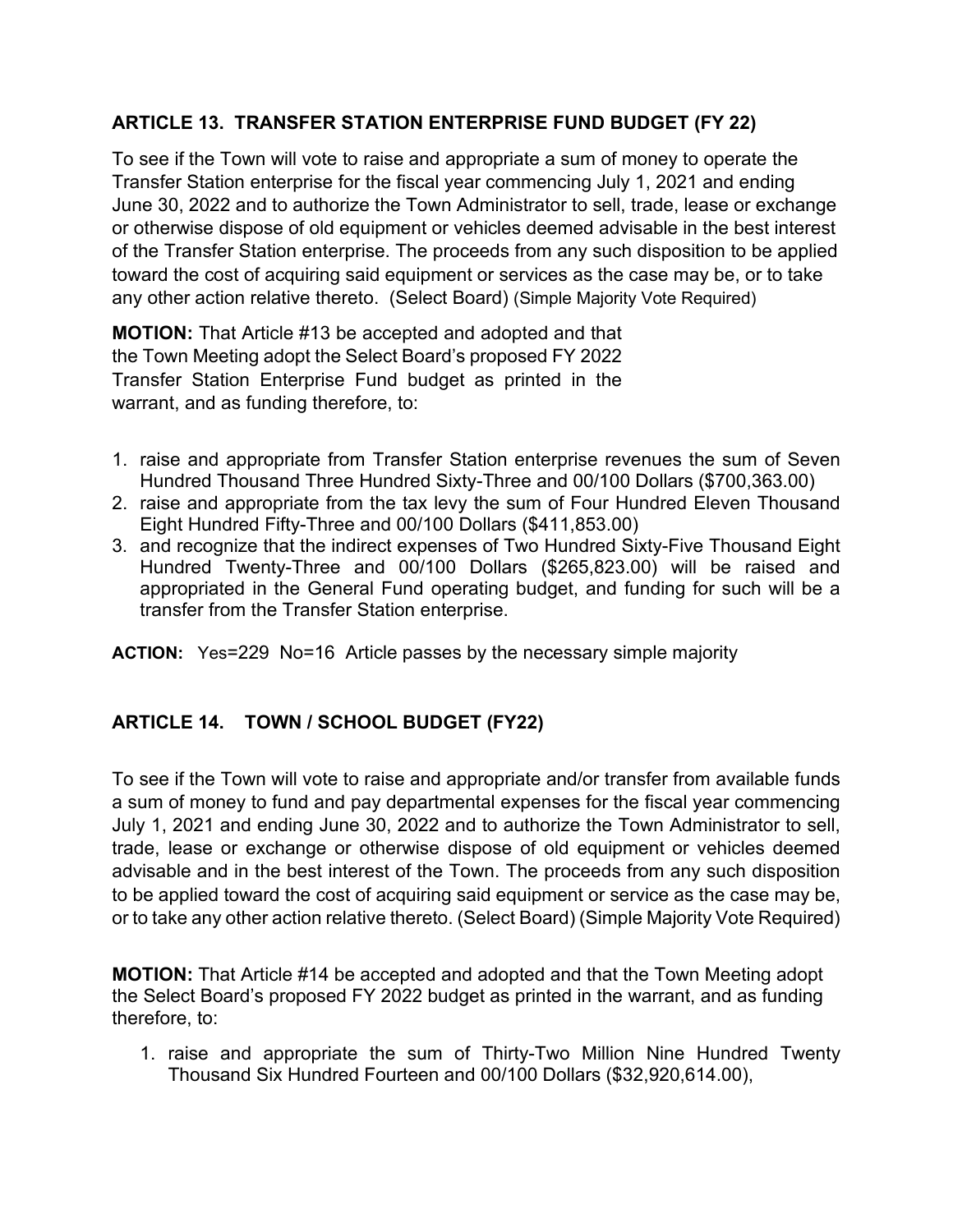- 2. appropriate from Water Fees the sum of Two Million Eight Hundred Thousand One Hundred Sixty-One and 00/100 Dollars (\$2,800,161.00),
- 3. transfer from the Ambulance Receipts Reserved for Appropriation account the sum of Six Hundred Thousand and 00/100 Dollars (\$600,000.00),
- 4. transfer from the Cable Fees Receipts Reserved for Appropriation account the sum of One Hundred Sixty+Three Thousand and 00/100 Dollars (\$163,000.00),
- 5. transfer from the Municipal Insurance Fund the sum of Fifteen Thousand and 00/100 Dollars (\$15,000.00),
- 6. transfer from the Water Pollution Abatement Trust account the sum of Five Thousand and 00/100 Dollars (\$5,000.00),
- 7. transfer from the Wetlands Protection Fund the sum of Ten Thousand and 00/100 Dollars (\$10,000.00),
- 8. transfer from the General Fund- Bond Premiums Reserved for Debt Exclusion the sum of Fourteen Thousand Six Hundred Seventy-Three and 00/100 Dollars (\$14,673.00);
- 9. transfer from Beaches Enterprise Fund the sum of Five Hundred Thirty-Eight Thousand Eight Hundred Ninety and 00/100 Dollars (\$538,890.00);
- 10.transfer from Moorings Enterprise Fund the sum of One Hundred Forty-Eight Thousand Five Hundred Seventy-One and 00/100 Dollars (\$148,571.00);
- 11.transfer from Transfer Station Enterprise Fund the sum of Two Hundred Sixty-Five Thousand Eight Hundred Twenty-Three and 00/100 Dollars (\$265,823.00);
- 12.transfer from Rock Harbor Boat Basin Enterprise Fund the sum of Eighty-One Thousand One Hundred Thirty-One and 00/100 Dollars (\$81,131.00);
- 13.and transfer from the Sewer Enterprise Fund the sum of Ninety-Five Thousand Nine Hundred Sixty-One and 00/100 Dollars (\$95,961.00).

for a total appropriation of Thirty-Seven Million Six Hundred Fifty-Eight Thousand Eight Hundred Twenty-Four and 00/100 Dollars (\$37,658,824.00).

**ACTION:** Yes=249 No=17 Article passes by the necessary simple majority

# **ARTICLE 15. CAPITAL IMPROVEMENTS PLAN (FY23 – FY27)**

To see if the Town will vote pursuant to Chapter 8 Financial Provisions and Procedures, Section 7, Action of Town Meeting, Subsection 8-7-1 of the Orleans Home Rule Charter, to act on the Capital Improvements Plan as published in the Warrant, by adopting said Plan with or without amendments thereto, which amendments may include an increase or decrease in the amount of money allocated to any particular line item contained therein, the addition of new line items or the deletion of line items contained therein, or to take any other action relative thereto. (Select Board) (Simple Majority Vote Required)

**MOTION:** That Article #15 be accepted and adopted and that pursuant to Chapter 8, Financial Provisions and Procedures, Section 7, Action of Town Meeting, Sub-section 8- 7-1 of the Orleans Home Rule Charter, the Town Meeting accept the Capital Improvement Plan as printed in the warrant.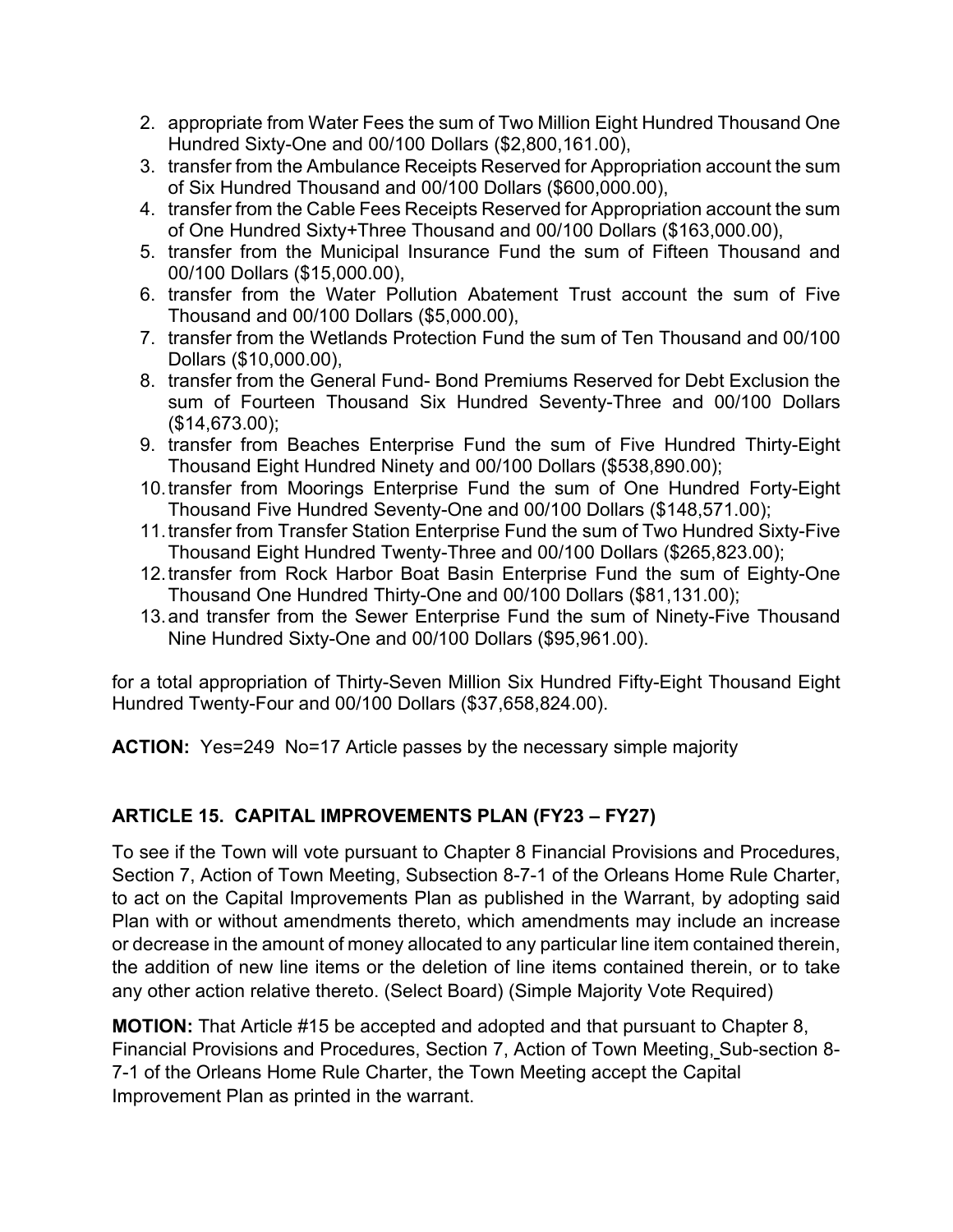### **FY23 PROJECT DESCRIPTIONS**

#### COMMUNITY PRESERVATION ACT – PROGRAM ACTIVITY FUNDING

This is an annual program for CPA activities that are supported through the 3% CPA surtax, state matching funds and available fund reserves. As required under the CPA, a minimum of 10% of the Town's annual proceeds have to be allocated to each of the three primary purposes: open space, affordable housing and historic preservation. Town Meeting approval is necessary for all Community Preservation Committee recommendations for funding.

Total Project Funding: TBD Recommended Schedule: Open Estimated Annual Cost O/M: N/A – Dependent upon use

Available Funds (CPA)

#### CWRMP IMPLEMENTATION – PLANNING, ENGINEERING & ADAPTIVE MANAGEMENT ACTIVITIES

The Water Quality and Wastewater Planning implementation costs for non-traditional technologies design, demonstration and implementation; wastewater facilities design and construction; technical oversight, project management, and other soft costs have been estimated over the next twenty years (FY22 – FY41). The program components have been identified with estimated costs by fiscal year. The following work is proposed for funding in FY23: Meeting House Pond Area Sewer (\$32,007,600); and Watershed Wide Permeable Reactive Barriers (\$7,840,000).

Total Estimated Cost: \$39,847,600 Method of Financing: Bonding (30 years) Recommended Schedule: 24 Months Estimated Annual Cost O/M: TBD during design Average Annual P&I \$2,357,650

#### DPW & NATURAL RESOURCES – WATER QUALITY DRAINAGE IMPROVEMENTS

This is an annual appropriation for the design and construction of improvements to the town's drainage infrastructure systems to address water quality issues resulting from storm water runoff that adversely affects the health of the various town coastal embayments and ponds, along with the town's fresh water bodies. Addressing these drainage issues will bring the town into compliance with US EPA Storm Water Quality Permits and Mass. DEP Water Quality requirements. Various state and federal agencies offer limited grant funding to address storm water issues. Annual funding for water quality drainage improvements will be based on a proposed project schedule.<br>Total Estimated Cost: \$196.796

Total Estimated Cost: Method of Financing: Stabilization Funds<br>Recommended Schedule: 12 Months Recommended Schedule: Estimated Annual Cost O/M: N/A

#### DPW & NATURAL RESOURCES – TOWN PAVEMENT MANAGEMENT PROGRAM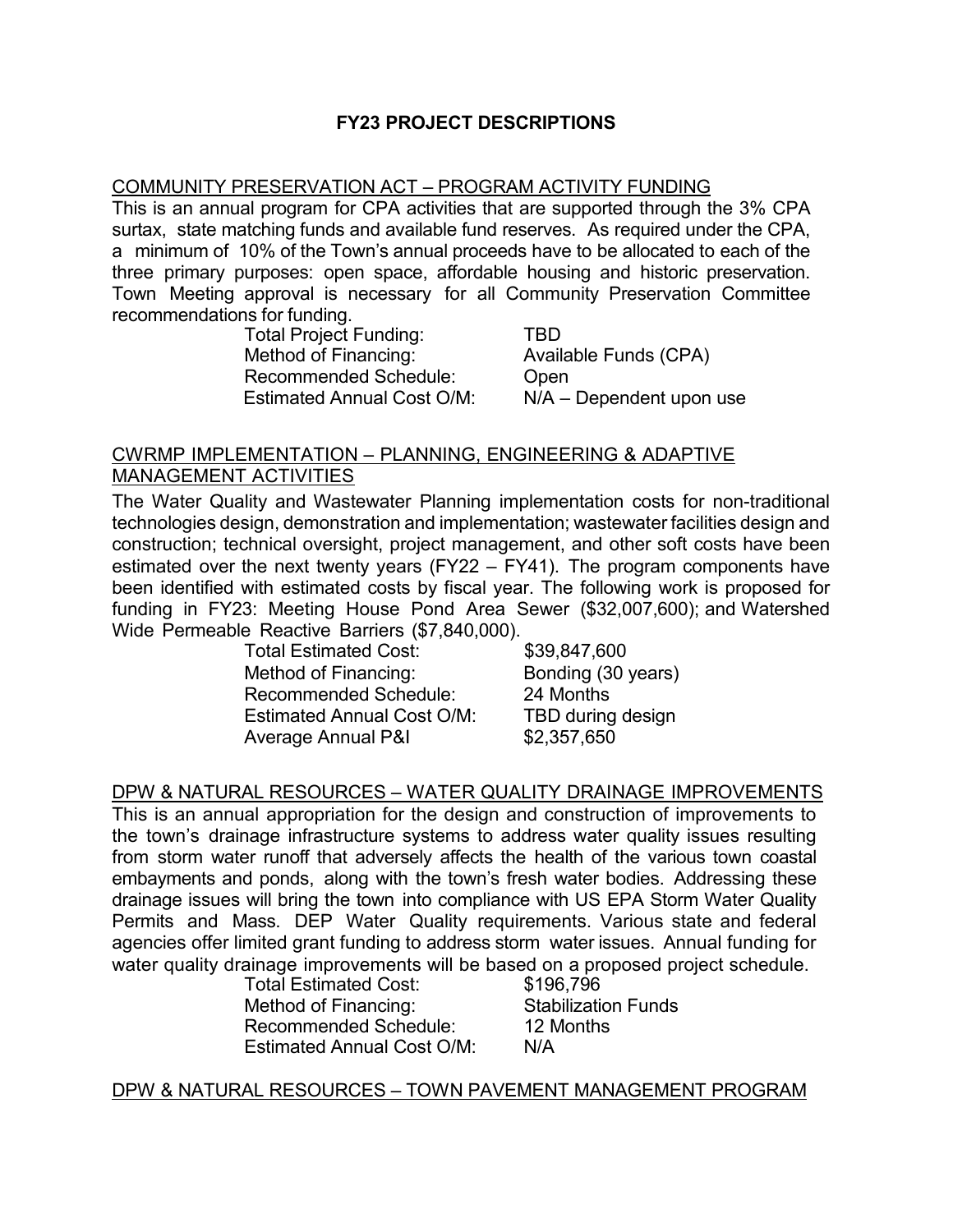This is an annual appropriation for the local share of the town's pavement management program to repair, resurface, and reconstruct town roadways. The town currently

maintains approximately 56 miles of public roadways. Also included under this program is work related to roadway drainage and sidewalk projects. Over the past several years the town has compiled an inventory of the condition of all our roadways in an effort to address, on a priority basis, the long-term maintenance needs. Local funding for laid out public roads is also supplemented by State Aid Chapter 90 funds, and the FY22 apportionment is \$279,278. Annual funding for roadway and drainage projects will be based on a proposed project schedule.

| <b>Total Estimated Cost:</b>      | \$393,616                  |
|-----------------------------------|----------------------------|
| Method of Financing:              | <b>Stabilization Funds</b> |
| <b>Recommended Schedule:</b>      | 12 Months                  |
| <b>Estimated Annual Cost O/M:</b> | N/A                        |

#### DPW & NATURAL RESOURCES – WATER DEPT. WTP FILTER MEMBRANE REPLACEMENT

This item would replace rack #3 at the water treatment plant. The membranes were supplied with a 10 year performance warranty and need to be replaced. As the heart of the treatment process their replacement must be planned for and the supplier (Pall Corp.) and other experienced professionals advise planning for the replacement as the warranty expires. This is the last of the three racks to be replaced.

| <b>Total Estimated Cost:</b>      | \$69,900              |
|-----------------------------------|-----------------------|
| Method of Financing:              | <b>Water Reserves</b> |
| Recommended Schedule:             | 12 Months             |
| <b>Estimated Annual Cost O/M:</b> | \$50,000              |

#### WATER TREATMENT PLANT RESIDUALS HANDLING IMPLEMENTATION

Residuals handling improvements at the Orleans Water Treatment Plant (WTP). With the addition of Well 7 to the sources of supply flowing through the WTP, additional infiltration capacity will be needed to operate this facility optimally. The residuals handling system will be subject to future regulatory scrutiny to improve efficiency and meet proposed regulatory standards. The present infiltration system is limited and not performing well to direct backwash, flux maintenance and membrane cleaning waters back to the groundwater table through an infiltration collection system.

| <b>Total Estimated Cost:</b>      | \$250,000          |
|-----------------------------------|--------------------|
| Method of Financing:              | Bonding (10 years) |
| <b>Recommended Schedule:</b>      | 12 Months          |
| <b>Estimated Annual Cost O/M:</b> | \$5,000            |
| <b>Average Annual P&amp;I:</b>    | \$27,925           |

#### DPW & NATURAL RESOURCES – ROCK HARBOR BULKHEAD AND LOADING RAMP REPLACEMENT

This project provides funds for the construction of the replacement of the timber and commercial bulkhead and loading ramp at Rock Harbor.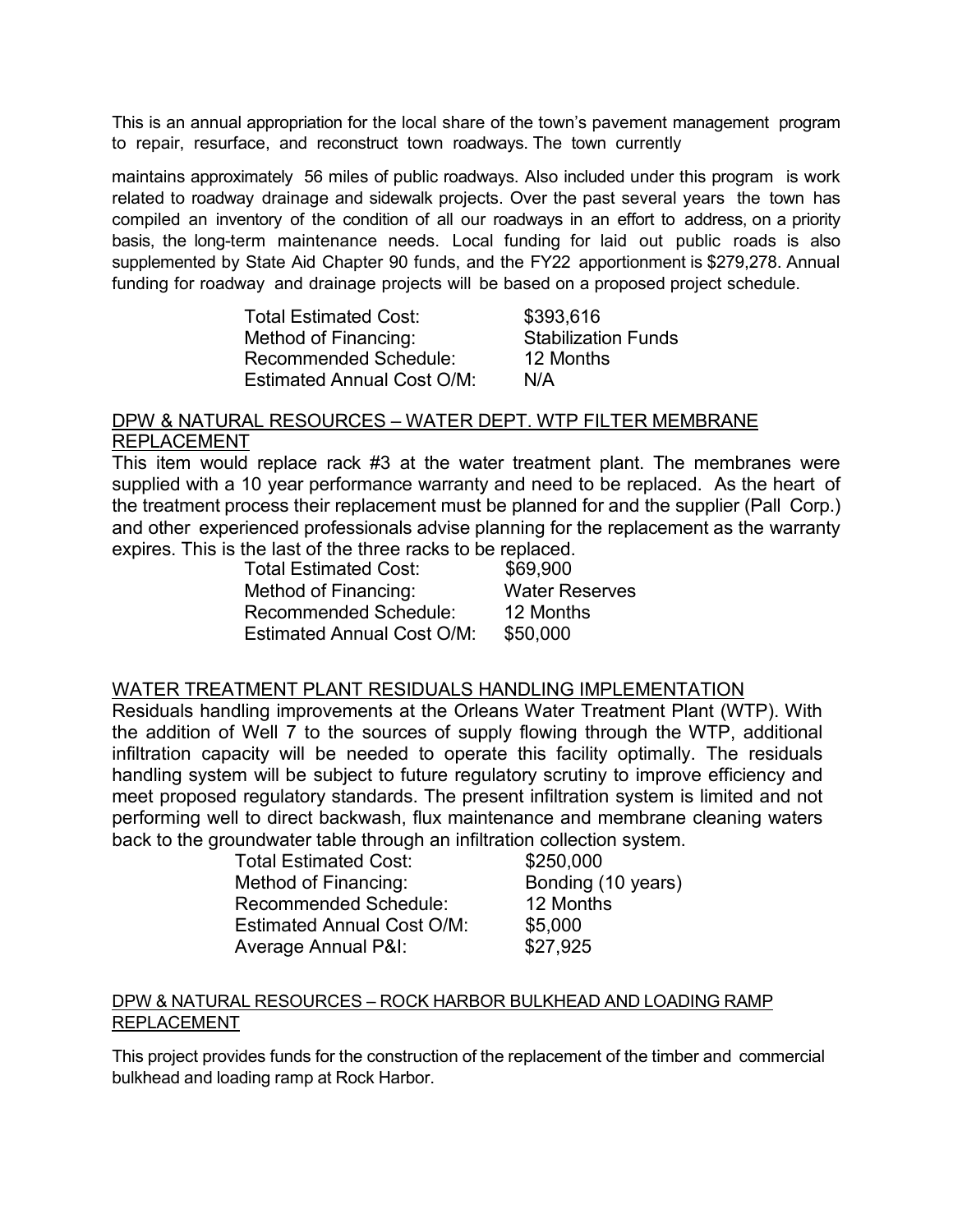| Total Estimated Cost:             | \$4,975,000        |
|-----------------------------------|--------------------|
| Method of Financing:              | Bonding (20 years) |
| Recommended Schedule:             | 12 Months          |
| <b>Estimated Annual Cost O/M:</b> | TBD during design  |
| Average Annual P&I                | \$366,284          |

### NAUSET ESTUARY DREDGING PROJECT

This project will fund the Nauset Estuary dredging project to improve navigation and public safety. The work involves hydraulically dredging approximately 73,800 cubic yards from the channel in the outer estuary from Hopkins Island to the Nauset Inlet. This work will require local, state and federal permits in order to proceed. It is anticipated that these permits will be in place by the end 2021. The dredged sand would be dewatered and used for future phases of the beach retreat project at Nauset Beach.

| <b>Total Estimated Cost:</b>      | \$3,000,000       |
|-----------------------------------|-------------------|
| Method of Financing:              | Bonding (5 years) |
| <b>Recommended Schedule:</b>      | 8 Months          |
| <b>Estimated Annual Cost O/M:</b> | N/A               |
| <b>Average Annual P&amp;I</b>     | \$654,000         |

### FIRE STATION ADDITION/RENOVATION CONSTRUCTION

This project will fund the construction of the addition/renovation of the Fire Station based on the final project design to be completed in FY22.

| <b>Total Estimated Cost:</b>      | \$5,000,000        |
|-----------------------------------|--------------------|
| Method of Financing:              | Bonding (20 years) |
| <b>Recommended Schedule:</b>      | 12 Months          |
| <b>Estimated Annual Cost O/M:</b> | N/A                |
| Average Annual P&I                | \$368,125          |

#### NAUSET REGIONAL SCHOOLS – CAPITAL PLAN PROJECT FUNDING

This item covers Orleans share of the annual capital plan project costs that are undertaken by the Nauset Regional Schools as part of their ongoing responsibilities for the maintenance and repairs of the middle school, high school and administration building facilities. Under the intermunicipal agreement for the regional school district, Orleans FY22 assessment is 19.08% of the total based on the student enrollments on October 1, 2020.

| <b>Total Estimated Cost:</b> | \$109,404           |
|------------------------------|---------------------|
| Method of Financing:         | Raise & Appropriate |
| Recommended Schedule:        | TBD                 |
| Estimated Annual Cost O/M:   | N/A                 |

#### ORLEANS ELEMENTARY SCHOOL – REPLACEMENT WINDOWS & ROOFS

This project would fund the construction costs for the replacement of the windows in the original 1990's building along with all of the roofs at the school as recommended in the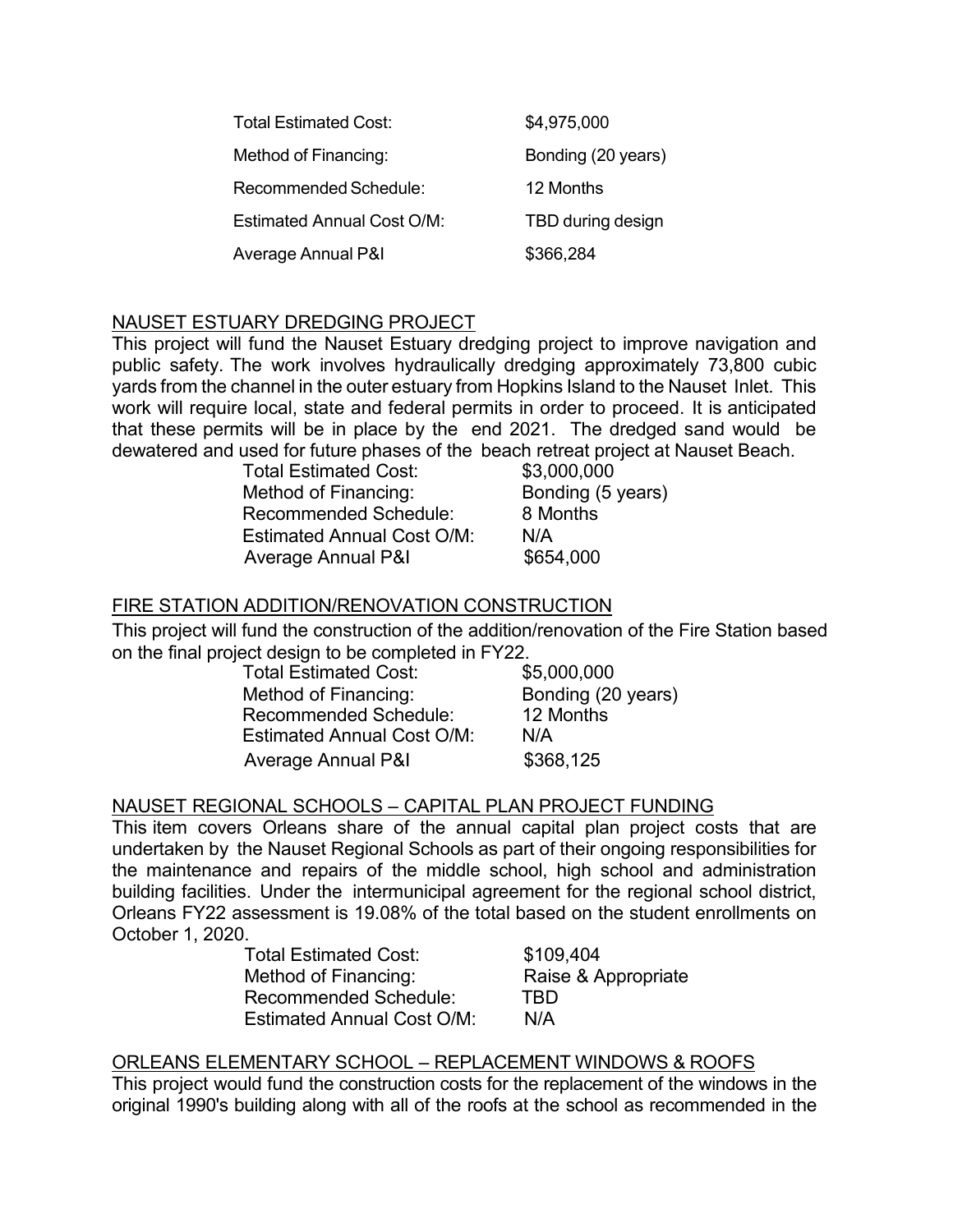Capital Asset Assessment report by Habeeb & Associates Architects dated on October 21, 2013.

| <b>Total Estimated Cost:</b>                                 | \$1,650,000        |
|--------------------------------------------------------------|--------------------|
| Method of Financing:                                         | Bonding (20 years) |
| <b>Recommended Schedule:</b>                                 | 6 Months           |
| <b>Estimated Annual Cost O/M:</b>                            | TBD during design  |
| <b>Average Annual P&amp;I</b>                                | \$121,481          |
| SNOW LIBRARY ROOF REPLACEMENT                                |                    |
| This project will fund the roof replacement at Snow Library. |                    |
| <b>Total Estimated Cost:</b>                                 | \$350,000          |
| Method of Financing:                                         | Bonding (20 years) |
| <b>Recommended Schedule:</b>                                 | 3 months           |
| <b>Estimated Annual Cost O/M:</b>                            | N/A                |
| Average Annual P&I                                           | \$25,769           |
|                                                              |                    |

#### NEW SNOW LIBRARY BUILDING PROJECT - PHASE 2 DESIGN DEVELOPMENT

This project will fund the second phase of the building program in preparation for a new library. Phase two will complete the planning and design necessary to apply for a design development grant through the Massachusetts Board of Library Commissioners (MBLC).

Total Estimated Cost: Method of Financing: Raise and Appropriate Recommended Schedule: 12 Months Estimated Annual Cost O/M: TBD during design Average Annual P&I N/A

#### MANAGEMENT INFORMATION SYSTEMS – TECHNOLOGY MODERNIZATION

This project will fund the implementation of Laserfiche Cloud, digitization of documents, additional Munis modules or other financial software, additional PeopleGIS, Utility Cloud modules or other Permitting/Inspection software for the DPW, Fire and other Town Departments; town website rebuild and implementation of programs suggested in the Barnstable County study. The project will improve workforce efficiency, free up storage space, make documents more accessible to employees and the public and to provide better overall service to residents for the foreseeable future.

Total Estimated Cost: \$1,000,000 Method of Financing: Bonding (5 years) Recommended Schedule: 24 Months Estimated Annual Cost O/M: TBD during design Average Annual P&I \$218,000

#### PROPERTY ACQUISITION – GENERAL MUNICIPAL PURCHASES

This item is included in the capital plan to facilitate the presentation of possible property purchases that may arise during the fiscal year to Town Meeting (subject to the 2/3 vote required for land purchases). This item is intended to cover acquisitions that are for general municipal uses.

Total Estimated Cost: \$1,000,000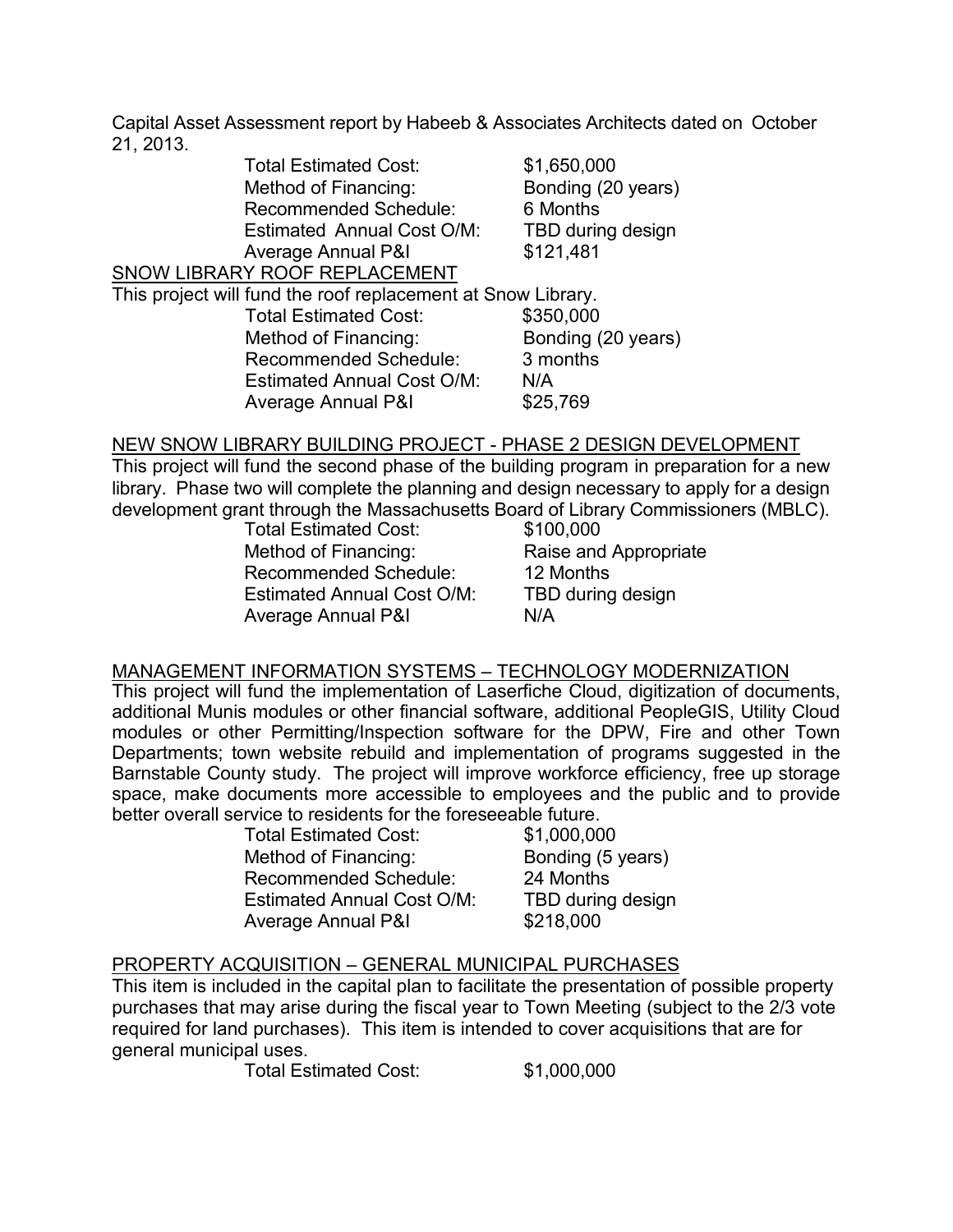| Method of Financing:              | Bonding (20 years) |
|-----------------------------------|--------------------|
| Recommended Schedule:             | N/A                |
| <b>Estimated Annual Cost O/M:</b> | N/A                |
| Average Annual P&I                | \$73,625           |

### TOWN BUILDING & FACILITIES MAINTENANCE PROGRAM

This is an annual program that includes the various building and facilities maintenance projects scheduled each year to be funded through stabilization funds, water reserves, cable television franchise fees, enterprise funds, or general tax revenues. The goal of including a summary of these projects in the CIP is to provide a more complete picture of the proposed work each year in all of the town buildings and facilities that is capital rather than routine in nature. A copy of the two schedules that are maintained for this program are attached for further reference.

Total Estimated Cost: \$478,700

Method of Financing: Reserve, Stab/Ent Fund, R&A,

CATV Recommended Schedule: 12 Months

#### TOWN VEHICLE & DURABLE EQUIPMENT REPLACEMENT PROGRAM

This is an annual program that includes the various motor vehicle and durable equipment proposed to be replaced each year with funding provided through the use of stabilization funds, water reserves, ambulance receipts or debt service. The goal of including a replacement program summary in the CIP is to provide a more complete picture of the overall capital spending each year. A copy of the 10-year schedule is attached for further reference.

> Total Estimated Cost: \$685,500 Recommended Schedule: 12 Months

Method of Financing: Reserves, Stab/Ent. Funds, Bonds

## **FY24 PROJECT DESCRIPTIONS**

#### CWRMP IMPLEMENTATION – PLANNING, ENGINEERING & ADAPTIVE MANAGEMENT ACTIVITIES

The Water Quality and Wastewater Planning implementation costs for non-traditional technologies design, demonstration and implementation; wastewater facilities design and construction; technical oversight, project management, and other soft costs have been estimated over the next twenty years (FY22 – FY41). The program components have been identified with estimated costs by fiscal year. The following work is proposed for funding in FY24: Watershed Wide Permeable Reactive Barriers.

Total Estimated Cost: \$5,683,200 Method of Financing: Bonding (20 years) Recommended Schedule: 12 Months Estimated Annual Cost O/M: TBD during design Average Annual P&I \$418,426

#### WATER STORAGE TANKS REHABILITATION – ENGINEERING DESIGN SERVICES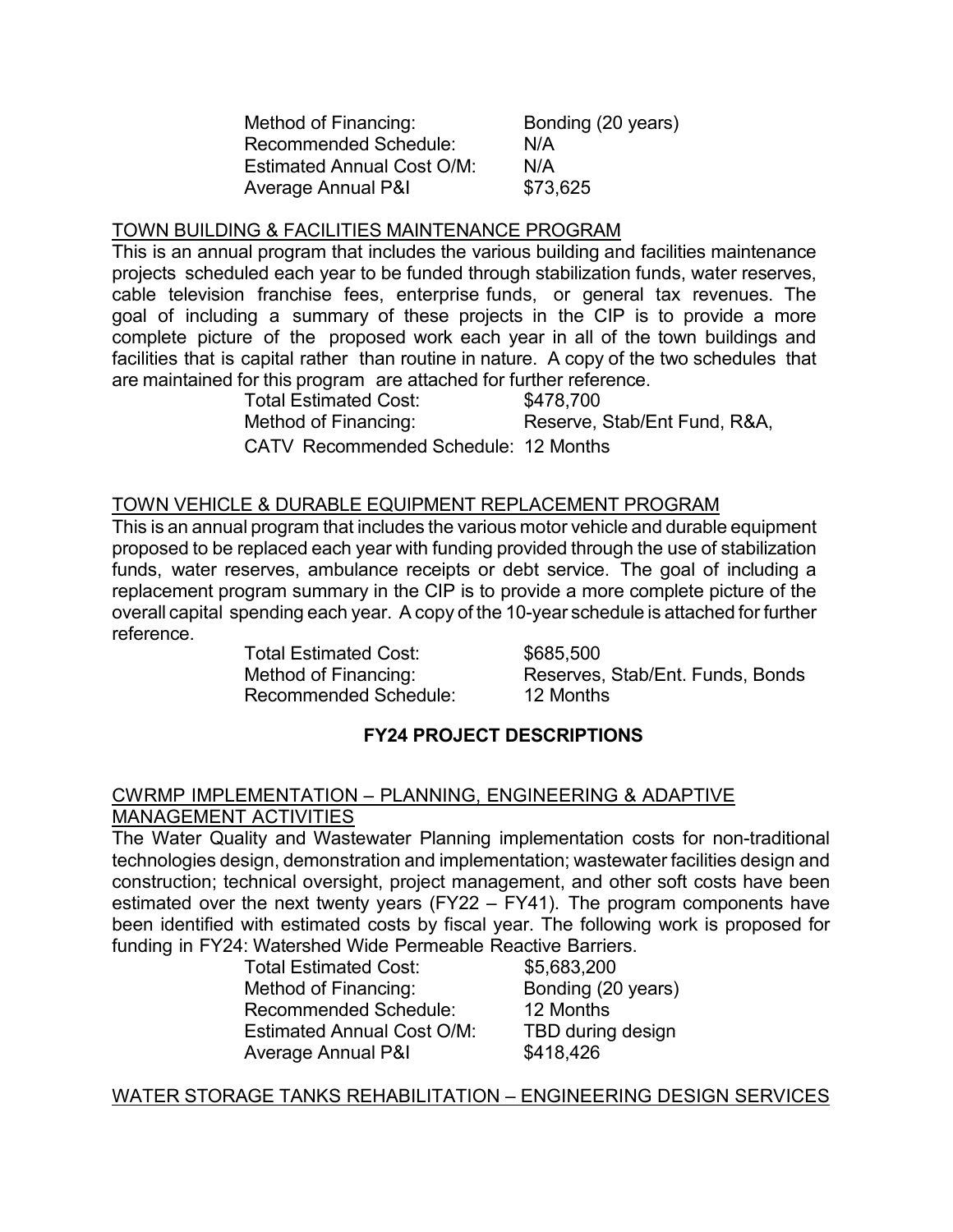This project involves preparation of engineering plans and specifications for the painting and rehabilitation of the Water Department's storage tanks #1 & 2 that were last painted in FY13 and FY14. The painting and rehabilitation are recommended from annual inspection reports from engineering firm Haley and Ward and in Chapter 8 Finished Water Storage of the Department of Environmental Protection Agencies.

| <b>Total Estimated Cost:</b>      | \$215,000          |
|-----------------------------------|--------------------|
| Method of Financing:              | Bonding (10 years) |
| Recommended Schedule:             | 6 Months           |
| <b>Estimated Annual Cost O/M:</b> | \$5,000            |
| Average Annual P&I                | \$24,016           |

### DPW & NATURAL RESOURCES - REPLACE FORMER GAVIGAN COTTAGES/ SEASONAL HOUSING

This project would replace the two existing Town-owned duplex cottages adjacent to Skaket Beach that are used for seasonal lifeguard housing.

> Total Estimated Cost: \$1,000,000 Method of Financing: Bonding (10 years) Recommended Schedule: 6 Months Estimated Annual Cost O/M: TBD during design Average Annual P&I \$111,700

#### DPW & NATURAL RESOURCES – TOWN COVE BULKHEAD REPLACEMENT

This project provides funds for the construction of the replacement of the east bulkhead, storm drain outfall pipe, and boat ramp located at the Town Cove town landing adjacent to the Goose Hummock. This landing receives heavy commercial and recreational use from April to December annually.

| <b>Total Estimated Cost:</b>  | \$1,650,000        |
|-------------------------------|--------------------|
| Method of Financing:          | Bonding (20 years) |
| Recommended Schedule:         | 12 Months          |
| Estimated Annual Cost O/M:    | TBD during design  |
| <b>Average Annual P&amp;I</b> | \$121,481          |

#### ROCK HARBOR MAINTENANCE DREDGING PROJECT

This project will fund the maintenance dredging of Rock Harbor to be undertaken jointly with the Town of Eastham with each town contributing 50% of the project costs.

| <b>Total Estimated Cost:</b>      | \$1,000,000        |
|-----------------------------------|--------------------|
| Method of Financing:              | Bonding (10 years) |
| <b>Recommended Schedule:</b>      | 8 Months           |
| <b>Estimated Annual Cost O/M:</b> | N/A                |
| <b>Average Annual P&amp;I</b>     | \$119,250          |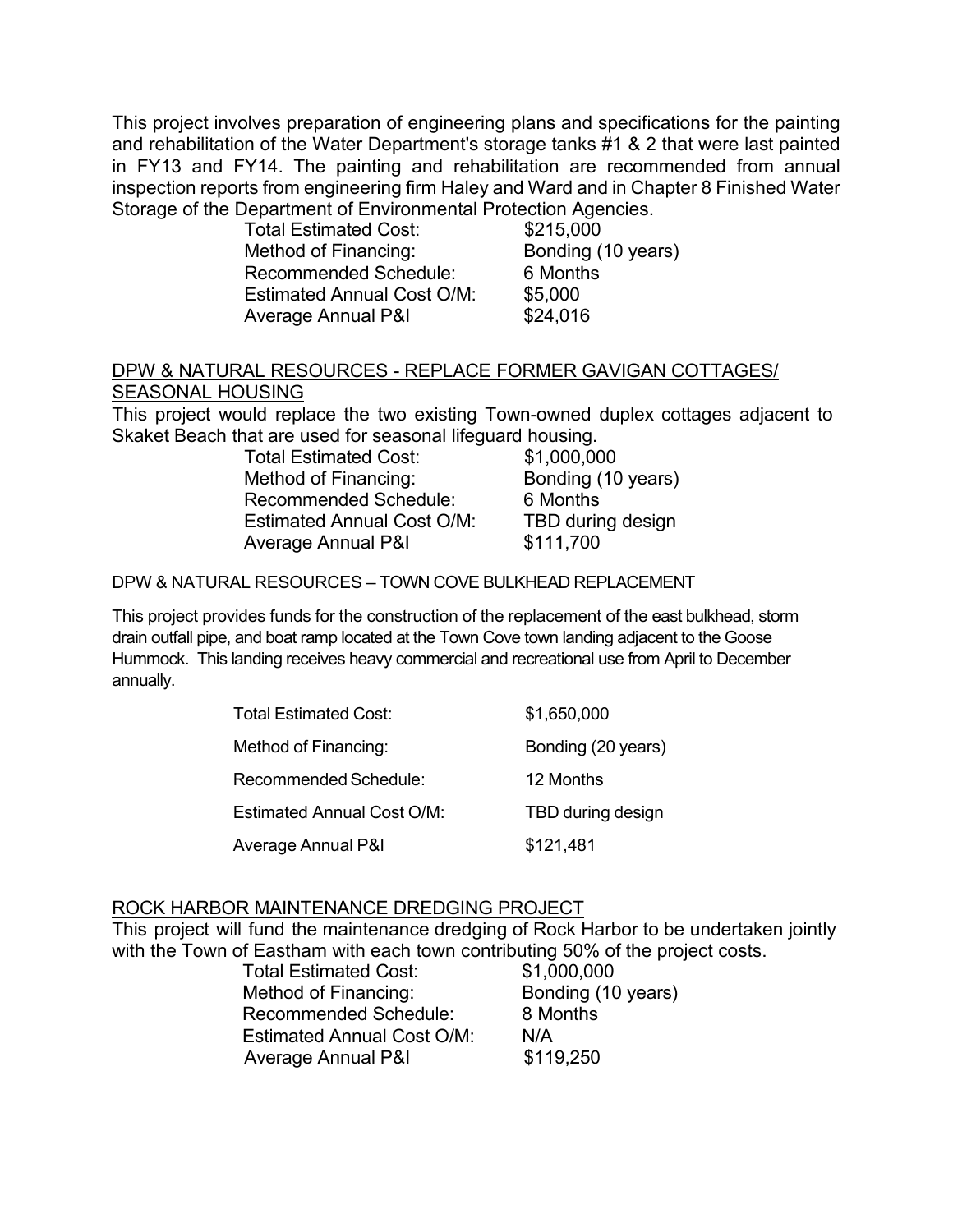#### ORLEANS ELEMENTARY SCHOOL CLASSROOM SINKS & RESTROOM RENOVATIONS – ARCHITECTURAL/ENGINEERING DESIGN SERVICES

This project would fund the design services to replace the plumbing and fixtures in the classrooms in the 1956 wing of the school as recommended in the Capital Asset Assessment report by Habeeb & Associates Architects dated on October 21, 2013.

> Total Estimated Cost: \$70,000 Method of Financing: Bonding (5 years) Recommended Schedule: 6 Months Estimated Annual Cost O/M: TBD during design Average Annual P&I \$15,260

# FIRE DEPARTMENT AMBULANCE REPLACEMENT

This project will fund the replacement of a 2015 International 4400 SBA LP Ambulance.<br>Total Estimated Cost: \$370.000

Total Estimated Cost:<br>Method of Financing: Method of Financing: The Mullance Receipts<br>
Recommended Schedule: 12 months Estimated O/M: N/A

12 months Estimated Annual Cost

# **FY25 PROJECT DESCRIPTIONS**

### CWRMP IMPLEMENTATION – PLANNING, ENGINEERING & ADAPTIVE MANAGEMENT ACTIVITIES

The Water Quality and Wastewater Planning implementation costs for non-traditional technologies design, demonstration and implementation; wastewater facilities design and construction; technical oversight, project management, and other soft costs have been estimated over the next twenty years (FY22 – FY41). The program components have been identified with estimated costs by fiscal year. The following work is proposed for funding in FY25: Watershed Wide Permeable Reactive Barriers.

Total Estimated Cost: \$2,461,500 Method of Financing: Bonding (20 years) Recommended Schedule: 12 Months Estimated Annual Cost O/M: TBD during design Average Annual P&I \$181,228

# WATER STORAGE TANKS - PAINTING AND REHABILITATION

This project involves painting and rehabilitation of the Water Department's storage tanks #1 & 2 that were last painted in FY13 and FY14. The painting and rehabilitation are recommended from annual inspection reports from engineering firm Haley and Ward and in Chapter 8 Finished Water Storage of the Department of Environmental Protection Agencies. The partial rehabilitation of the coating systems of both tanks will extend the timeline for full rehabilitation out to 2042.

| <b>Total Estimated Cost:</b>      | \$850,000          |
|-----------------------------------|--------------------|
| Method of Financing:              | Bonding (10 years) |
| <b>Recommended Schedule:</b>      | 6 Months           |
| <b>Estimated Annual Cost O/M:</b> | \$5,000            |
| <b>Average Annual P&amp;I</b>     | \$101,363          |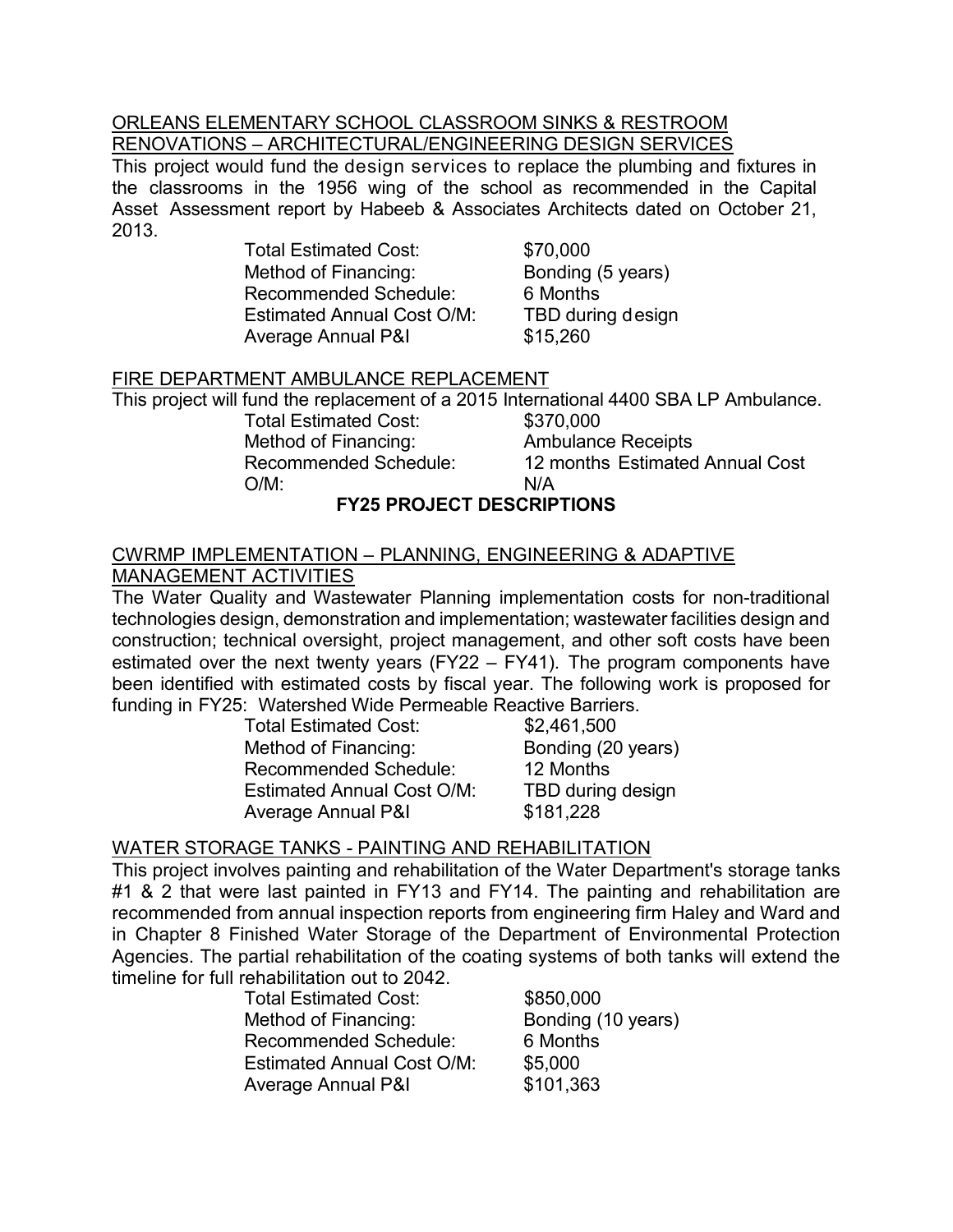#### MODULAR BUILDINGS IN NAUSET BEACH PARKING LOT

This project will fund the construction of modular buildings on the backside of the parking lot at Nauset Beach to replace the administration building and bathrooms that are projected to be removed in FY22 due to rising sea level and beach erosion. The proposed modular buildings will include space for Beach Administration and public restrooms and will be portable so that they can be relocated to the Town property at 223 Beach Road in the future.

| <b>Total Estimated Cost:</b>      | \$1,600,000        |
|-----------------------------------|--------------------|
| Method of Financing:              | Bonding (20 years) |
| <b>Recommended Schedule:</b>      | 10 Months          |
| <b>Estimated Annual Cost O/M:</b> | \$4,000            |
| <b>Average Annual P&amp;I</b>     | \$117,800          |

#### ORLEANS ELEMENTARY – REPLACE CLASSROOM SINKS & RENOVATE RESTROOMS CONSTRUCTION

This project would fund the complete replacement of the plumbing and fixtures in the classrooms in the 1956 wing of the school as recommended in the Capital Asset Assessment report by Habeeb & Associates Architects dated on October 21, 2013.

Total Estimated Cost: Method of Financing: Bonding (10 years) Recommended Schedule: 6 Months Estimated Annual Cost O/M: TBD during design Average Annual P&I \$37,978

#### DPW & NATURAL RESOURCES – REPLACE STREET SWEEPER

This item will replace a regenerative air street sweeper that was purchased in 2013 to clean the 56 miles of public roads twice a year, clean the downtown area on a weekly basis, and clean all town-owned parking lots.

| <b>Total Estimated Cost:</b>      | \$275,000         |
|-----------------------------------|-------------------|
| Method of Financing:              | Bonding (5 years) |
| <b>Recommended Schedule:</b>      | 3 Months          |
| <b>Estimated Annual Cost O/M:</b> | \$5,000           |
| Average Annual P&I                | \$59,950          |

## **FY26 PROJECT DESCRIPTIONS**

### CWRMP IMPLEMENTATION – PLANNING, ENGINEERING & ADAPTIVE MANAGEMENT ACTIVITIES

The Water Quality and Wastewater Planning implementation costs for non-traditional technologies design, demonstration and implementation; wastewater facilities design and construction; technical oversight, project management, and other soft costs have been estimated over the next twenty years (FY22 – FY41). The program components have been identified with estimated costs by fiscal year. The following work is proposed for funding in FY26: Watershed Wide Permeable Reactive Barriers.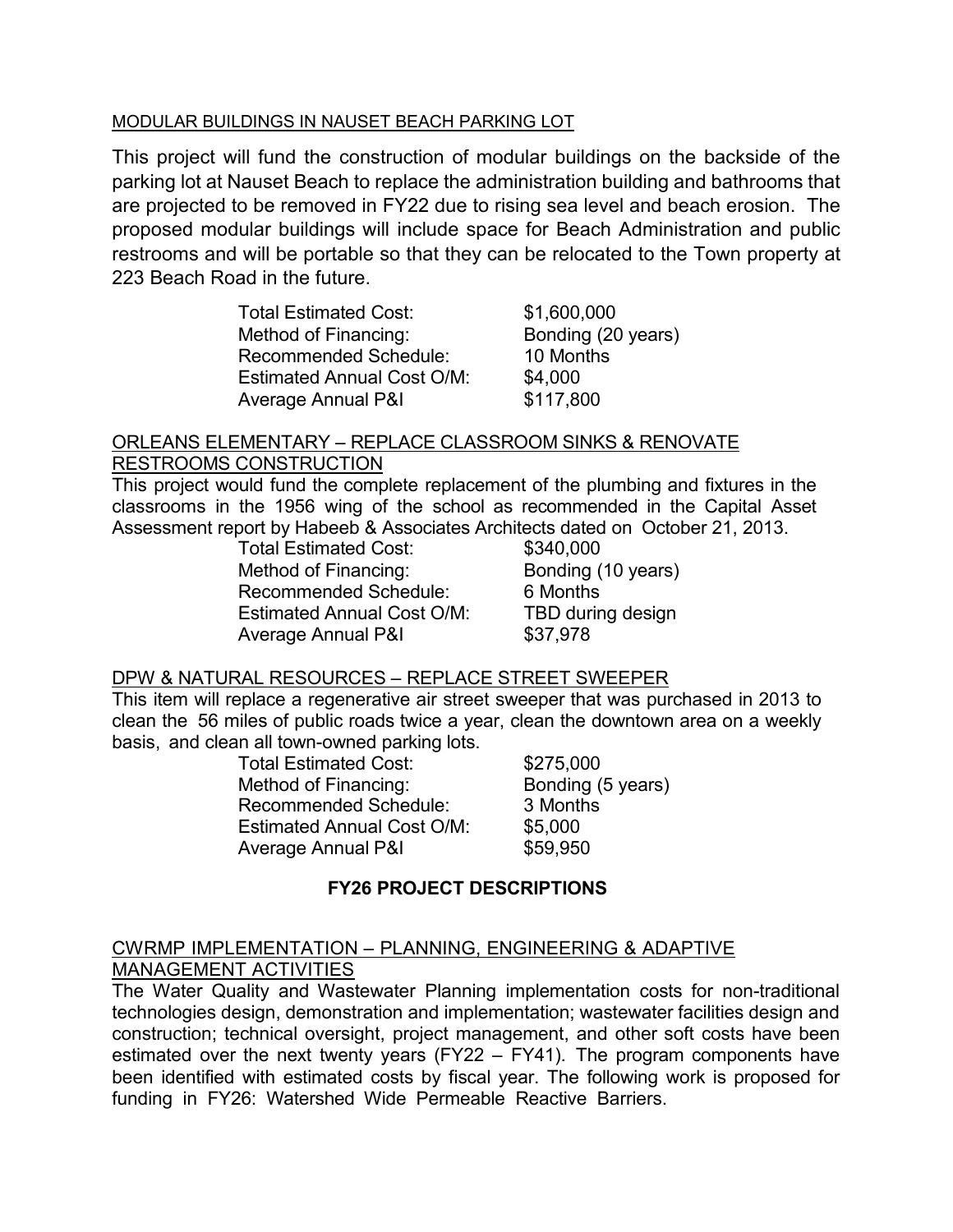Total Estimated Cost: \$3,627,200 Recommended Schedule: 12 Months Estimated Annual Cost O/M: TBD during design Average Annual P&I \$267,053

#### WATER TREATMENT PLANT ACCESS ROAD IMPROVEMENTS ENGINEERING

Engineering services for specifications and bid documents for improvements to the gravel road from Route 28 to the Water Treatment Facility. Currently heavy rains and winter conditions create unsafe conditions for vendors bringing supplies to the WTP.

| <b>Total Estimated Cost:</b>      | \$75,000           |
|-----------------------------------|--------------------|
| Method of Financing:              | Bonding (10 years) |
| <b>Recommended Schedule:</b>      | 6 months           |
| <b>Estimated Annual Cost O/M:</b> | N/A                |
| <b>Average Annual P&amp;I:</b>    | \$8,378            |

#### WATER TREATMENT PLANT HVAC/BLOWER ROOM ENGINEERING DESIGN

This project is for engineering services to prepare plans and specifications to replace the non-functional HVAC system at the WTP in order to comply with building codes and to reduce corrosion of critical mechanical parts. This project will also provide for a properly sized intake/exhaust louver and access for maintenance on the air compressor in the blower room.

> Total Estimated Cost: \$80,000 Method of Financing: Bonding (10 years) Recommended Schedule: 6 Months Estimated Annual Cost O/M: TBD during design Average Annual P&I \$8,936

## **FY27 PROJECT DESCRIPTIONS**

#### CWRMP IMPLEMENTATION – PLANNING, ENGINEERING & ADAPTIVE MANAGEMENT ACTIVITIES

The Water Quality and Wastewater Planning implementation costs for non-traditional technologies design, demonstration and implementation; wastewater facilities design and construction; technical oversight, project management, and other soft costs have been estimated over the next twenty years (FY21 – FY40). The program components have been identified with estimated costs by fiscal year. The following work is proposed for funding in FY27: Watershed Wide Permeable Reactive Barriers.

Total Estimated Cost: Method of Financing: Bonding (20 years) Recommended Schedule: 12 Months Estimated Annual Cost O/M: TBD during design Average Annual P&I: \$1,038,937

#### WATER TREATMENT PLANT ACCESS ROAD IMPROVEMENTS

This project will improve unsafe conditions and maintenance issues that are created by heavy rains and winter conditions along the gravel access road from Route 28 to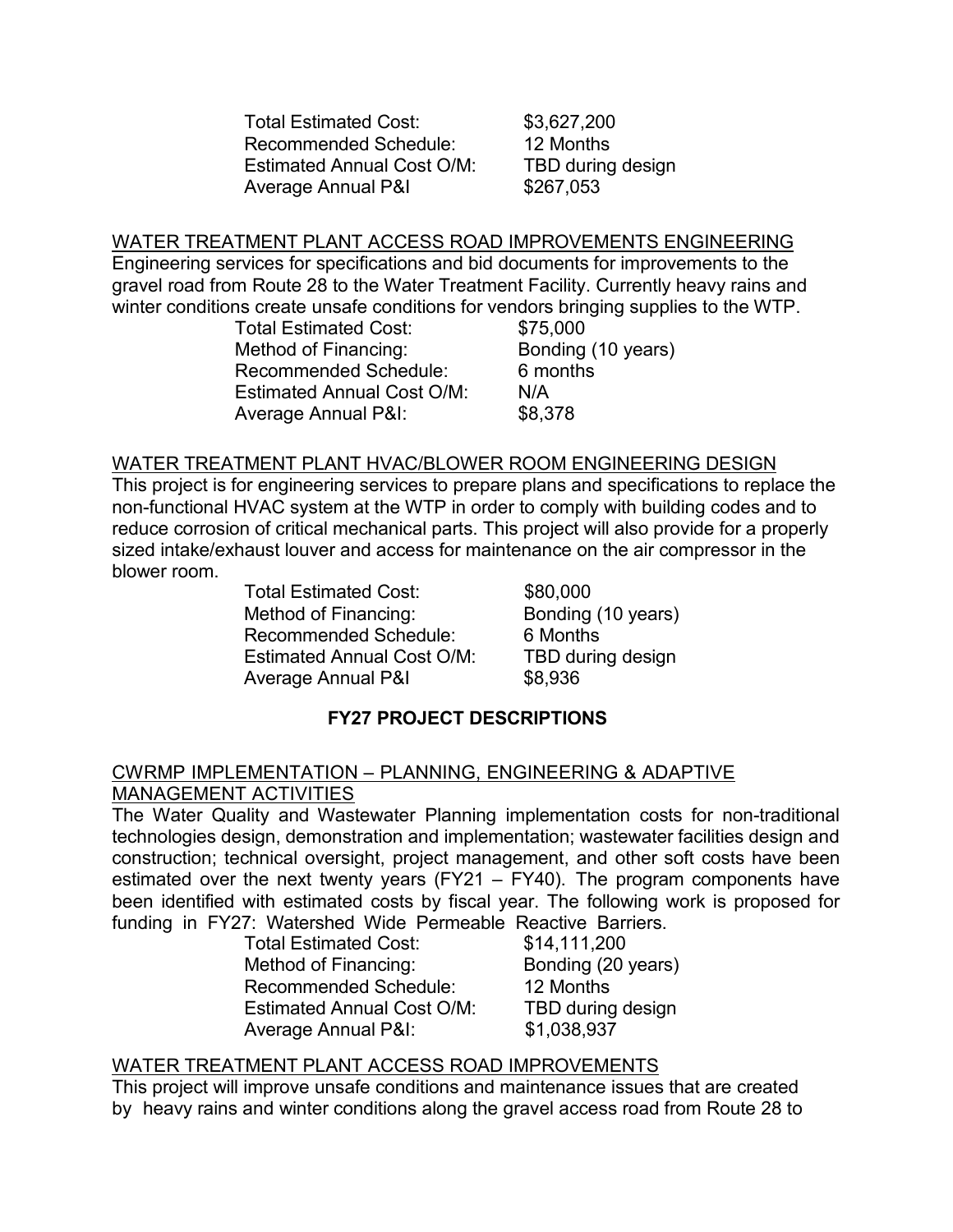the Water Treatment Plant. (WTP). Improvements will include designed drainage installation and paving.

| <b>Total Estimated Cost:</b>      | \$375,000          |
|-----------------------------------|--------------------|
| Method of Financing:              | Bonding (10 years) |
| <b>Recommended Schedule:</b>      | 6 months           |
| <b>Estimated Annual Cost O/M:</b> | \$1,000            |
| <b>Average Annual P&amp;I:</b>    | \$41,888           |

#### WATER TREATMENT PLANT HVAC/BLOWER ROOM CONSTRUCTION

This project will modify the non-functional HVAC system installed at the WTP in order to comply with building code and to reduce corrosion of critical mechanical parts. This project will also provide for a properly sized intake/exhaust louver and access for maintenance or eventual replacement of the air compressor in the blower room.

> Total Estimated Cost: \$400,000 Method of Financing: Bonding (10 years) Recommended Schedule: 6 Months Estimated Annual Cost O/M: TBD during design Average Annual P&I \$44,680

#### FIRE DEPARTMENT AMBULANCE REPLACEMENT

This project will fund the replacement of a 2019 Ford F550 Ambulance. Total Estimated Cost: \$400,000 Method of Financing: Ambulance Receipts Recommended Schedule: 12 months Estimated Annual Cost O/M: N/A

**ACTION:** Yes=248 No=18 Article passes by the necessary simple majority

#### **ARTICLE 16. FUND COMMUNITY PRESERVATION ACT PROGRAM BUDGET**

To see if the Town will vote to act on the report of the Community Preservation Committee on the Fiscal Year 2022 Community Preservation budget and to appropriate or reserve for later appropriation monies from the Community Preservation Fund's Annual Revenues and/or available funds for the payment of debt service, undertaking of Community Preservation projects, the Administrative Expenses of the Community Preservation Committee and all other necessary and proper expenses for FY22, or take any other action relative thereto. (Community Preservation Committee) (Simple Majority Vote Required)

The Community Preservation Committee recommends that the following amounts be appropriated and/or reserved from Fiscal Year 2022 Community Preservation Fund revenues,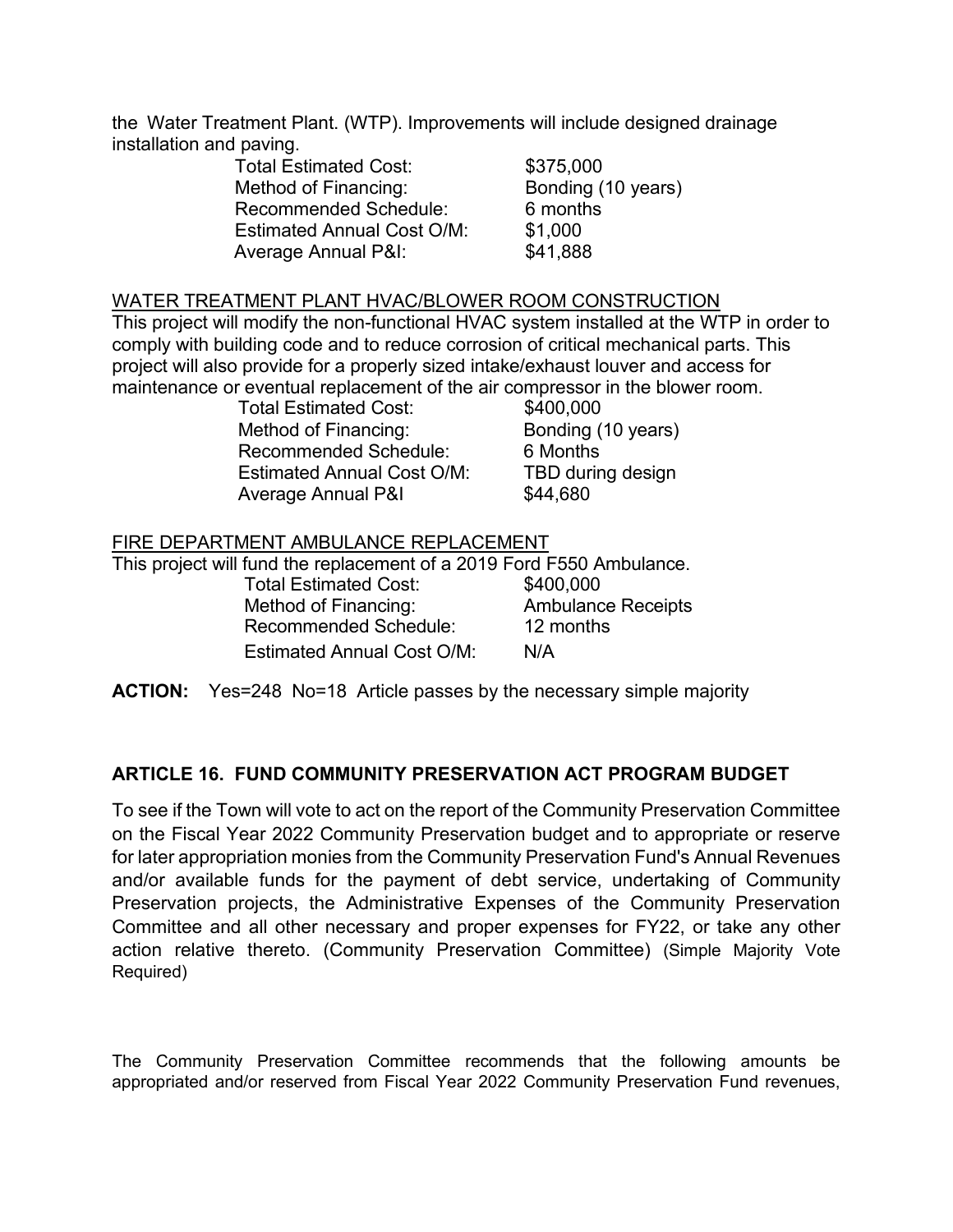unless otherwise specified, for Fiscal Year 2022 community preservation purposes with each item considered a separate appropriation.

#### RECOMMENDED AMOUNT AND SOURCE

|              |                                            |               | FY22 Est.    | Open            |              |           |
|--------------|--------------------------------------------|---------------|--------------|-----------------|--------------|-----------|
|              |                                            | <b>FY22</b>   | <b>State</b> | Space           | Unreserved   |           |
|              | <b>PURPOSE</b>                             | <b>Surtax</b> | <b>Share</b> | <b>Reserves</b> | <b>Funds</b> | Total     |
|              | Source of Funds                            | 995,925       | 232,060      | 125,000         | 369,155      | 1,722,140 |
|              | Proposed Appropriations:                   |               |              |                 |              |           |
|              | <b>Existing Debt Service Expenses</b>      | 343,418       |              |                 |              | 343,418   |
| $\mathbf{1}$ | <b>Community Housing Public outreach</b>   | 10,000        |              |                 |              | 10,000    |
| 2            | Affordable Housing Trust Fund              | 300,000       |              |                 |              | 300,000   |
| 3            | Lower Cape Housing Institute               | 7,500         |              |                 |              | 7,500     |
| 4            | Open Space pre-acquisition expenses        | 15,000        |              |                 |              | 15,000    |
| 5            | Acquire 66 Portanimicut, Lot 2             | 125,000       |              | 125,000         |              | 250,000   |
| 6            | Conservation Signage (resubmitted)         | 25,000        |              |                 |              | 25,000    |
| 7            | Preserve & Restore Hurd Chapel             |               | 132,000      |                 |              | 132,000   |
| 8            | Historic Preservation Public education     | 10,000        |              |                 |              | 10,000    |
| 9            | Veteran's Memorial Park - Design           | 26,928        |              |                 |              | 26,928    |
| 10           | Galley West Preservation - Part 2          |               | 64,000       |                 |              | 64,000    |
| 11           | French Cable Museum Collection             | 31,810        |              |                 |              | 31,810    |
| 12           | Overland Way Shared Use Path               |               |              |                 | 25,000       | 25,000    |
| 13           | <b>Basketball Court Design/Engineering</b> | 38,000        |              |                 |              | 38,000    |
| 14           | <b>Bike Racks</b>                          |               |              |                 | 19,038       | 19,038    |
| 15           | Kayak Racks/Waterways Education            |               |              |                 | 15,000       | 15,000    |
| 16           | Picnic Area                                |               |              |                 | 3,323        | 3,323     |
| 17           | Storybook Trail                            | 7,000         |              |                 |              | 7,000     |
| 18           | <b>Enhanced Trail Signage</b>              | 16,269        | 11,060       |                 | 39,946       | 67,275    |
| 19           | <b>Pickleball Courts</b>                   | 40,000        |              |                 |              | 40,000    |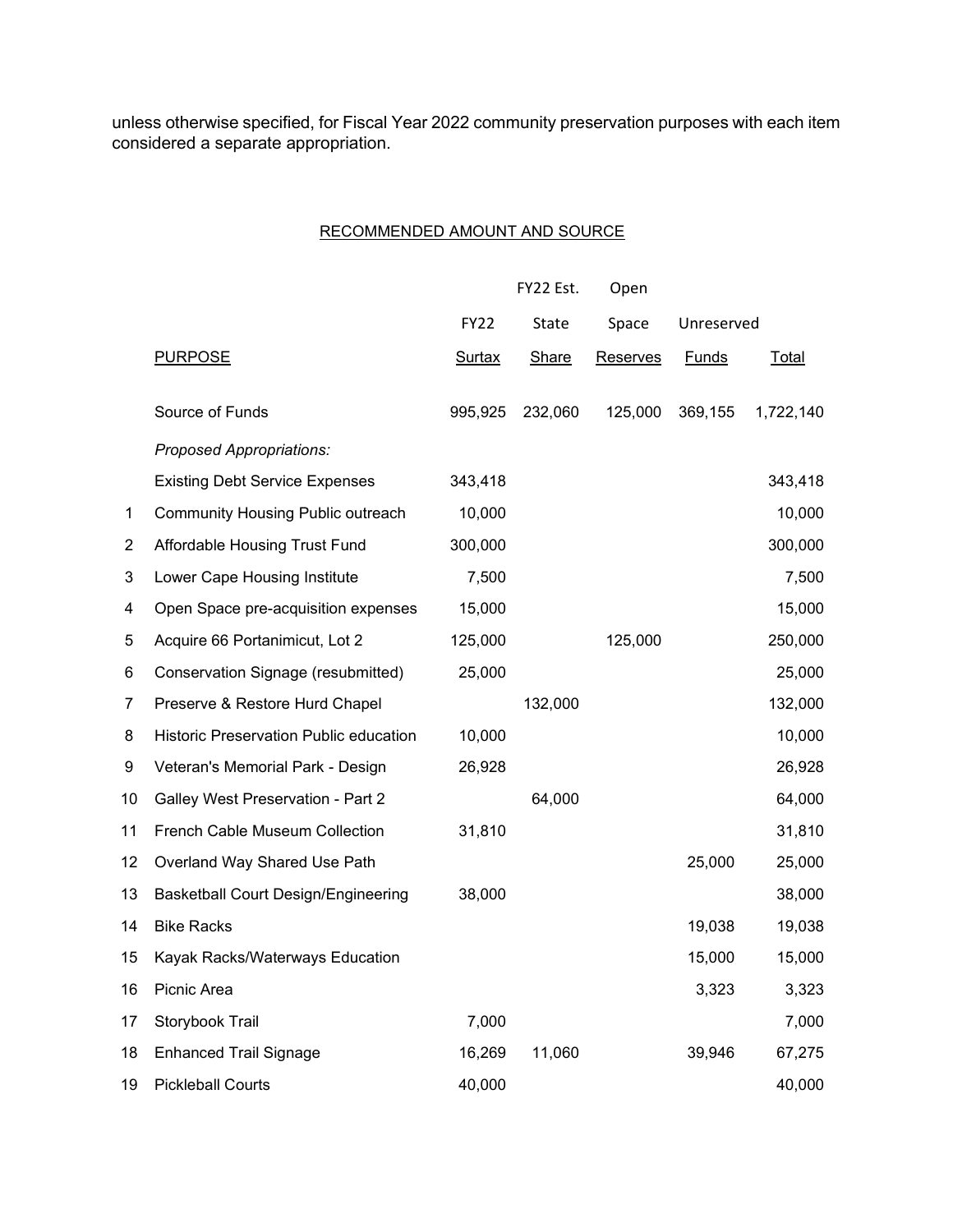| <b>Committee Expenses</b> |         | 25,000  |         |             | 25,000         |
|---------------------------|---------|---------|---------|-------------|----------------|
| <b>Grand Total</b>        | 995,925 | 232,060 | 125,000 | 102,307     | 1,455,292      |
|                           |         |         |         |             | UNRESERVED     |
| EST. END FUND BALANCES    |         |         |         | <b>FUND</b> | <b>BALANCE</b> |
|                           |         |         |         |             | 266.848        |

**MOTION:** That Article #16 be accepted and adopted as printed in the warrant and that the sum of One Million Four Hundred Fifty-Five Thousand Two Hundred Ninety-Two and 00/100 Dollars (\$1,455,292.00) be transferred from the Community Preservation Fund for the purposes and in the amounts set forth in the article.

**ACTION:** Yes=243 No=15 Article passes by the necessary simple majority.

## **ARTICLE 17. AFFORDABLE HOUSING: CREATION OF AFFORDABLE HOUSING UNITS AT THE "ORLEANS CAPE COD FIVE" PROPERTY**

To see if the Town will vote to authorize the Select Board to acquire by purchase or otherwise, permanent affordable housing restrictions encumbering fifty-two (52) rental units in the redevelopment of the former Cape Cod Five operations center property located at 19 West Road shown on Assessors Map as Parcel 40-0-5 and 10 Skaket Corners shown on Assessors Map as Parcel 40-0-5, requiring 52 or more units to be used to create housing for persons earning no more than 80% of the Area Median Income and further to appropriate and authorize the borrowing of the sum of Two Million and 00/100 Dollars (\$2,000,000.00) under G. L. Chapter 44B (the Community Preservation Fund) or any other enabling authority for the purpose of acquiring, creating, and/or supporting said community housing, and further to authorize the Select Board and/or the Town Administrator to apply for and accept gifts and/or grants in any way connected with the scope of this acquisition, and to execute any and all instruments as may be necessary or appropriate to effectuate the foregoing acquiring, creating, and/or supporting of said community housing for the purposes set forth herein or to take any other action relative thereto. (Community Preservation Committee) (2/3 Vote Required)

#### **MOTION:**

That Article #17 be accepted and adopted as printed in the warrant and that the sum of Two Million and 00/100 Dollars, be appropriated for this purpose and for costs incidental and related thereto, and that the Treasurer, with approval of the Select Board, is authorized to borrow the sum of Two Million and 00/100 Dollars (\$2,000,000.00) pursuant to G. L. c. 44B sec. 11, G. L. 44 and/or any other enabling authority, and to issue bonds or notes of the town therefore; while any debt issued hereunder is a general obligation of the Town, it is the Town's intent that the amounts required to pay the principal and interest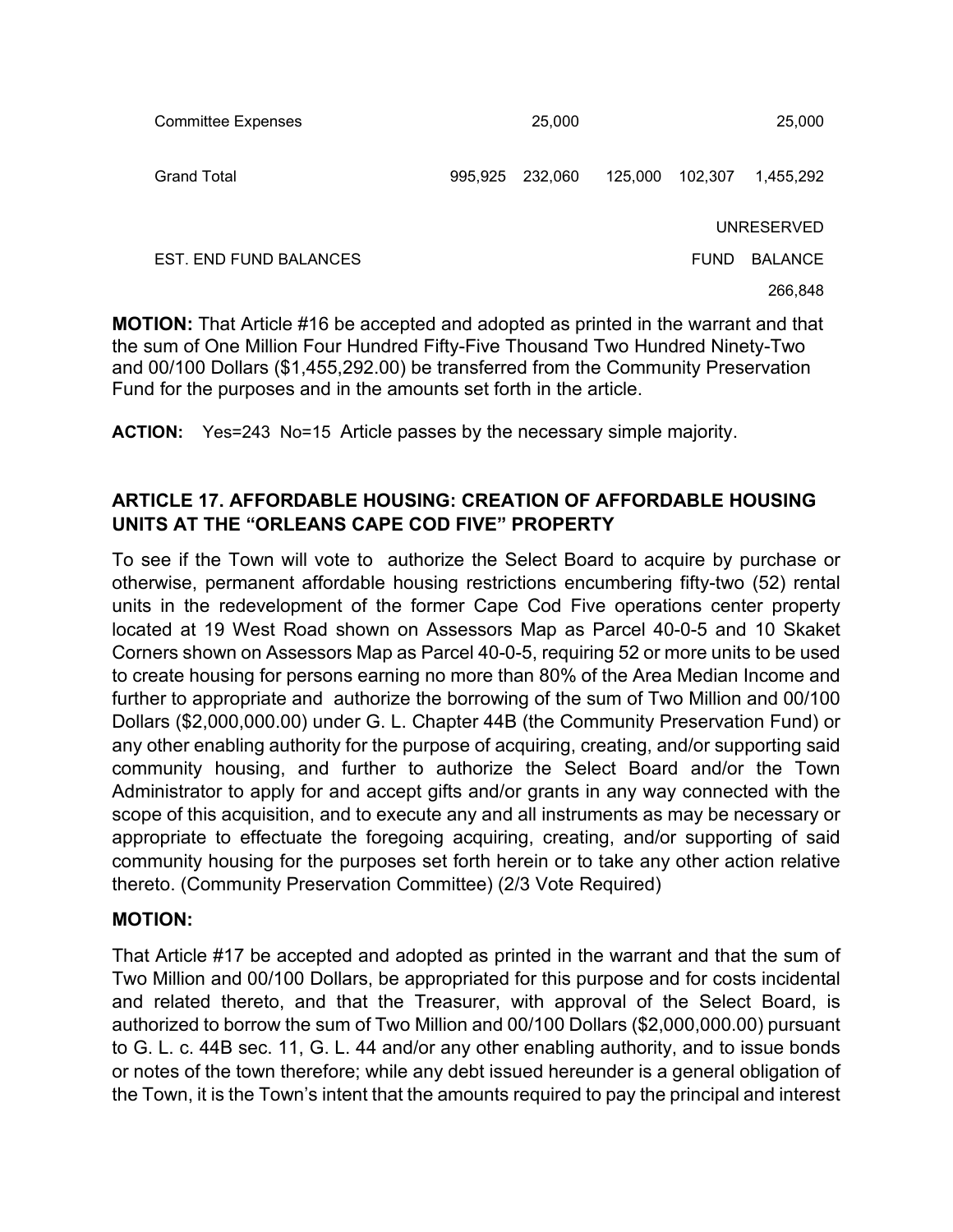on the borrowing authorized by this vote shall, in the first instance, be transferred from Community Preservation Act funds. Any premium received by the Town upon the sale of any bonds or notes approved by this vote, less any such premium applied to the payment of the costs of issuance of such bonds or notes, may be applied to the payment of costs approved by this vote in accordance with Chapter 44, Sec. 20 of the General Laws, thereby reducing the amount authorized to be borrowed to pay such costs by a like amount.

**ACTION:** Yes=253 No=11 Article passes by the necessary 2/3 vote required

## **ARTICLE 18. FUND COMPREHENSIVE WATER RESOURCES MANAGEMENT PLAN - FRESH & SALTWATER PONDS ADAPTIVE MANAGEMENT**

To see if the Town will vote to transfer from the Wastewater Stabilization Fund the sum of One Hundred Fifty Six Thousand Four Hundred and 00/100 Dollars (\$156,400.00), or any other sum, for the purpose of funding on-going studies of non-traditional technologies, adaptive management and remediation activities related to improving water quality in our marine and freshwater ponds, including all expenses incidental and related thereto; and further authorize the Select Board and/or Town Administrator to apply for and accept any Federal, State, County or other funds that may be available for this purpose and to enter into Intermunicipal Agreements for acceptance of any such grants or funds which shall be used to offset the total appropriation authorized herein, or to take any other action relative thereto. (Select Board) (2/3 Vote Required)

**MOTION:** That Article #18 be accepted and adopted as printed in the warrant and that the sum of One Hundred Fifty-Six Thousand Four Hundred and 00/100 Dollars (\$156,400.00), be transferred from the Wastewater Stabilization Fund.

**ACTION:** Yes=245 No=10 Article passes by the necessary 2/3 majority required

### **ARTICLE 19. FUND COMPREHENSIVE WATER RESOURCES MANAGEMENT PLAN CONSTRUCTION – MEETINGHOUSE POND AREA SEWER DESIGN**

To see if the Town will vote to raise and appropriate or borrow the sum of Six Hundred Fifty Eight Thousand Three Hundred and 00/100 Dollars (\$658,300.00), or any other sum, for the purpose of funding the Final Design of the Meetinghouse Pond Area Collection System and Pumping Station Project, including all expenses incidental and related thereto; provided however that such vote shall not take effect until the Town votes to exempt from the limitations of total taxes imposed by Massachusetts General Law Chapter 59 § 21C (Proposition 2 ½ so called) amounts required to pay the principal and interest of the borrowing approved by such vote and further authorize the Select Board and/or Town Administrator to apply for and accept any Federal, State, County or other funds that may be available for this purpose and to enter into Intermunicipal Agreements for acceptance of any such grants or funds which shall be used to offset the total appropriation authorized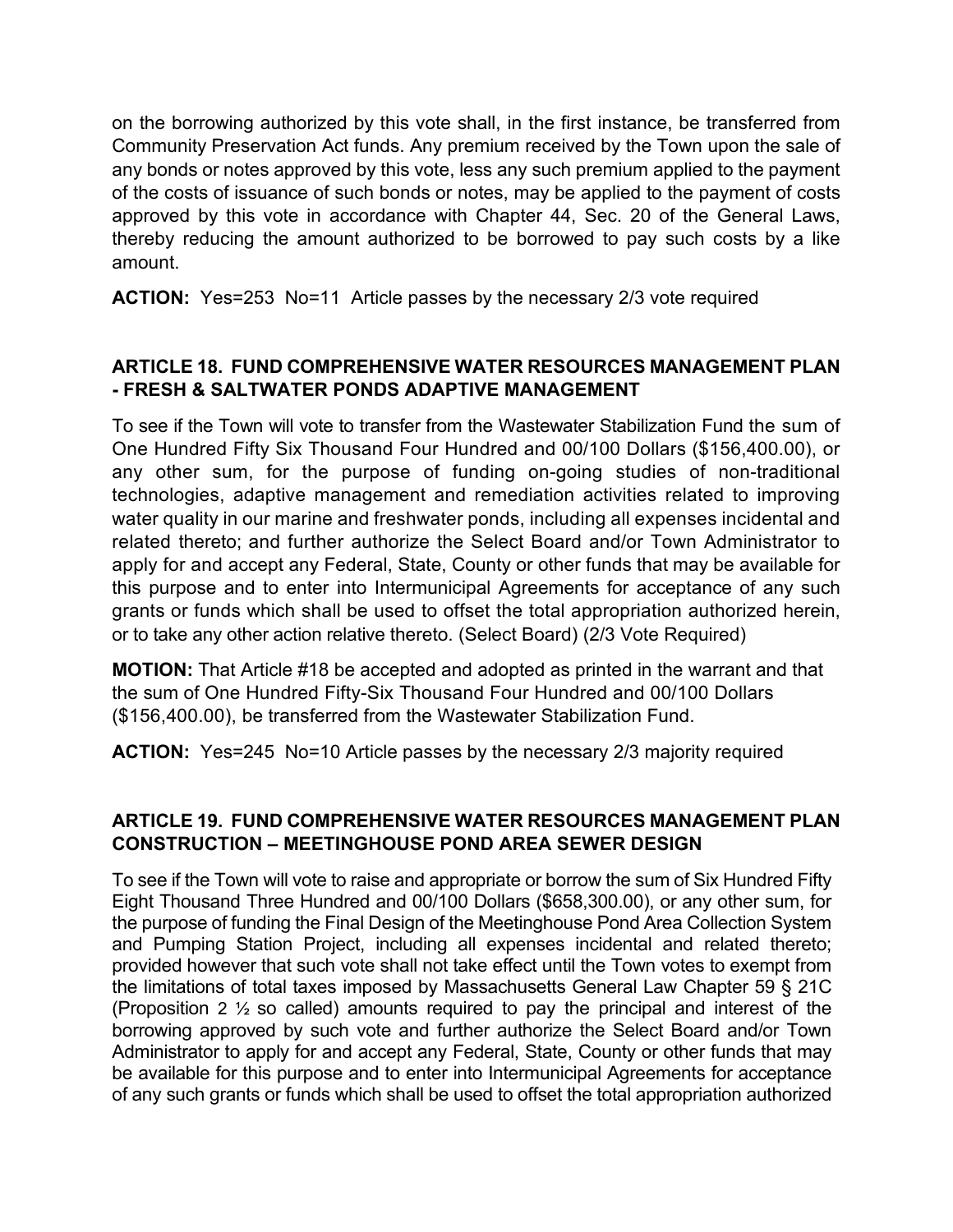herein, or to take any other action relative thereto. (Select Board and Board of Water and Sewer Commissioners) (2/3 Vote Required)

**MOTION:** That Article #19 be accepted and adopted as printed in the warrant and that the sum of Six Hundred Fifty Eight Thousand Three Hundred and 00/100 Dollars (\$658,300.00), be appropriated for this purpose and for costs incidental and related thereto, and that the Treasurer, with approval of the Select Board, is authorized to borrow the sum of Six Hundred Fifty Eight Thousand Three Hundred and 00/100 Dollars (\$658,300.00) pursuant to Massachusetts General Laws, Chapter 29C and Chapter 44 Sec. 7 and 8**,** or any other enabling authority, and to issue bonds or notes of the Town therefore, provided however that this vote shall not take effect until the Town votes to exempt from the limitations on total taxes imposed by the Massachusetts General Laws Chapter 59, Section 21C (Proposition 2 ½ so called) the amounts required to pay the principal and interest on the borrowing approved by such vote. Any premium received by the Town upon the sale of any bonds or notes approved by this vote, less any such premium applied to the payment of the costs of issuance of such bonds or notes, may be applied to the payment of costs approved by this vote in accordance with Chapter 44, Section 20 of the General Laws, thereby reducing the amount authorized to be borrowed to pay such costs by a like amount.

**ACTION:** Yes=247 No=21 Article passes by the necessary 2/3 majority required.

# **ARTICLE 20. FUND NAUSET ESTUARY DREDGING PROJECT PERMITTING/ DESIGN**

To see if the Town will vote to raise and appropriate or borrow the sum of One Hundred Sixty Thousand and 00/100 Dollars (\$160,000.00), or any other sum, for the purpose of funding engineering design and permitting services for the Nauset Estuary Dredging Project, including all expenses incidental and related thereto; provided however that such vote shall not take effect until the Town votes to exempt from the limitations of total taxes imposed by Massachusetts General Law Chapter 59 § 21C (Proposition 2 ½ so called) amounts required to pay the principal and interest of the borrowing approved by such vote and further authorize the Select Board and/or Town Administrator to apply for and accept any Federal, State, County or other funds that may be available for this purpose and to enter into Intermunicipal Agreements for acceptance of any such grants or funds which shall be used to offset the total appropriation authorized herein, or to take any other action relative thereto. (Select Board) (2/3 Vote Required)

# **MOTION:**

That Article #20 be accepted and adopted and that the sum of One Hundred Sixty Thousand and 00/100 Dollars (\$160,000.00) be appropriated for this purpose and for costs incidental and related thereto, and that the Treasurer, with approval of the Select Board, is authorized to borrow the sum of One Hundred Sixty Thousand and 00/100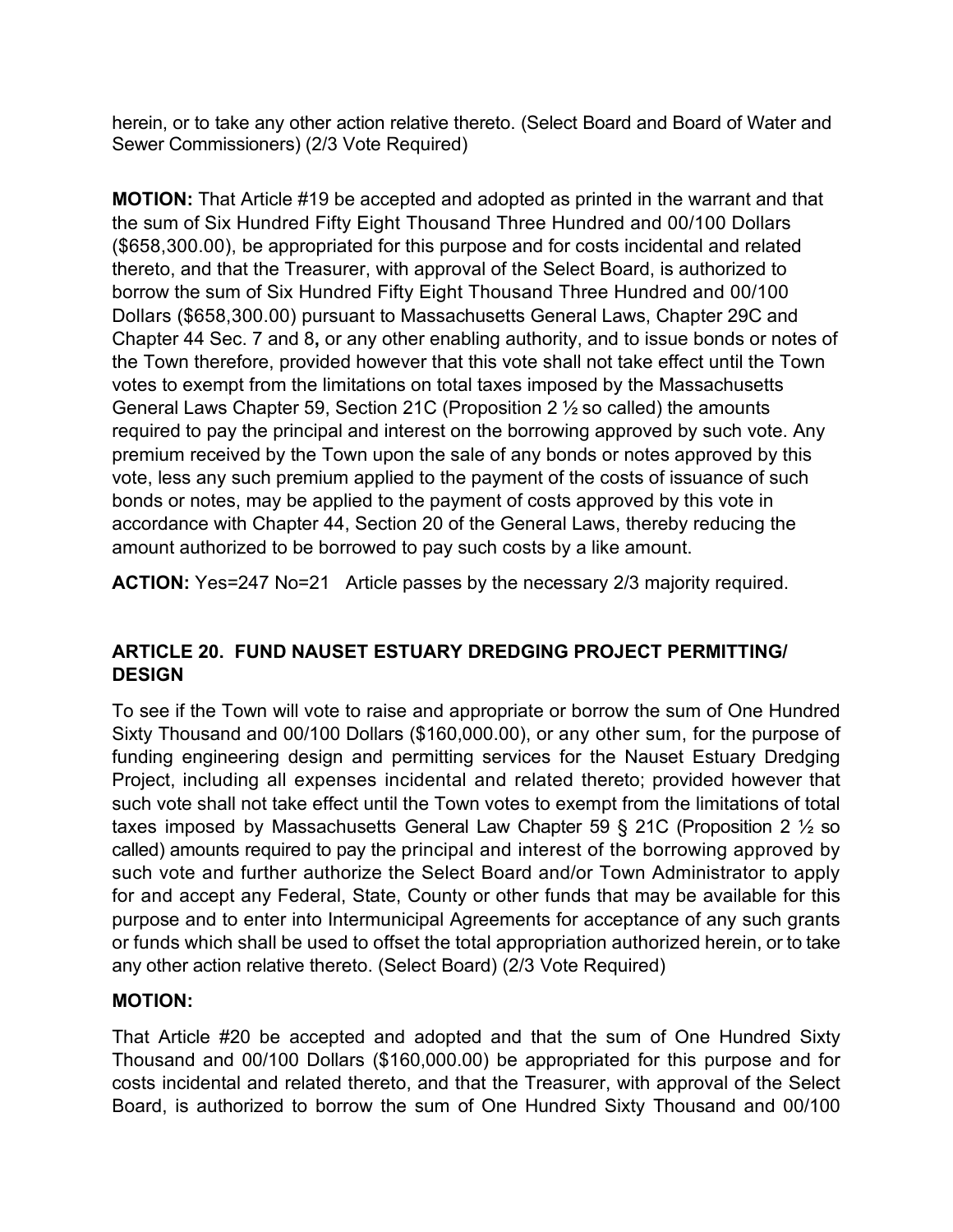Dollars (\$160,000.00) pursuant to Massachusetts General Laws, Chapter 29C and Chapter 44 Sec. 7 and 8**,** or any other enabling authority, and to issue bonds or notes of the Town therefore, provided however that this vote shall not take effect until the Town votes to exempt from the limitations on total taxes imposed by the Massachusetts General Laws Chapter 59, Section 21C (Proposition 2  $\frac{1}{2}$  so called) the amounts required to pay the principal and interest on the borrowing approved by such vote. Any premium received by the Town upon the sale of any bonds or notes approved by this vote, less any such premium applied to the payment of the costs of issuance of such bonds or notes, may be applied to the payment of costs approved by this vote in accordance with Chapter 44, Section 20 of the General Laws, thereby reducing the amount authorized to be borrowed to pay such costs by a like amount.

**ACTION:** 216 = Yes, 56 = No. Article passes by the necessary 2/3 majority required.

# **ARTICLE 21. FUND MILL POND LANDING RESTORATION**

To see if the Town will vote to raise and appropriate or borrow the sum of Three Hundred Fifty Thousand and 00/100 Dollars (\$350,000.00), or any other sum, for the purpose of funding the Mill Pond Landing Restoration project, including all expenses incidental and related thereto; provided however that such vote shall not take effect until the Town votes to exempt from the limitations of total taxes imposed by Massachusetts General Law Chapter 59 § 21C (Proposition 2  $\frac{1}{2}$  so called) amounts required to pay the principal and interest of the borrowing approved by such vote and further authorize the Select Board and/or Town Administrator to apply for and accept any Federal, State, County or other funds that may be available for this purpose and to enter into Intermunicipal Agreements for acceptance of any such grants or funds which shall be used to offset the total appropriation authorized herein, or to take any other action relative thereto. (Select Board) (3/4 Vote Required)

**MOTION:** That Article #21 be accepted and adopted as printed in the warrant and that the sum of Three Hundred Fifty Thousand and 00/100 Dollars (\$350,000.00), be appropriated for this purpose and for costs incidental and related thereto, and that the Treasurer, with approval of the Select Board, is authorized to borrow the sum of Three Hundred Fifty Thousand and 00/100 Dollars (\$350,000.00) pursuant to Massachusetts General Laws, Chapter 29C and Chapter 44 Sec. 7 and 8**,** or any other enabling authority, and to issue bonds or notes of the Town therefore, provided however that this vote shall not take effect until the Town votes to exempt from the limitations on total taxes imposed by the Massachusetts General Laws Chapter 59, Section 21C (Proposition 2  $\frac{1}{2}$  so called) the amounts required to pay the principal and interest on the borrowing approved by such vote. Any premium received by the Town upon the sale of any bonds or notes approved by this vote, less any such premium applied to the payment of the costs of issuance of such bonds or notes, may be applied to the payment of costs approved by this vote in accordance with Chapter 44, Section 20 of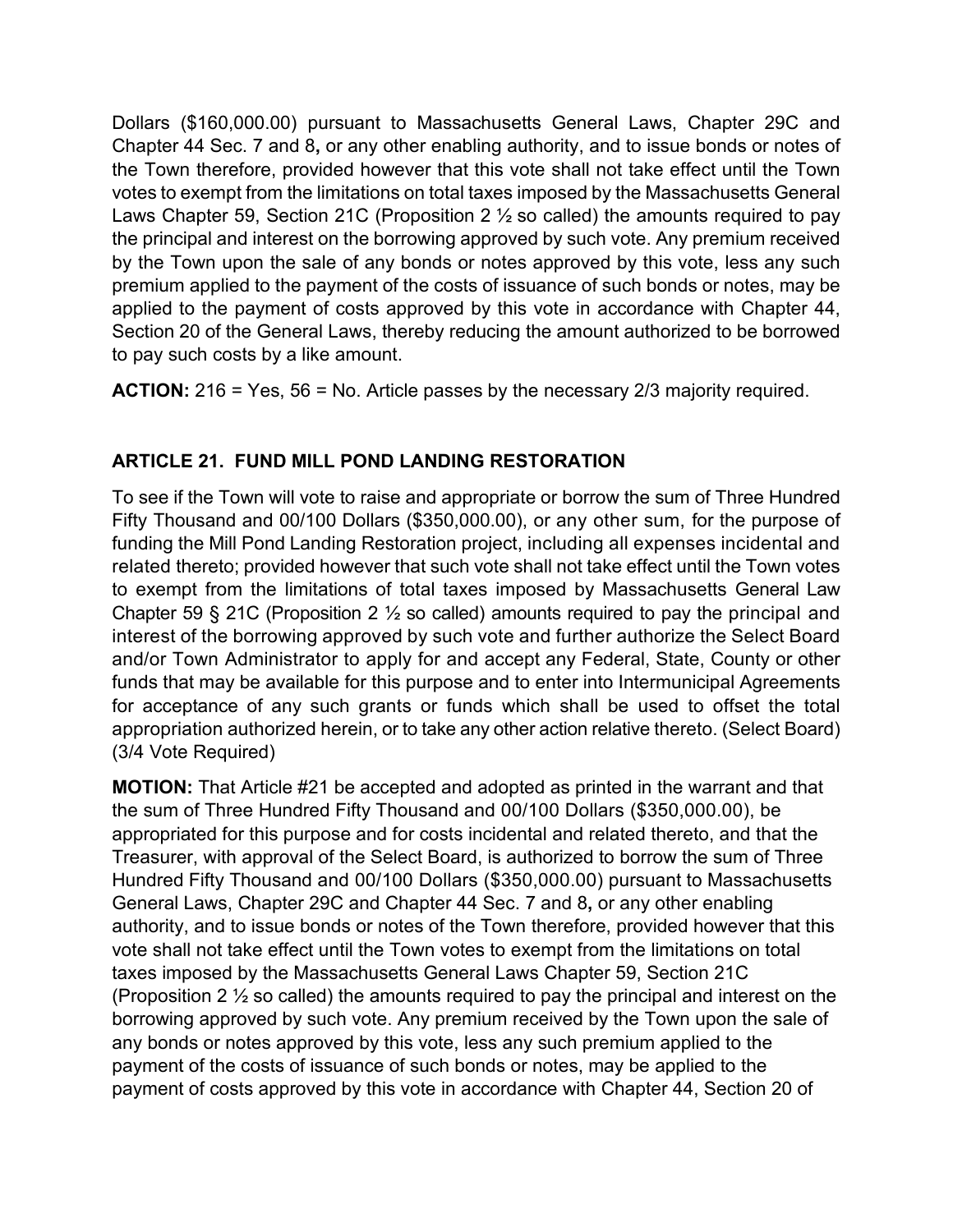the General Laws, thereby reducing the amount authorized to be borrowed to pay such costs by a like amount.

**ACTION:** 239 = Yes, 27=No Article passes by necessary 3/4 majority required

# **ARTICLE 22. REPLACE OES WINDOWS & ROOFS – DESIGN & OPM SERVICES**

To see if the Town will vote to raise and appropriate, borrow and/or transfer the sum of Two Hundred Thousand and 00/100 Dollars (\$200,000.00), or any other sum, for the purpose of funding the design and owner's project management services for the replacement of the windows and roofs at the Orleans Elementary School, including all expenses incidental and related thereto; provided however that such vote shall not take effect until the Town votes to exempt from the limitations of total taxes imposed by Massachusetts General Law Chapter 59 § 21C (Proposition 2 ½ so called) amounts required to pay the principal and interest of the borrowing approved by such vote and further authorize the Select Board and/or Town Administrator to apply for and accept any Federal, State, County or other funds that may be available for this purpose and to enter into Intermunicipal Agreements for acceptance of any such grants or funds which shall be used to offset the total appropriation authorized herein, or to take any other action relative thereto. (Select Board) (2/3 Vote Required)

**MOTION:** That Article #22 be accepted and adopted as printed in the warrant and that the sum of Two Hundred Thousand and 00/100 Dollars (\$200,000.00), be appropriated for this purpose and for costs incidental and related thereto, and that the Treasurer, with approval of the Select Board, is authorized to borrow the sum of Two Hundred Thousand and 00/100 Dollars (\$200,000.00) pursuant to Massachusetts General Laws, Chapter 29C and Chapter 44 Sec. 7 and 8**,** or any other enabling authority, and to issue bonds or notes of the Town therefore, provided however that this vote shall not take effect until the Town votes to exempt from the limitations on total taxes imposed by the Massachusetts General Laws Chapter 59, Section 21C (Proposition 2 ½ so called) the amounts required to pay the principal and interest on the borrowing approved by such vote. Any premium received by the Town upon the sale of any bonds or notes approved by this vote, less any such premium applied to the payment of the costs of issuance of such bonds or notes, may be applied to the payment of costs approved by this vote in accordance with Chapter 44, Section 20 of the General Laws, thereby reducing the amount authorized to be borrowed to pay such costs by a like amount.

**ACTION:** 256 = Yes, 10 = No, Article passes by necessary 2/3 majority required'

# **ARTICLE 23. ACQUIRE GOVERNOR PRENCE PROPERTIES**

To see if the Town will vote to authorize and direct the Select Board and/or the Town of Orleans Affordable Housing Trust Fund to acquire by gift, by purchase, by eminent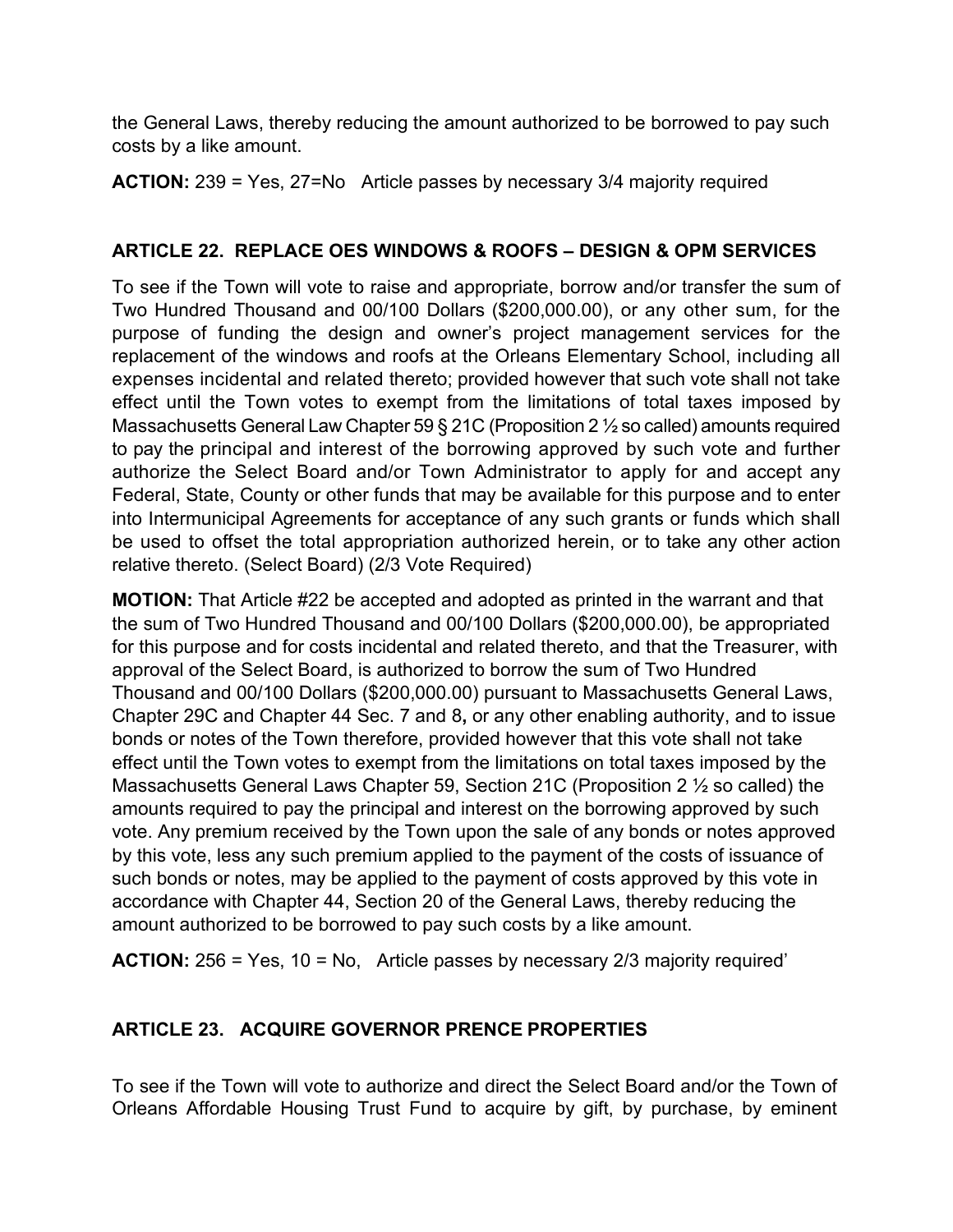domain or otherwise, for general municipal purposes, including but not limited to affordable housing, the land known as the Governor Prence Motel, situated at 66 Route 6A and shown on the Orleans Assessors Map as Parcel 26- 23-0 and the land situated at 76 Route 6A and shown on the Orleans Assessors Map as Parcel 26-22-0, both being described in Certificate of Title No. 136186 and to raise and appropriate, or borrow the sum Two Million Three Hundred Fifty Thousand Dollars (\$2,350,000) or any other sum for such acquisition, and, further to raise and appropriate, or borrow the additional sum of One Hundred Thousand Dollars (\$100,000) for the purpose developing a plan including the necessary bid documents for the demolition of the existing motel buildings, provided, however, that no funds, shall be borrowed hereunder unless the Town shall have voted at an election to exempt the amounts required to pay for the bond from the limitations of Proposition 2 ½ so-called, if required; and further that the sum of Twenty-Five Thousand Dollars (\$25,000) be raised and appropriated for the purpose of paying ongoing expenses associated with the motel property and to authorize the Select Board and/or the Town of Orleans Affordable Housing Trust Fund, to execute any and all instruments as may be necessary on behalf of the Town. The sums appropriated hereunder will be added to the sum of \$450,000.00 authorized by the Orleans Affordable Housing Trust for this purpose or to take any other action relative thereto (Select Board and Town of Orleans Affordable Housing Trust Fund) (3/4 Vote Required)

**MOTION:** That Article #23 be accepted and adopted as printed in the warrant and that the sum of Two Million Four Hundred Seventy Five Thousand and 00/100 Dollars (\$2,475,000) be appropriated for this purpose and costs incidental and related thereto, and that the Treasurer, with the approval of the Select Board, is authorized to borrow the sum of Two Million Four Hundred Fifty Dollars (\$2,450,000), pursuant to Massachusetts General Laws, Chapter 44, Sections 7 and 8, and any other enabling authority, and to issue bonds or notes of the Town therefore, provided however that this vote shall not take effect until the Town votes to exempt from the limitations on total taxes imposed by Massachusetts General Laws Chapter 59, Section 21C (Proposition  $2\frac{1}{2}$  so-called) the amounts required to pay the principal and interest on the borrowing approved by such vote. Any premium received by the Town upon the sale of any bonds or notes approved by this vote, less any such premium applied to the payment of the costs of issuance of such bonds or notes, may be applied to the payment of costs approved by this vote in accordance with Chapter 44 Section 20 of the General Laws, thereby reducing the amount authorized to be borrowed to pay such costs by a like amount, and that the sum of Twenty-Five Thousand Dollars (\$25,000) be raised and appropriated for the purposes set forth in the article. The sums appropriated hereunder shall be added to the sum of Four Hundred Fifty Thousand Dollars (\$450,000) authorized by the Town of Orleans Affordable Housing Trust for the acquisition of the Governor Prence Motel property for a total combined sum of Town and Trust funds of \$2,925,000,00 for these purposes set forth in the article.

**MOTION:** To call the question.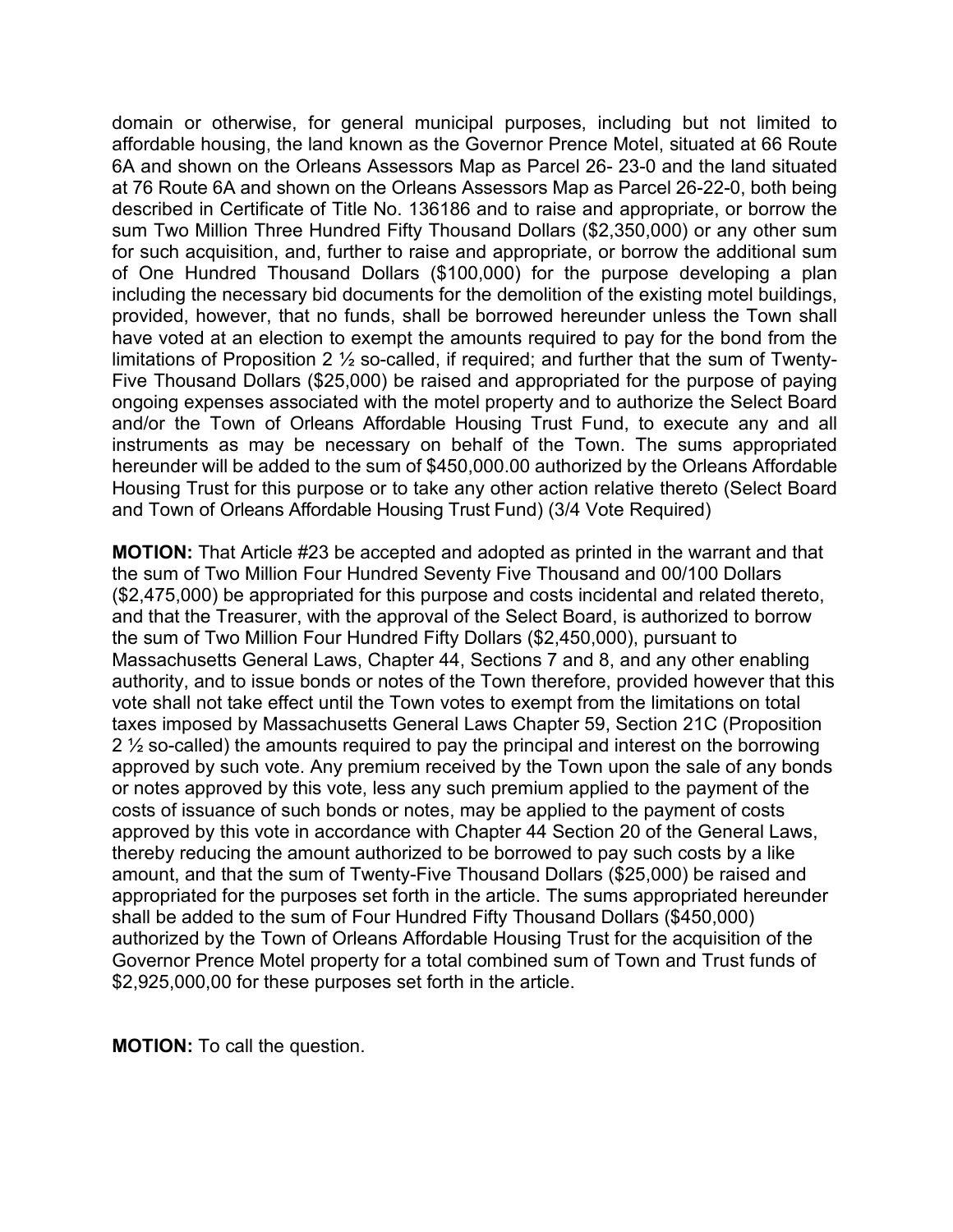**ACTION:** Yes=259 No=17 Motion to call the question passes by the necessary 2/3 majority**.**

**ACTION ON THE MAIN MOTION**: Yes=246 No=34 Article passes by the necessary 3/4 majority

# **ARTICLE 24. FUND COMMUNITY CENTER FEASIBILITY STUDY**

To see if the Town will vote to raise and appropriate the sum of Thirty-Five Thousand and 00/100 Dollars (\$35,000.00), or any other sum, for the purpose of funding a feasibility study for a new Community Center, including all expenses incidental and related thereto, or to take any other action relative thereto. (Select Board) (3/4 Vote Required)

**MOTION:** That Article #24 be accepted and adopted as printed in the warrant and that the sum of Thirty-Five and 00/100 Dollars (\$35,000.00) be appropriated for this purpose.

**ACTION:** 234 = Yes, 30 = No. Article passes by the necessary 3/4 majority required

## **ARTICLE 25. ACCEPT AND FUND MGL CH. 59, SEC 5K - PROPERTY TAX LIABILITY REDUCED IN EXCHANGE FOR VOLUNTEER SERVICES; PERSONS OVER AGE 60**

To see if the Town will vote to accept the provisions of General Laws Chapter 59 § 5K authorizing the Select Board to reduce the property tax liability of persons over the age of 60 in exchange for volunteer services rendered to the Town and further the Select Board shall have the power to create local rules and procedures for implementing this section in any way consistent with the intention of the statute. Such reduction shall be provided in addition to any exemption or abatement the person is otherwise entitled to but in no instance shall the reduction of the real property tax bill exceed \$1,500 in a given tax year and further to raise and appropriate the sum of Fifteen Thousand and 00/100 Dollars (\$15,000.00), or any other sum, for this purpose, or to take any other action relative thereto. (Select Board) (Simple Majority Vote Required)

**MOTION:** That Article #25 be accepted and adopted as printed in the warrant and that the sum of Fifteen Thousand and 00/100 be appropriated for this purpose.

**ACTION:** Yes=211 No=29 Article passes by the necessary simple majority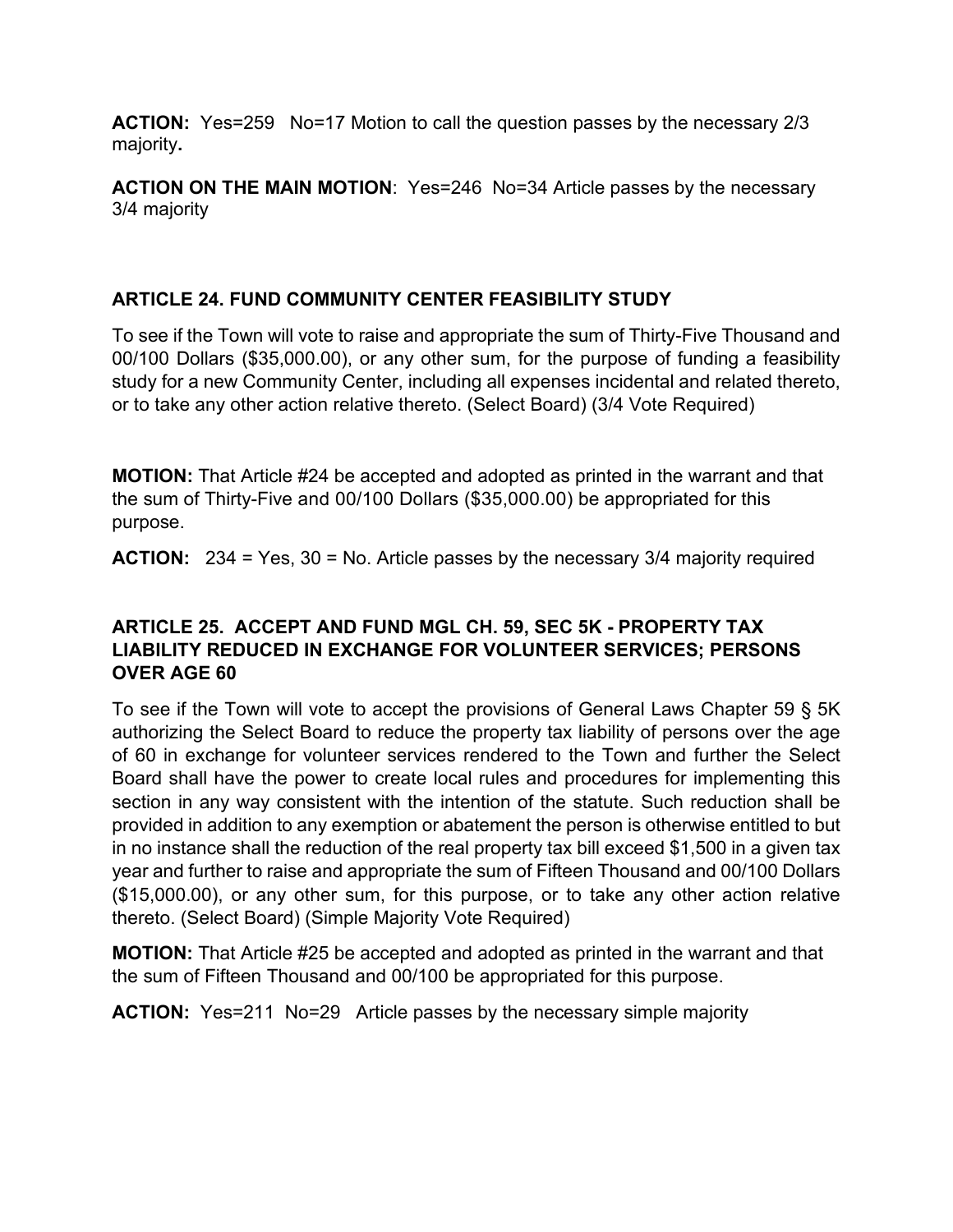## **ARTICLE 26. FUND WATER TREATMENT PLANT MEMBRANES REPLACEMENT**

To see if the Town will vote to transfer from available funds the sum of Sixty Nine Thousand and 00/100 Dollars (\$69,000.00), or any other sum, for the purpose of funding the replacement of Water Treatment Plant membranes, as needed, including all expenses incidental and related thereto; and further authorize the Select Board and/or Town Administrator to apply for and accept any Federal, State, County or other funds that may be available for this purpose and to enter into Intermunicipal Agreements for acceptance of any such grants or funds which shall be used to offset the total appropriation authorized herein, or to take any other action relative thereto. (Select Board) (Simple Majority Vote Required)

**MOTION:** That Article #26 be accepted and adopted as printed in the warrant and that the sum of Sixty-Nine Thousand and 00/100 Dollars (\$69,000.00) be transferred from the Water Surplus Account for this purpose.

**ACTION:** Yes=215 No=7Article passes by the necessary simple majority

## **ARTICLE 27. FUND WATER TREATMENT PLANT RESIDUALS HANDLING STUDY**

To see if the Town will vote to borrow or transfer from available funds the sum of Forty Thousand and 00/100 Dollars (\$40,000.00), or any other sum, for the purpose of funding the engineering fees for the preparation of bid documents and specifications for residuals handling improvements at the Orleans Water Treatment Plant, as needed, including all expenses incidental and related thereto; and further authorize the Select Board and/or Town Administrator to apply for and accept any Federal, State, County or other funds that may be available for this purpose and to enter into Intermunicipal Agreements for acceptance of any such grants or funds which shall be used to offset the total appropriation authorized herein, or to take any other action relative thereto. (Select Board (2/3 Vote Required)

**MOTION:** That Article #27 be accepted and adopted as printed in the warrant and that the sum of Forty Thousand and 00/100 Dollars (\$40,000.00) be appropriated for this purpose and for costs incidental and related thereto, and that the Treasurer, with approval of the Select Board, is authorized to borrow the sum of Forty Thousand and 00/100 Dollars (\$40,000.00), pursuant to Massachusetts General Laws, Chapter 44, Sec. 8 (5), or any other enabling authority, and to issue bonds or notes of the Town therefor, and that any premium received by the Town upon the sale of any bonds or notes approved by this vote, less any such premium applied to the payment of the costs of issuance of such bonds or notes, may be applied to the payment of costs approved by this vote in accordance with Chapter 44, Section 20 of the General Laws, thereby reducing the amount authorized to be borrowed to pay such costs by a like amount.

**ACTION:** 214 = Yes, 5 = No. Article passes by the necessary 2/3 majority required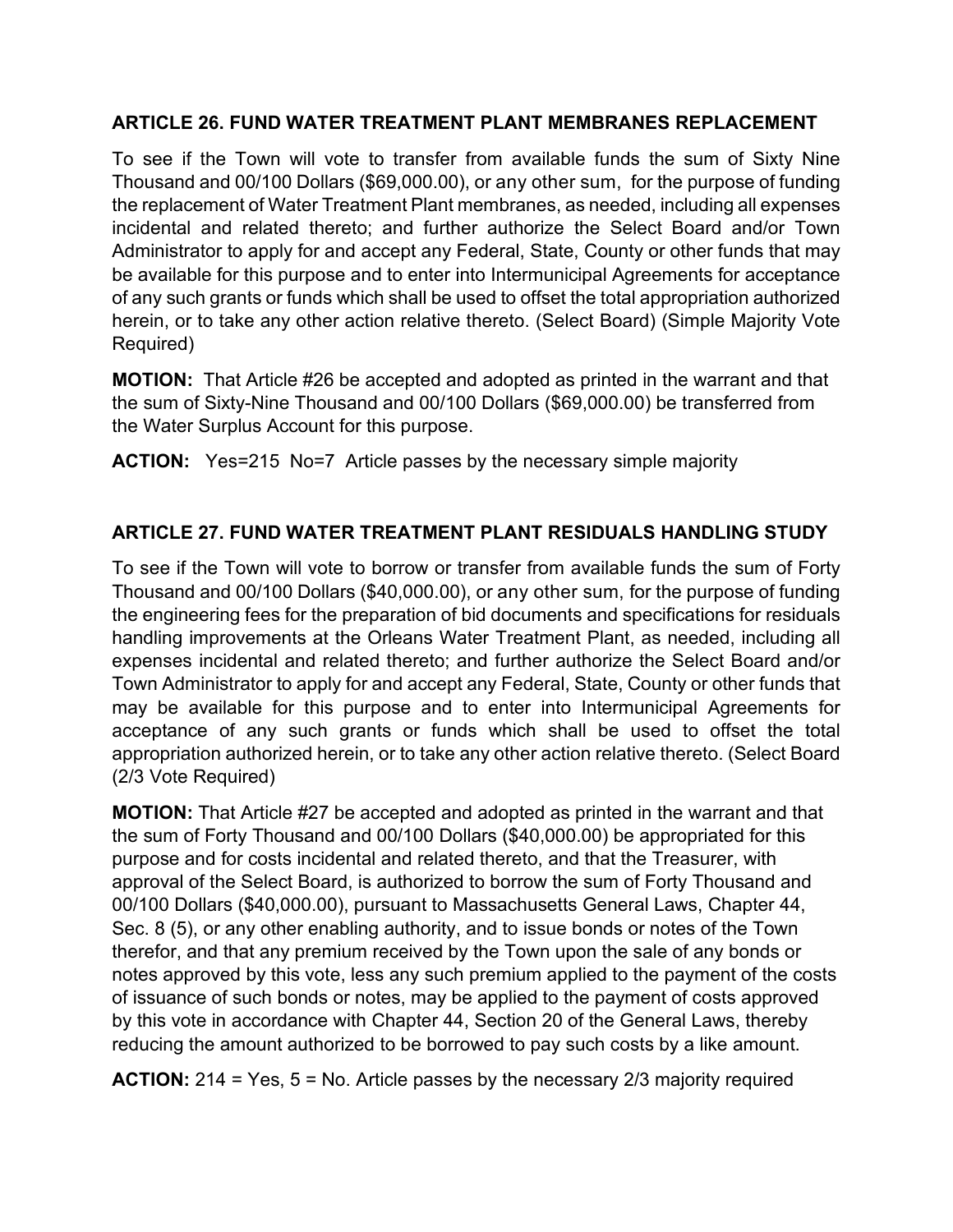## **ARTICLE 28. FUND WATER TREATMENT PLANT PUMP REHABILITATION**

To see if the Town will vote to transfer from available funds the sum of One Hundred Eighty Three Thousand and 00/100 Dollars (\$183,000.00), or any other sum, for the purpose of funding the Water Treatment Plant Pump Rehabilitation project, including all expenses incidental and related thereto; and further authorize the Select Board and/or Town Administrator to apply for and accept any Federal, State, County or other funds that may be available for this purpose and to enter into Intermunicipal Agreements for acceptance of any such grants or funds which shall be used to offset the total appropriation authorized herein, or to take any other action relative thereto. (Select Board) (3/4 Vote Required)

**MOTION: T**hat Article #28 be accepted and adopted as printed in the warrant and that the sum of One Hundred Eighty-Three Thousand and 00/100 Dollars (\$183,000.00) be transferred from the Water Surplus Account for this purpose.

**ACTION:** 219 = Yes, 1 = No. Article passes by the necessary 3/4 majority**.**

# **ARTICLE 29. FUND WATER QUALITY DRAINAGE IMPROVEMENTS**

To see if the Town will vote to raise and appropriate the sum of One Hundred Ninety One Thousand Nine Hundred Ninety Six and 00/100 Dollars (\$191,996.00), or any other sum, into the Stabilization Fund for Water Quality Drainage Improvements, and further to transfer from the Stabilization Fund the sum of One Hundred Ninety One Thousand Nine Hundred Ninety Six and 00/100 Dollars (\$191,996.00) for the purpose of funding the design and construction of improvements to the Town's drainage infrastructure systems, including all expenses incidental and related thereto, and further authorize the Select Board and/or Town Administrator to apply for and accept any Federal, State, County or other funds that may be available for this purpose, and to enter into Intermunicipal Agreements for acceptance of any such grants or funds, or to take any other action relative thereto. (Select Board) (2/3 Vote Required)

**MOTION:** That Article #29 be accepted and adopted as printed in the warrant and that the sum of One Hundred Ninety-One Thousand Nine Hundred Ninety Six and 00/100 Dollars (\$191,996.00) be raised and appropriated for this purpose.

**ACTION:** 211= Yes 4 = No Article passes by necessary 2/3 majority required

## **ARTICLE 30. FUND TOWN PAVEMENT MANAGEMENT PROGRAM**

To see if the Town will vote to raise and appropriate the sum of Three Hundred Eighty Four Thousand Fifteen and 00/100 Dollars (\$384,015.00), or any other sum, into the Stabilization Fund for the Town Pavement Management Program, and further to transfer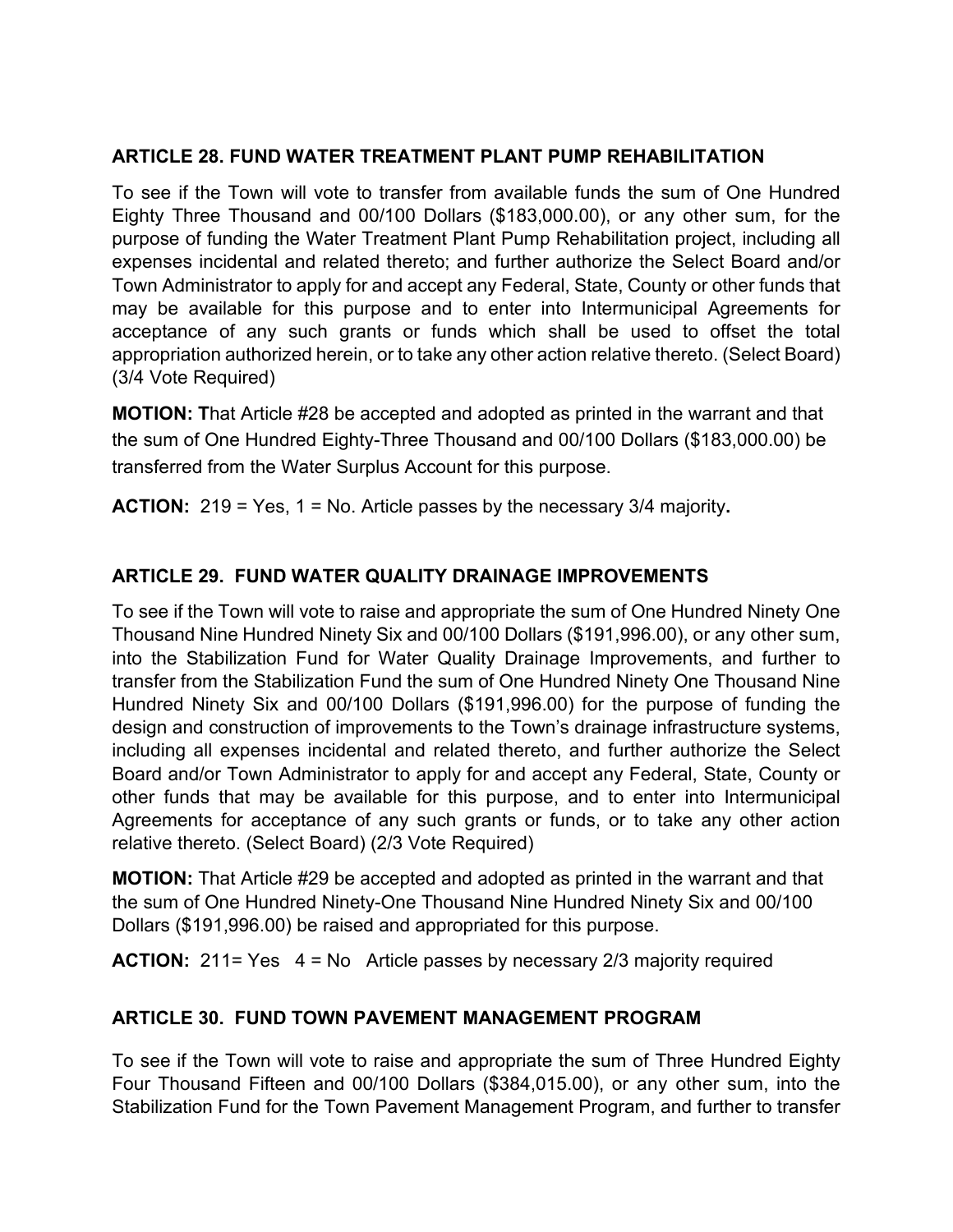from the Stabilization Fund the sum of Three Hundred Eighty Four Thousand Fifteen and 00/100 Dollars (\$384,015.00) for the purpose of funding the local share of the Town's ongoing Pavement Management Program to repair, resurface, and reconstruct Town roadways, including all expenses incidental and related thereto, and further authorize the Select Board and/or Town Administrator to apply for and accept any Federal, State, County or other funds that may be available for this purpose, and to enter into Intermunicipal Agreements for acceptance of any such grants or funds, or to take any other action relative thereto. (Select Board) (2/3 Vote Required)

**MOTION:** That Article #30 be accepted and adopted as printed in the warrant and that the sum of Three Hundred Eighty-Four Thousand Fifteen and 00/100 Dollars (\$384,015.00) be raised and appropriated for this purpose.

**ACTION:** 204 = Yes, 5 = No. Article passes by necessary 2/3 majority required

# **ARTICLE 31. APPLICATION OF BOND PREMIUMS**

To see if the Town will vote to appropriate the premium paid to the Town upon the sale of bonds issued on December 10, 2020 to pay costs of capital projects and to reduce the amounts appropriated for such projects by the same amount; or to take any other action relative thereto. (Select Board) (Simple Majority Vote Required)

**MOTION:** That Article #31 be accepted and adopted as printed in the warrant and that the sum of Four Thousand Six Hundred Sixty-Seven Dollars and 50/100 Dollars (\$4,667.50) be appropriated from the premium paid to the Town upon the sale of the bonds issued on December 10, 2020; to pay costs of the following projects:

- (a) Nauset Beach Retreat Master Plan and Design project authorized by vote of the Town on May 7, 2018 (Article 6) in the amount of One Thousand Six Hundred Fifty-One and 03/100 Dollars (\$1,651.03) and to reduce the amount authorized to be borrowed for such project, but not yet permanently financed by the Town, by the same amount.
- (b) Replacement Water Services in Sewer Area project authorized by vote of the Town on June 20, 2020 (Article 19), in the amount of Three Thousand Sixteen and 47/100 Dollars (\$3,016.47) and to reduce the amount authorized to be borrowed for such project, but not yet permanently financed by the Town, by the same amount.

**ACTION:** Yes=207 No=4 Article passes by the necessary simple majority

# **ARTICLE 32. APPLICATION OF BOND ANTICIPATION NOTES PREMIUMS**

To see if the Town will vote to appropriate the premium paid to the Town upon the sale of notes issued on February 5, 2021 to pay costs of capital projects and to reduce the amounts appropriated for such projects by the same amount; or to take any other action relative thereto. (Select Board) (Simple Majority Vote Required)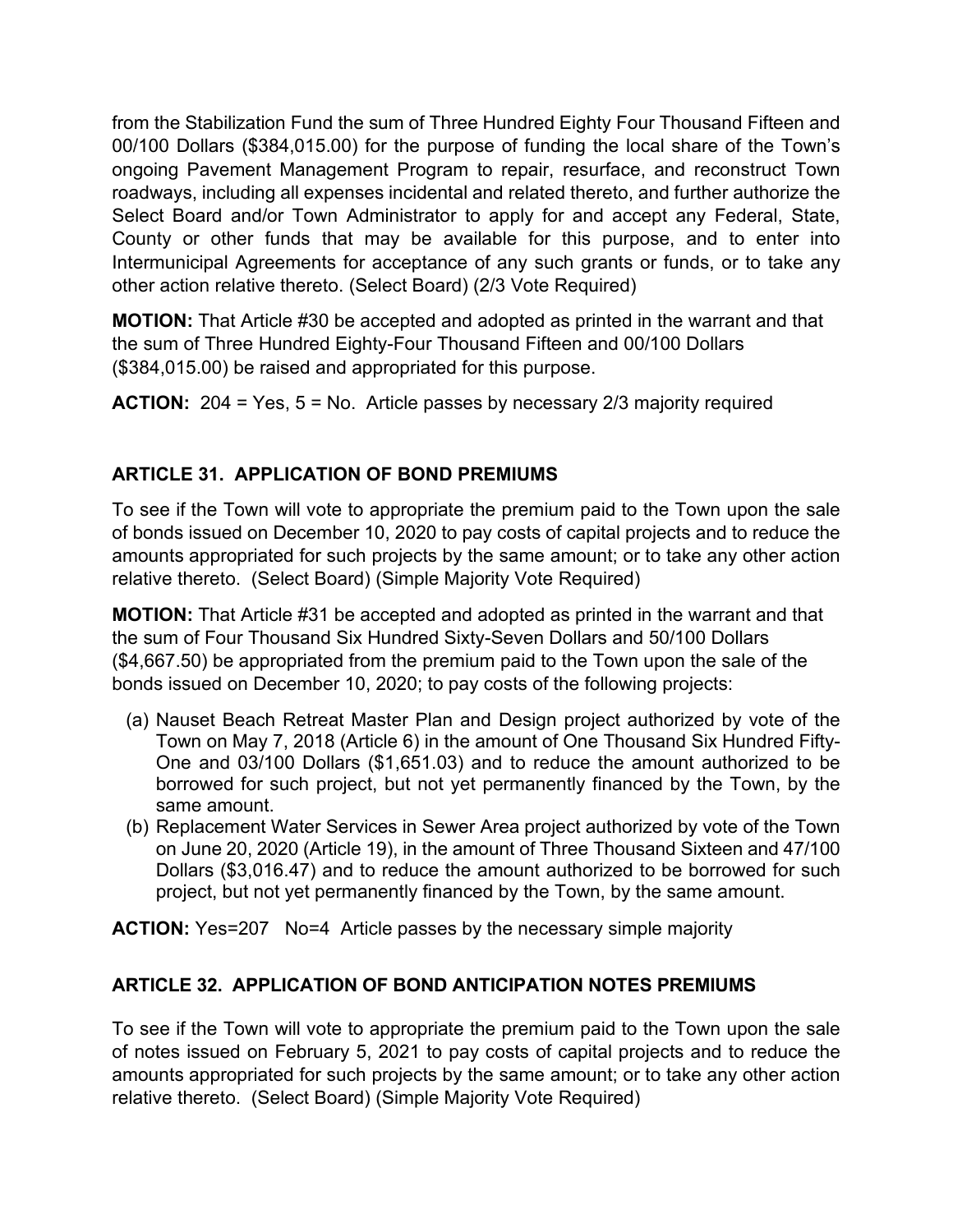**MOTION:** To indefinitely postpone Article #32.

**ACTION:** Yes=192 No=4 Motion to indefinitely postpone Article #32 passes by the necessary simple majority

## **ARTICLE 33. FUND OTHER POST-EMPLOYMENT BENEFITS (OPEB) LIABILITY TRUST FUND**

To see if the Town will vote to raise and appropriate the sum of Four Hundred Fifty Thousand and 00/100 Dollars (\$450,000.00) to be deposited in the Other Post-Employment Benefits (OPEB) Liability Trust Fund; or taArtike any other action relative thereto. (Select Board) (Simple Majority Vote Required)

**MOTION:** That Article #33 be accepted and adopted as printed in the warrant and that the sum of Four Hundred Fifty Thousand and 00/100 Dollars (\$450,000.00) be raised and appropriated for this purpose.

**ACTION:** Yes=192 No=10 Article passes by the necessary simple majority.

## **ARTICLE 34. FUND AFFORDABLE HOUSING TRUST FUND**

To see if the Town will vote to raise and appropriate the sum of Two Hundred Seventy Five Thousand and 00/100 Dollars (\$275,000.00), to be deposited in the Affordable Housing Trust Fund, or to take any other action relative thereto. (Select Board) (Simple Majority Vote Required)

**MOTION:** That Article #34 be accepted and adopted as printed in the warrant and that the sum of Two Hundred Seventy-Five Thousand and 00/100 Dollars (\$275,000.00) be raised and appropriated for this purpose.

**ACTION:** Yes=181 No=16 Article passes by the necessary simple majority

## **ARTICLE 35. FUND MAINTENANCE OF BUILDINGS AND FACILITIES**

To see if the Town will vote to raise and appropriate the sum of Three Hundred Fifty Thousand and 00/100 Dollars (\$350,000.00), or any other sum, into the Stabilization Fund for Building and Facility Maintenance, and further to transfer from the Stabilization Fund the sum of Three Hundred Fifty Thousand and 00/100 Dollars (\$350,000.00) for the purpose of funding building and facility maintenance projects, including all expenses incidental and related thereto, and further authorize the Select Board and/or Town Administrator to apply for and accept any Federal, State, County or other funds that may be available for this purpose, and to enter into Intermunicipal Agreements for acceptance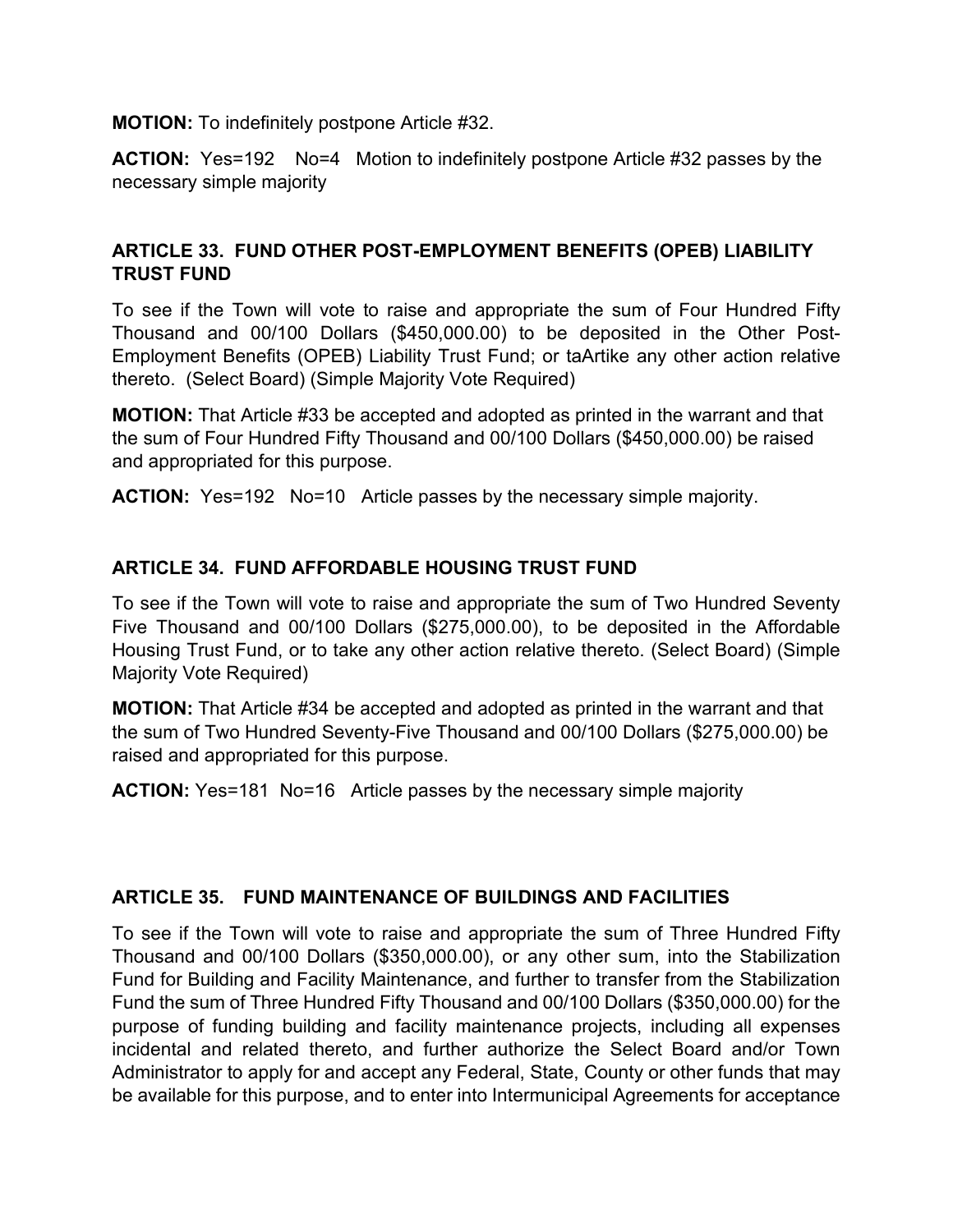of any such grants or funds, or to take any other action relative thereto. (Select Board) (2/3 Vote Required)

**MOTION:** That Article #35 be accepted and adopted as printed in the warrant and that the sum of Three Hundred Fifty Thousand and 00/100 Dollars (\$350,000.00) be raised and appropriated for the purpose of funding Building and facility Maintenance, including all expenses incidental and related thereto.

**ACTION:** 192 = Yes, 9 = No. Article passes by the necessary 2/3 majority required.

# **ARTICLE 36. FUND PURCHASE OF MOTOR VEHICLES AND EQUIPMENT**

To see if the Town will vote to raise and appropriate the sum of Four Hundred Fifty Thousand and 00/100 Dollars (\$450,000.00), or any other sum, into the Stabilization Fund for Motor Vehicles and Equipment, and further to transfer from the Stabilization Fund the sum of Four Hundred Fifty Thousand and 00/100 Dollars (\$450,000.00) for the purpose of funding vehicle and equipment purchases, including all expenses incidental and related thereto, and further authorize the Select Board and/or Town Administrator to apply for and accept any Federal, State, County or other funds that may be available for this purpose, and to enter into Intermunicipal Agreements for acceptance of any such grants or funds, or to take any other action relative thereto. (Select Board) (2/3 Vote Required)

**MOTION:** That Article #36 be accepted and adopted as printed in the warrant and that the sum of Four Hundred Fifty Thousand and 00/100 Dollars (\$450,000.00) be raised and appropriated for the purpose of funding Motor Vehicles and Equipment, including all expenses incidental and related thereto.

**ACTION:** 177 = Yes 15 = No. Article passes by the necessary 2/3 majority

## **ARTICLE 37. FUND VISITOR MANAGEMENT SERVICES BY ORLEANS CHAMBER OF COMMERCE**

To see if the Town will vote to raise and appropriate and/or transfer from available funds the sum of Thirty-Three Thousand and 00/100 Dollars (\$33,000.00), or any other sum, to be spent under the direction of the Orleans Chamber of Commerce, Inc. and the Select Board for the purposes of managing year-round visitors and making the Town more userfriendly; or to take any other action relative thereto. (Select Board) (Simple Majority Vote Required)

**MOTION:** That Article #37 be accepted and adopted as printed in the warrant and that the sum of Thirty-Three Thousand and 00/100 Dollars (\$33,000.00), be raised and appropriated for this purpose.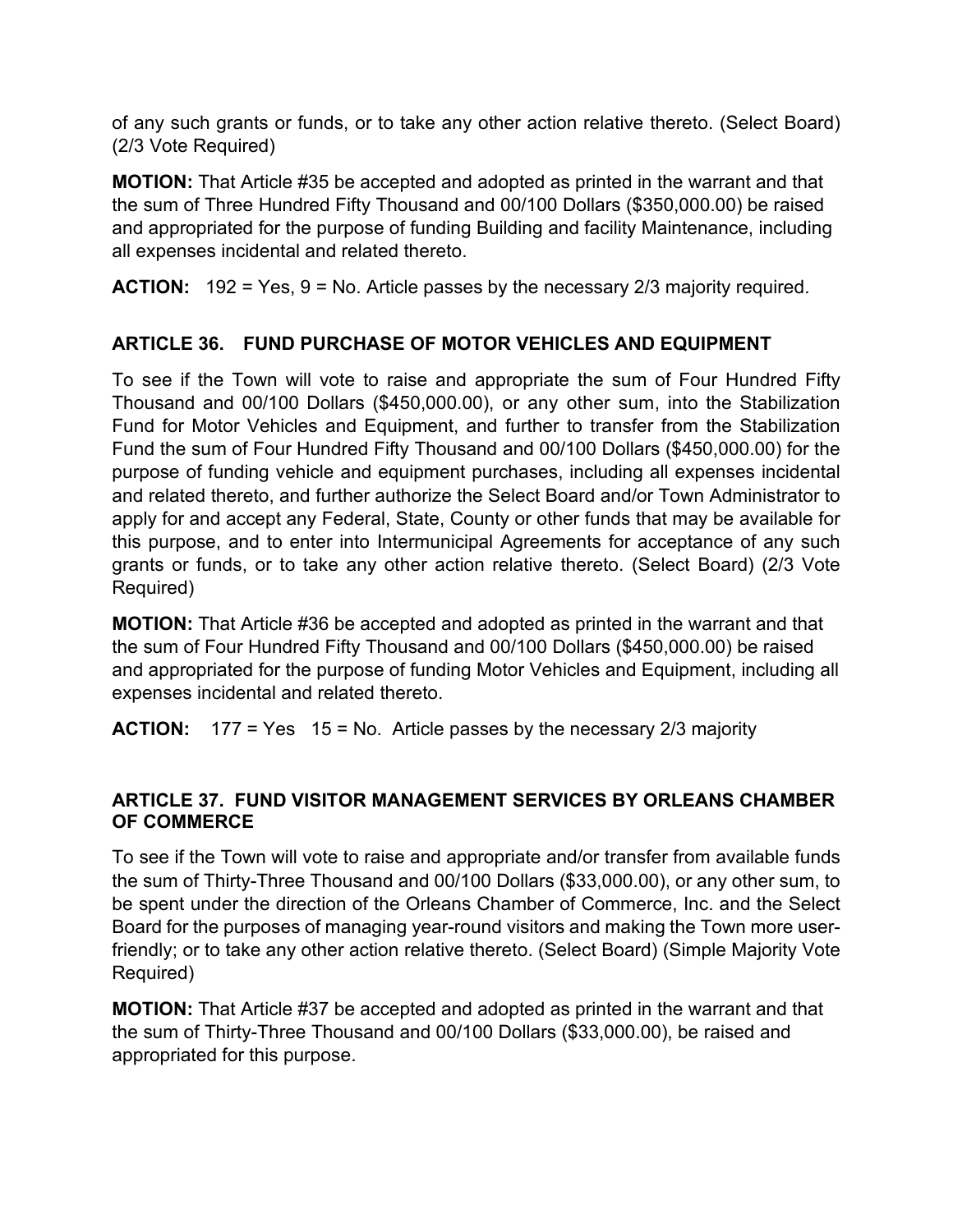**ACTION:** Yes=178 No=17 Article passes by the necessary simple majority.

## **ARTICLE 38. FUND HUMAN SERVICES AGENCIES (FY22)**

To see if the Town will vote to raise and appropriate and/or transfer from available funds the sum of One Hundred Forty-Two Thousand Eight Hundred Fifty Dollars

(\$142,850.00), or any other sum, to fund the following human services organizations for the period July 1, 2021 to June 30, 2022.

#### **Funding for FY 2022**

| AIDS Support Group of Cape Cod                   |        | \$<br>5,000.00  |
|--------------------------------------------------|--------|-----------------|
| Alzheimers Support Group of Cape Cod             |        | \$<br>11,000.00 |
| <b>Big Brothers/Big Sisters</b>                  |        | \$<br>2,000.00  |
| Capabilities                                     |        | \$<br>6,000.00  |
| Cape Cod Children's Place                        |        | \$<br>4,250.00  |
| <b>Consumer Assistance Council, Inc.</b>         |        | \$<br>700.00    |
| <b>Duffy Health Center</b>                       |        | \$<br>1,000.00  |
| Elder Services of Cape Cod and the Islands, Inc. |        | \$<br>2,500.00  |
| <b>Family Food Pantry</b>                        |        | \$<br>5,000.00  |
| Food for Kids                                    |        | \$<br>3,000.00  |
| <b>Homeless Prevention Council</b>               |        | \$<br>12,000.00 |
| Independence House, Inc.                         |        | \$<br>10,600.00 |
| Lower Cape Outreach Council                      |        | \$<br>10,000.00 |
| Nauset Together We Can                           |        | \$<br>12,000.00 |
| <b>Orleans After School Activities Program</b>   |        | \$<br>30,000.00 |
| <b>Outer Cape Health Services</b>                |        | \$<br>20,000.00 |
| South Coastal Counties Legal Services, Inc.      |        | \$<br>2,800.00  |
| <b>Sustainable CAPE</b>                          |        | 5,000.00        |
|                                                  | TOTAL: | \$142,850.00    |

Or to take any other action relative thereto. (Select Board) (Simple Majority Vote Required)

**MOTION:** That Article #38 be accepted and adopted as printed in the warrant, and that the sum of One Hundred Forty-Two Thousand Eight Hundred Fifty Dollars (\$ 142,850.00) be raised and appropriated for this purpose.

**ACTION:** Yes=191 No=1 Article passes by the necessary simple majority.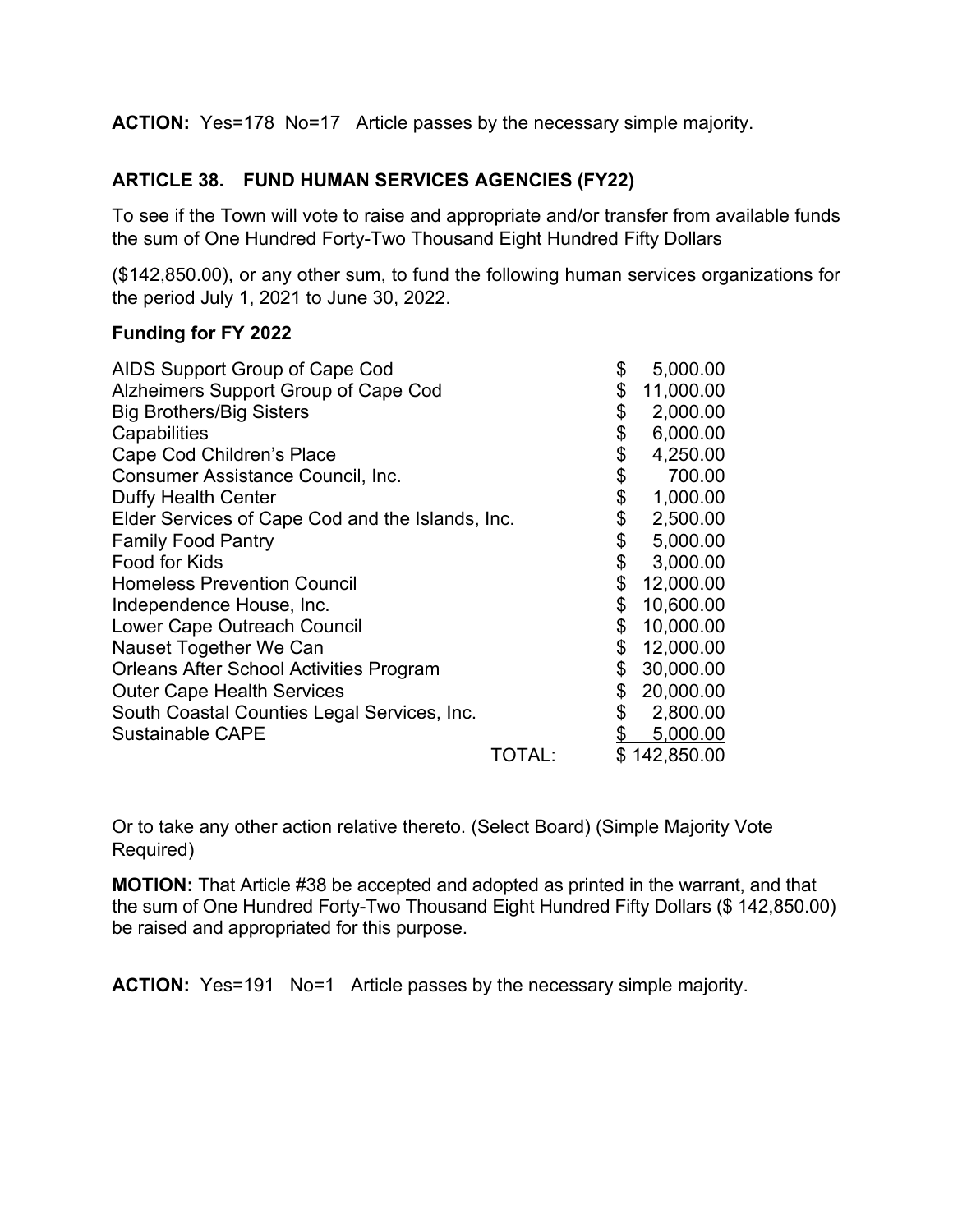## **ARTICLE 39. FUND FOURTH OF JULY CELEBRATION**

To see if the Town will vote to raise and appropriate and/or transfer from available funds the sum of Eight Thousand and 00/100 Dollars (\$8,000.00), or any other sum, for the purpose of funding the July 4<sup>th</sup> celebration within the Town of Orleans. Said funds to be expended under the direction of the Town Administrator, or to take any other action relative thereto. (Select Board) (Simple Majority Vote Required)

**MOTION:** That Article #39 be accepted and adopted as printed in the warrant, and that the sum of Eight Thousand and 00/100 Dollars (\$8,000.00) be raised and appropriated for this purpose.

**ACTION:** Yes=166 No=3 Article passes by the necessary simple majority.

## **ARTICLE 40. FUND CULTURAL COUNCIL GRANTS**

To see if the Town will vote to raise and appropriate and/or transfer from available funds the sum of Two Thousand and 00/100 Dollars (\$2,000.00), or any other sum, for the purpose of funding Cultural Council awards to organizations that benefit Orleans residents. Said funds to be expended under the direction of the Town Administrator, or to take any other action relative thereto. (Select Board) (Simple Majority Vote Required)

**MOTION:** That Article #40 be accepted and adopted as printed in the warrant, and that the sum of Two Thousand and 00/100 Dollars (\$2,000.00) be raised and appropriated for this purpose.

**ACTION:** Yes=188 No=14 Article passes by the necessary simple majority.

## **ARTICLE 41. AUTHORIZE AND FUND HABITAT CONSERVATION PLAN PERMITS**

To see if the Town will vote to raise and appropriate and/or transfer from available funds the sum of Forty-Three Thousand Twenty-Three and 00/100 Dollars (\$43,023.00), or any other sum, for the purpose of funding the implementation costs, including all expenses incidental and related thereto, of the Habitat Conservation Plan (HCP) approved by the Federal and State Fish and Wildlife Services. The HCP provides for limited over sand vehicle use of Nauset Beach south of the bathing beach parking lot during the summer migratory bird nesting season, or to take any other action relative thereto. (Select Board) (Simple Majority Vote Required)

**MOTION**: That Article #41 be accepted and adopted as printed in the warrant and that the sum of Forty-Three Thousand Twenty-Three and 00/10 Dollars (\$43,023) be raised and appropriated for this purpose.

**ACTION:** Yes=186 No=12 Article passes by the necessary simple majority.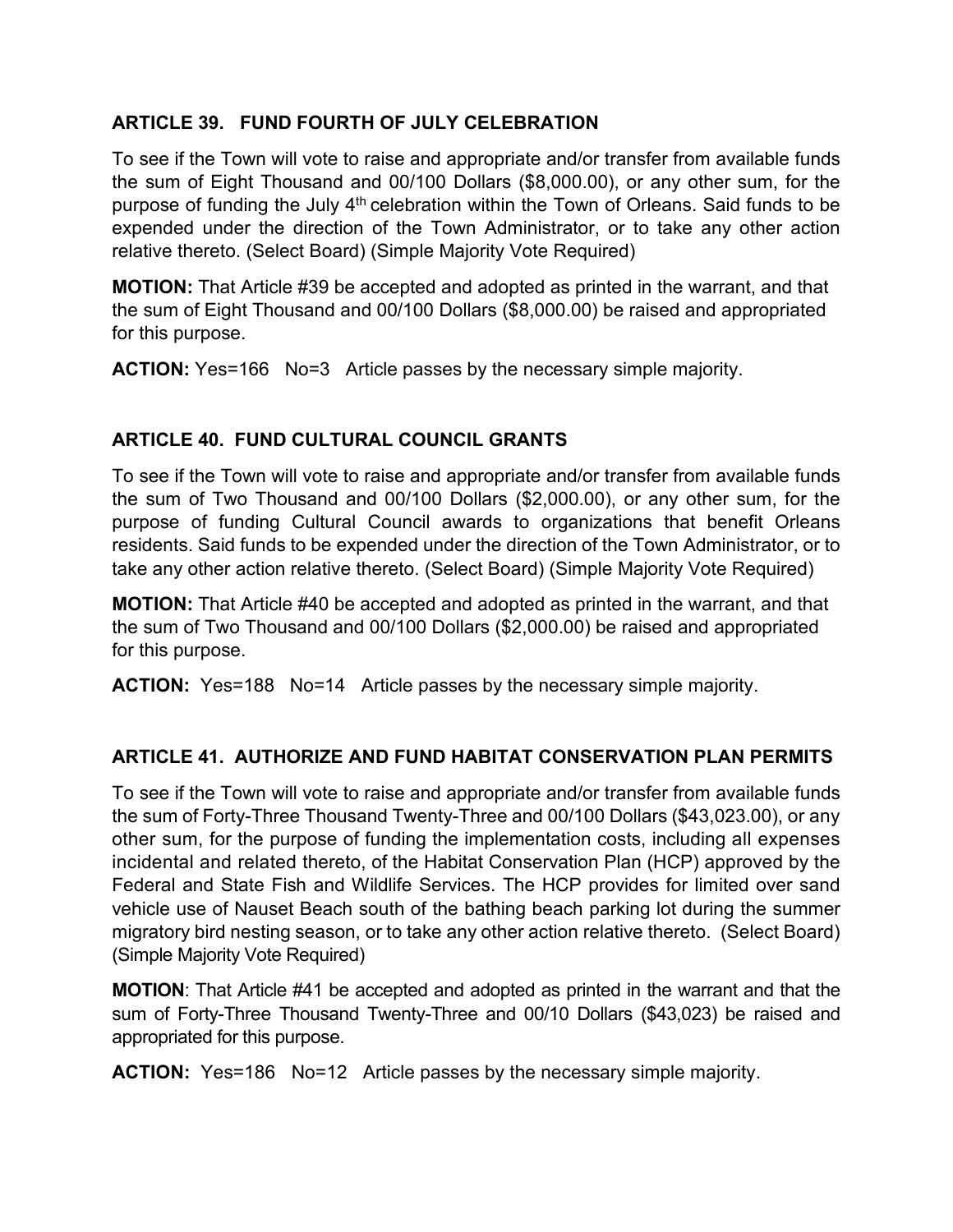## **ARTICLE 42. FUND ELECTED OFFICIAL'S COMPENSATION (FY22)**

To see if the Town will vote to fix the salaries of elected officials for the twelve month period beginning July 1, 2021 as follows:

| 1) Select Board (5) | \$3,000.00 |
|---------------------|------------|
| 2) Board Chairman   | \$500.00   |
| 3) Moderator        | \$300.00   |

4) Constables (2) \$ 150.00

and to raise and appropriate and/or transfer from available funds the sum of Sixteen Thousand One Hundred and 00/100 Dollars (\$16,100.00), or any other sum, for this purpose, or to take any other action relative thereto. (Select Board) (Simple Majority Vote Required)

**MOTION:** That Article #42 be accepted and adopted as printed in the warrant and that the sum of Sixteen Thousand One Hundred and 00/100 Dollars (\$16,100.00) be raised and appropriated for this purpose.

**ACTION:** Yes=192 No=8 Article passes by the necessary simple majority.

## **ARTICLE 43. FUND UNANTICIPATED EMPLOYEE BUYOUTS**

To see if the Town will vote to raise and appropriate the sum of Eighty Thousand and 00/100 Dollars (\$80,000.00) or any other sum, to fund unanticipated employee-related buyouts, or to take any other action relative thereto. (Select Board) (Simple Majority Vote Required)

**MOTION:** That Article #43 be accepted and adopted as printed in the warrant and that the sum of Eighty Thousand and 00/100 Dollars (\$80,000.00) be raised and appropriated for this purpose.

**ACTION:** Yes=194 No=8 Article passes by the necessary simple majority.

## **ARTICLE 44. TRANSFER WATER SERVICE CONNECTION FUNDS**

To see if the Town will vote to transfer from available funds the sum of Thirty Thousand and 00/100 Dollars (\$30,000.00), or any other sum, to the Water Special Revenue Fund - Water Service Connection Account for the purpose of maintaining water service connections, or to take any other action relative thereto. (Board of Water and Sewer Commissioners) (Simple Majority Vote Required)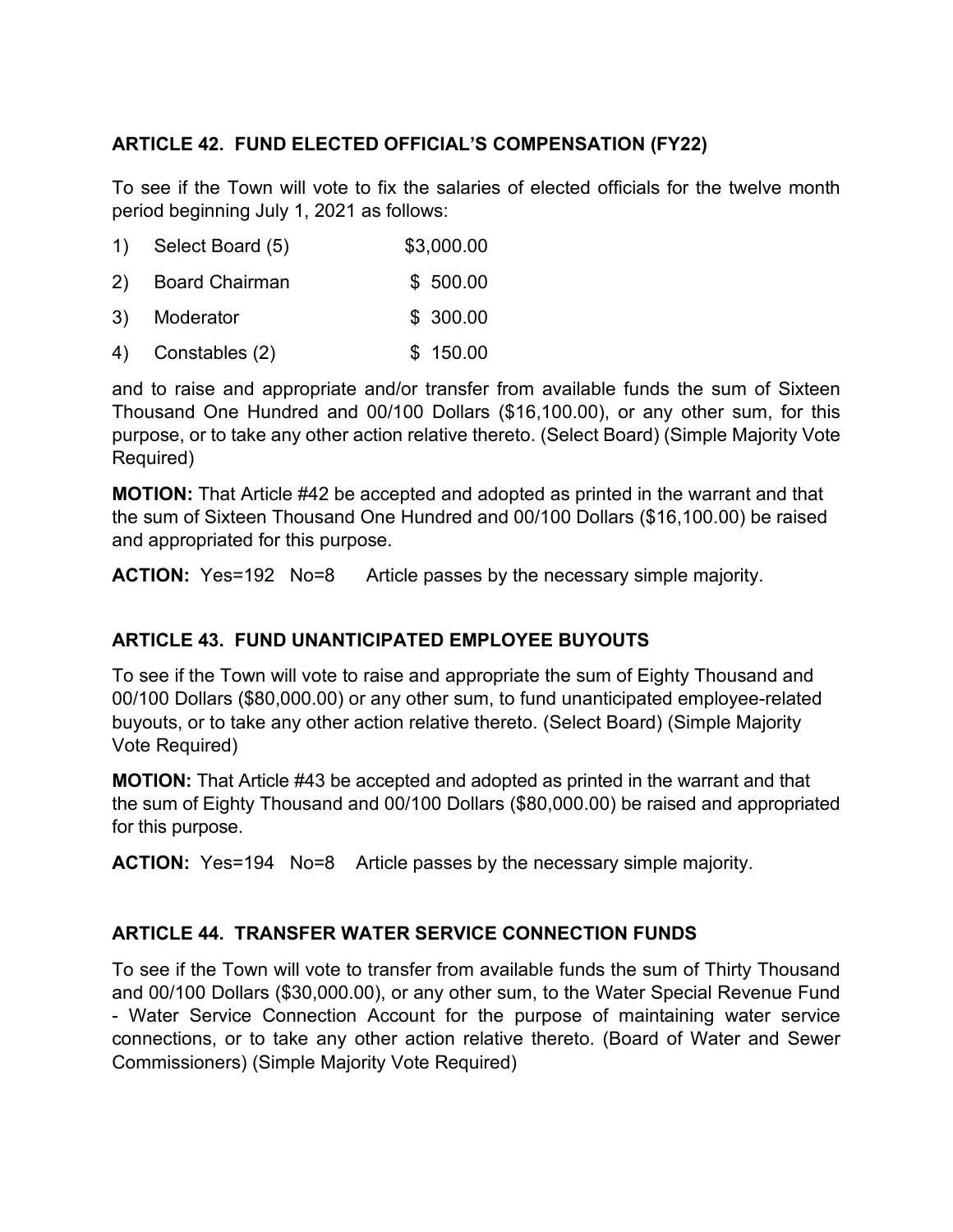**MOTION:** That Article #44 be accepted and adopted as printed in the warrant and the sum of Thirty Thousand and 00/100 Dollars (\$30,000.00) be transferred from the Water Special Revenue Fund – Fund Balance Reserved for Water Service Connections for this purpose.

**ACTION:** Yes=197 No=3 Article passes by the necessary simple majority.

## **ARTICLE 45. FUND ELECTRONIC VOTING AT TOWN MEETING**

To see if the Town will vote to raise and appropriate the sum of Fifty Thousand Dollars (\$50,000.00), or any other sum, for the purpose of leasing or purchasing electronic voting equipment, or to take any other action relative thereto. (Select Board) (Simple Majority Vote Required)

**MOTION:** That Article #45 be accepted and adopted as printed in the warrant and that the sum of Fifty Thousand and 00/100 Dollars (\$50,000.00) be raised and appropriated for this purpose.

**ACTION:** Yes=200 No=9 Article passes by the necessary simple majority.

### **ARTICLE 46. FUND DOWNTOWN ECONOMIC STUDY**

To see if the Town will vote to raise and appropriate and/or transfer from available funds the sum of Sixty Thousand Dollars (\$60,000.00), or any other sum, for the purpose of funding a downtown economic development study, or to take any other action relative thereto. (Select Board) (Simple Majority Vote Required)

**MOTION:** That Article #46 be accepted and adopted as printed in the warrant and that the sum of Sixty Thousand and 00/100 Dollars (\$60,000.00) be raised and appropriated for this purpose.

**ACTION:** Yes=185 No=15 Article passes by the necessary simple majority.

## **ARTICLE 47. FUND ORLEANS MANAGERS UNION CONTRACT (FY22)**

To see if the Town will vote to raise and appropriate a sufficient sum of money to be added to the FY22 Salary Accounts for various Town departments with employees covered under the collective bargaining agreement between the Town and the Orleans Managers Union, or to take any other action relative thereto. (Select Board) (Simple Majority Vote Required)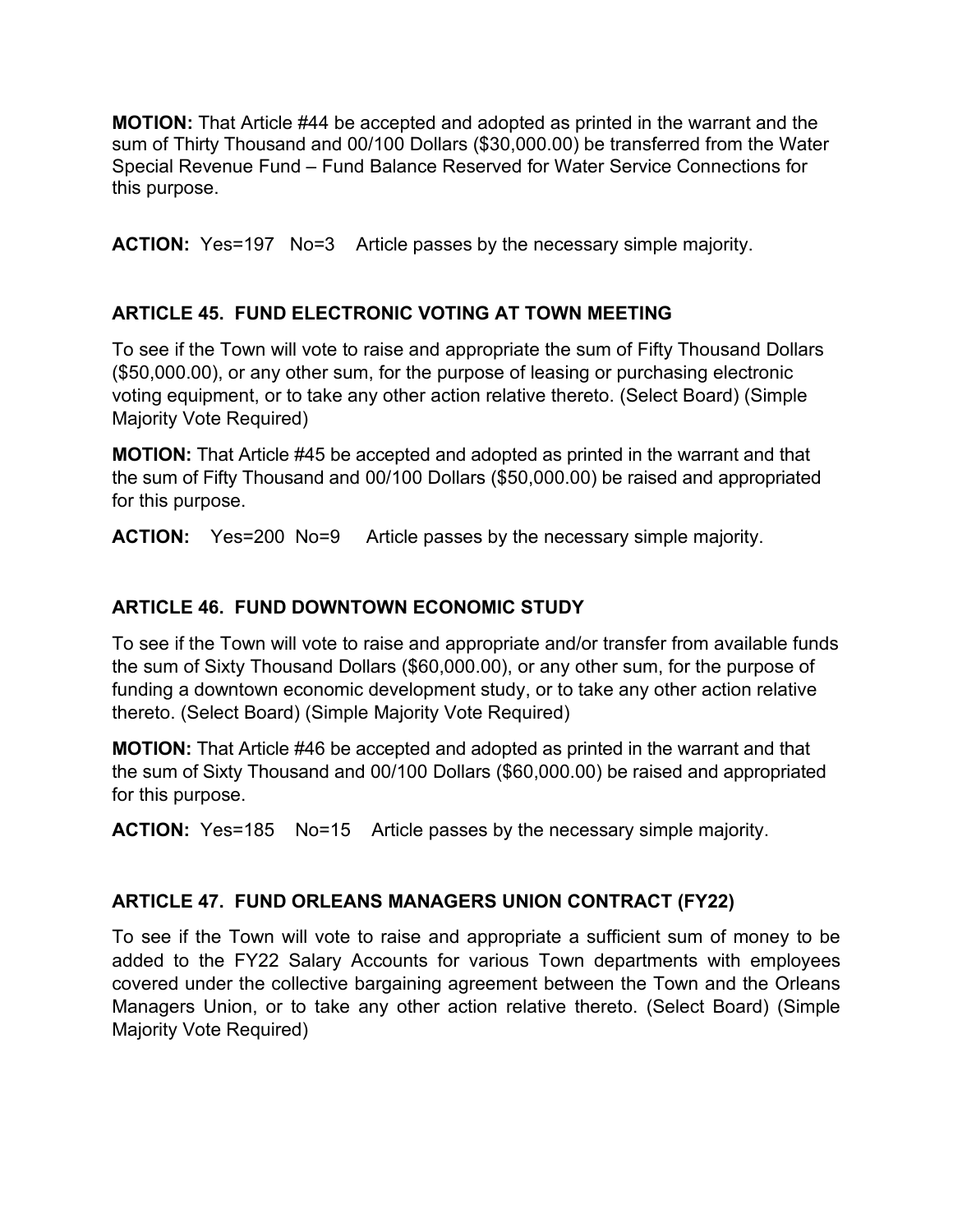**MOTION:** That Article #47 be accepted and adopted as printed in the warrant and that the sum of Fifty-Five Thousand and 00/100 Dollars (\$55,000.00) be raised and appropriated for this purpose.

**ACTION:** Yes=195 No=7 Article passes by the necessary simple majority.

## **ARTICLE 48. FUND CLERICAL AND TECHNICAL UNION CONTRACT (FY 22)**

To see if the Town will vote to raise and appropriate a sufficient sum of money to be added to the FY22 Salary Accounts for various Town departments with employees covered under the collective bargaining agreement between the Town and the United Steelworkers Local Union 9158 Unit #2, Clerical and Technical Union, or to take any other action relative thereto. (Select Board) (Simple Majority Vote Required)

**MOTION:** That Article #48 be accepted and adopted as printed in the warrant and that the sum of Thirty-Five Thousand and 00/100 Dollars (\$35,000.00) be raised and appropriated for this purpose.

**ACTION:** Yes=194 No=9 Article passes by the necessary simple majority.

# **ARTICLE 49. FUND STEEL WORKERS UNION CONTRACT (FY 22)**

To see if the Town will vote to raise and appropriate a sufficient sum of money to be added to the FY22 Salary Accounts for various Town departments with employees covered under the collective bargaining agreement between the Town and the United Steelworkers Local Union 13507, or to take any other action relative thereto. (Select Board) (Simple Majority Vote Required)

**MOTION:** That Article #9 be accepted and adopted as printed in the warrant and that the sum of Twenty-One Thousand and 00/100 Dollars (\$21,000.00) be raised and appropriated for this purpose.

**ACTION:** Yes=193 No=7 Article passes by the necessary simple majority.

### **ARTICLE 50. AMEND GENERAL BYLAW CH. 40 – PERSONNEL AND FUND NON-UNION EMPLOYEE COLA**

To see if the Town will vote to amend Chapter 40, Personnel, to approve a 2% cost of living wage increase for the period of July 1, 2021 to June 30, 2022 (FY22) for those employees who are covered by the Personnel Bylaw Compensation Plans and those employees covered by individual contracts and employment agreements; and to amend part-time plan B & D classification and compensation plans, a copy of the proposed changes is on file with the Town Clerk, or take any action relative thereto. (Select Board) (Simple Majority Vote Required)

**MOTION:** That Article #50 be accepted and adopted as printed in the warrant.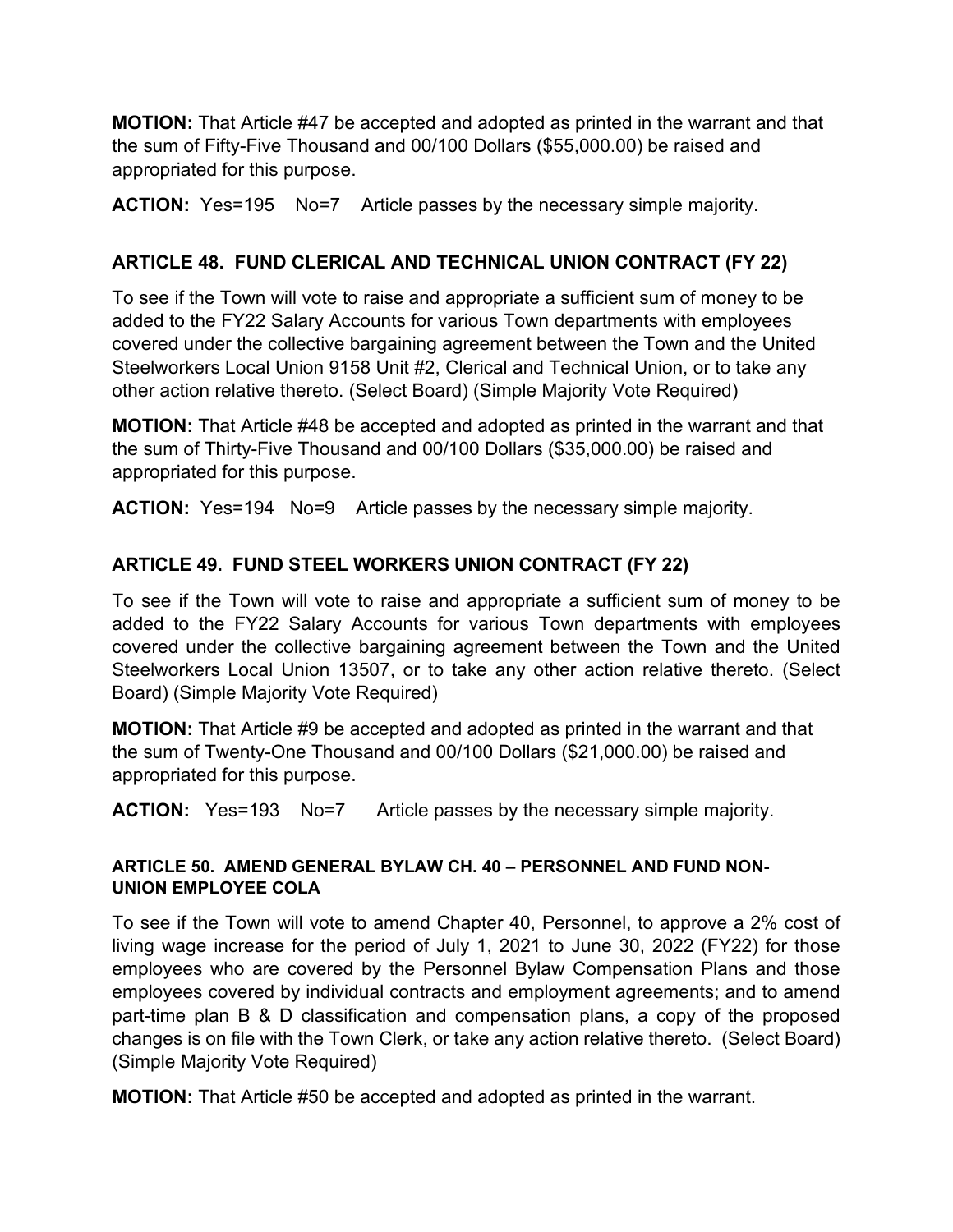**ACTION:** Yes=189 No=7 Article passes by the necessary simple majority.

## **ARTICLE 51. AMEND GENERAL BYLAW CH. 94. FEES, ARTICLE V. NONPAYMENT OF FEES AND TAXES**

To see if the Town will vote to amend the General Bylaws, Section 94-6. Non-Payment of Fees and Taxes as follows:

**"Bold underline** = new language strikethrough = language removed"

(a) The Tax Collector or other municipal official responsible for records of all municipal taxes, assessments, betterments and other municipal charges, hereinafter referred to as the Tax Collector, shall annually furnish to each department, board, or commission or division, hereinafter referred to as the licensing authority, that issues licenses or permits including renewals and transfers, a list of any person, corporation, or business enterprise, hereinafter referred to as the party, that has neglected or refused to pay any local taxes, fees, assessments, betterments or other municipal charges for not less than a twelve month period, and that such party has not filed in good faith a pending application for an abatement of such tax or a pending petition before the appellate tax board.

Or to take any other action relative thereto. (Select Board) (Simple Majority Vote Required)

**MOTION:** That Article #51 be accepted and adopted as printed in the warrant.

**ACTION:** Yes=194 No=3 Article passes by the necessary simple majority.

## **ARTICLE 52. FUND NEW WEBSITE DEVELOPMENT**

To see if the Town will vote to raise and appropriate the sum of thirty thousand five hundred dollars (\$35,000), or any other sum, for the purpose of updating and expanding the town's website to significantly improve security, privacy and access for all users, or to take any other action relative thereto. (Select Board) (Simple Majority Vote Required)

**MOTION:** That Article #52 be accepted and adopted as printed in the warrant and that the sum of Thirty-Five Thousand Dollars (\$35,000.00) be raised and appropriated for this purpose.

**ACTION:** Yes=195 No=5 Article passes by the necessary simple majority.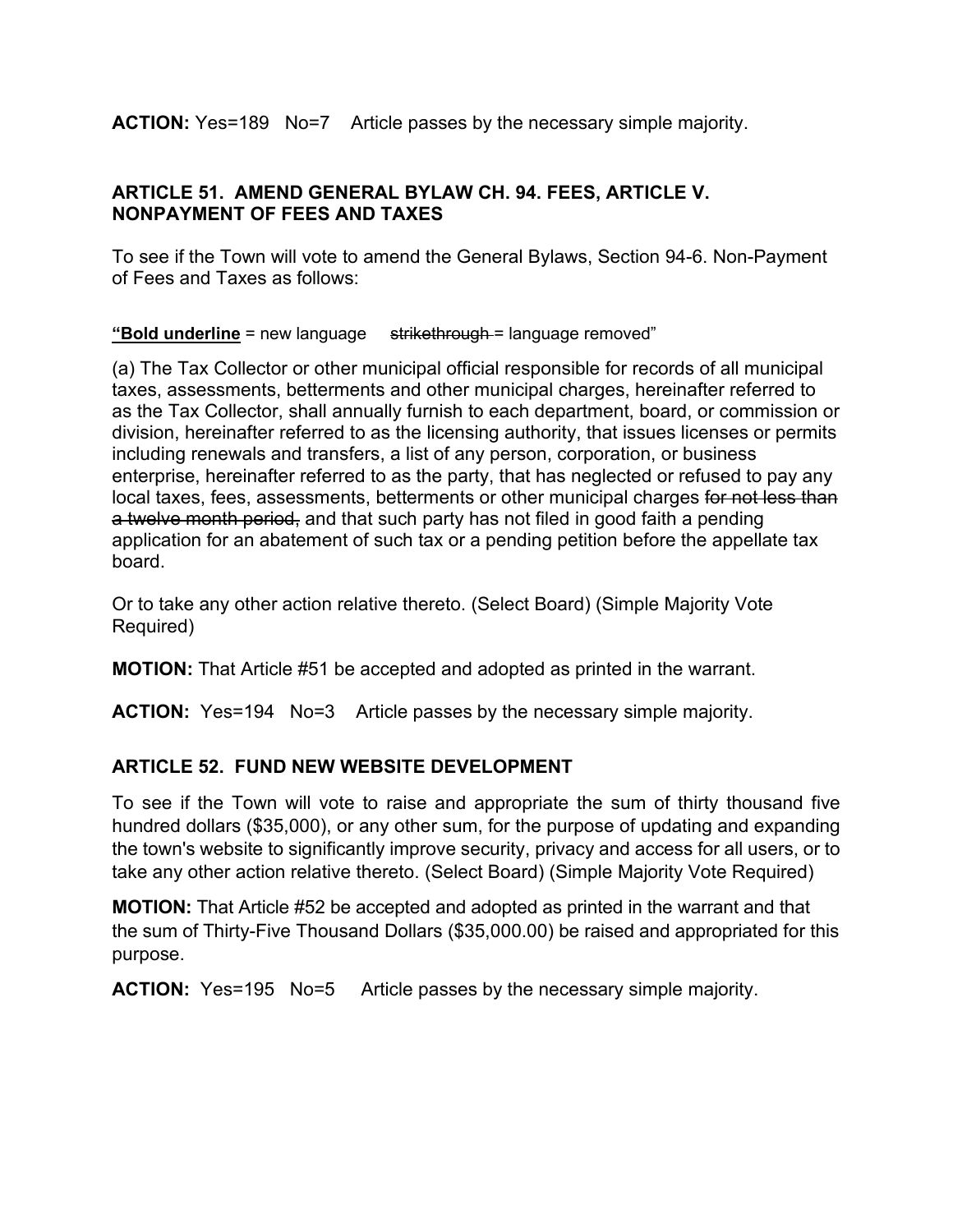## **ARTICLE 53. TRAFFIC CALMING & SAFETY MEASURES RELATED TO BICYCLES AND PEDESTRIANS**

To see if the Town will vote to raise and appropriate the sum of Twenty Thousand Dollars (\$20,000.00), or any other sum, for the purpose of funding traffic calming and safety measures to protect bicyclists and pedestrians, or to take any other action relative thereto. (Select Board) (Simple Majority Vote Required)

**MOTION:** That Article #53 be accepted and adopted as printed in the warrant and that the sum of Twenty Thousand Dollars (\$20,000.00) be raised and appropriated for this purpose.

**ACTION:** Yes=184 No=14 Article passes by the necessary simple majority.

### **ARTICLE 54. AUTHORIZE LEASE OF ROCK HARBOR LAND**

To see if the Town will vote to authorize the Select Board to enter into a five-year lease of a Town-owned parcel of land consisting of approximately .05 acres, located at Rock Harbor, on such terms as they deem appropriate, or to take any other action relative thereto. (Select Board) (Simple Majority Vote Required)

**MOTION:** That Article #54 be accepted and adopted as printed in the warrant.

**ACTION:** Yes=196 No=3 Motion passes by the necessary simple majority.

#### **ARTICLE 55. GRANT EVERSOURCE EASEMENT FOR 29 OAK RIDGE LANE**

To see if the Town will vote to authorize the Select Board to grant an easement to Eversource Energy for utility purposes over the property owned by the Town of Orleans and located at 29 Oak Ridge Road, Orleans, Mass. and described in a deed recorded with the Barnstable County registry of Land Court Division Certificate of Title No. 88668, on such terms and conditions as the Select Board may determine, and to further authorize the Select Board to execute any and all instruments and to take such action as may be necessary on behalf of the Town to effectuate this vote; or to take any action relative thereto. (Select Board) (Simple Majority Vote Required)

**MOTION:** That Article #55 be accepted and adopted as printed in the warrant.

**ACTION:** Yes=198 N0=4 Article passes by the necessary simple majority.

## **ARTICLE 56. AUTHORIZE LEASE OF TOWN PROPERTY TO CVEC FOR RENEWABLE ENERGY PROJECTS**

To see if the Town will vote to authorize the Select Board to enter into a lease with Cape & Vineyard Electric Cooperative, Inc. (CVEC) or its designated photovoltaic solar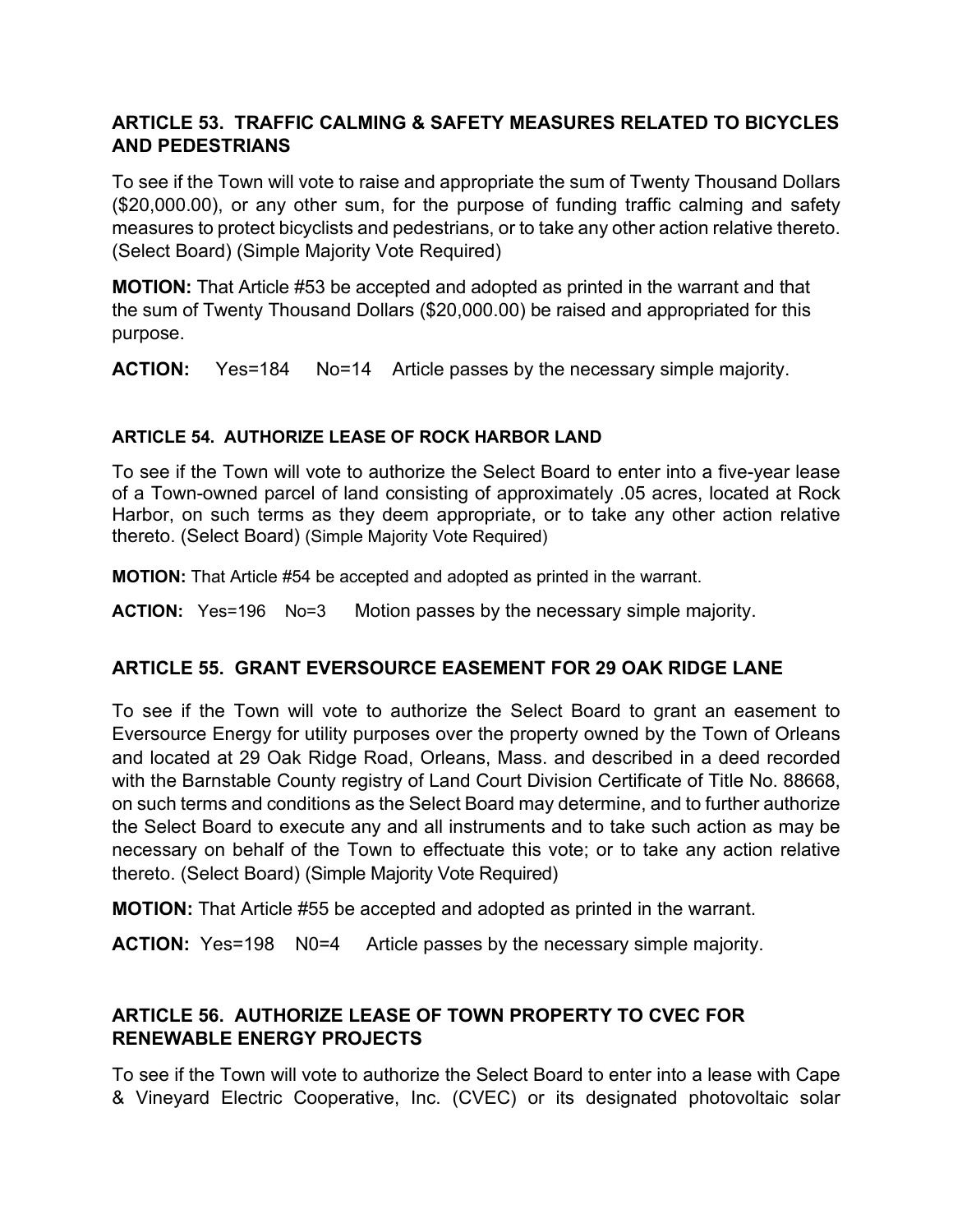contractor, for a term not to exceed twenty-five years, for two sites within the boundaries of the former Tri-Town Waste Water Treatment Facility property, for the purpose of installing photovoltaic (and battery storage) projects, on such terms and conditions as the Select Board deem appropriate, or to take any other action relative thereto. (Select Board) (Simple Majority Vote Required)

**MOTION:** That Article #56 be accepted and adopted as printed in the warrant.

**ACTION:** Yes=196 N0=6 Article passes by the necessary simple majority.

## **ARTICLE 57. AUTHORIZE INTERMUNICIPAL AGREEMENT WITH CVEC RELATED TO RENEWABLE ENERGY PROJECTS**

To see if the Town will vote to authorize the Select Board to enter into an Intermunicipal Agreement with Cape & Vineyard Electric Cooperative, Inc. (CVEC) for a term not to exceed twenty-five years, regarding the installation of photovoltaic (and battery storage) projects at the Orleans DPW property (Roof-Mount PV with possible battery) and within the boundaries of the former Tri-Town Waste Water Treatment Facility property (Ground Mount PV with possible battery), substantially in accordance with the Letter of Intent between CVEC and the Town dated December 14, 2020 on file in the Town Clerk's Office, and a net power sales agreement substantially in accordance with the "Specimen Inter-Governmental Net Energy Power Sales Agreement" on file in the Town Clerk's Office, as the same may be revised as necessary on such terms and conditions as the Select Board deem appropriate, or to take any other action relative thereto. (Select Board) (Simple Majority Vote Required)

**MOTION:** That Article #57 be accepted and adopted as printed in the warrant.

**ACTION:** Yes=193 No=6 Article passes by the necessary simple majority.

## **ARTICLE 58. AUTHORIZE TO ACCEPT EASEMENTS**

To see if the Town will authorize, but not require, the Select Board to accept strolling easements from owners receiving dredged sand by a Town funded beach nourishment project, on terms and conditions the Board deems in the best interest of the Town, or to take any other action relative thereto. (Select Board) (Simple Majority Vote Required)

**MOTION:** That Article #58 be accepted and adopted as printed in the warrant.

**ACTION:** Yes=193 No=10 Article passes by the necessary simple majority.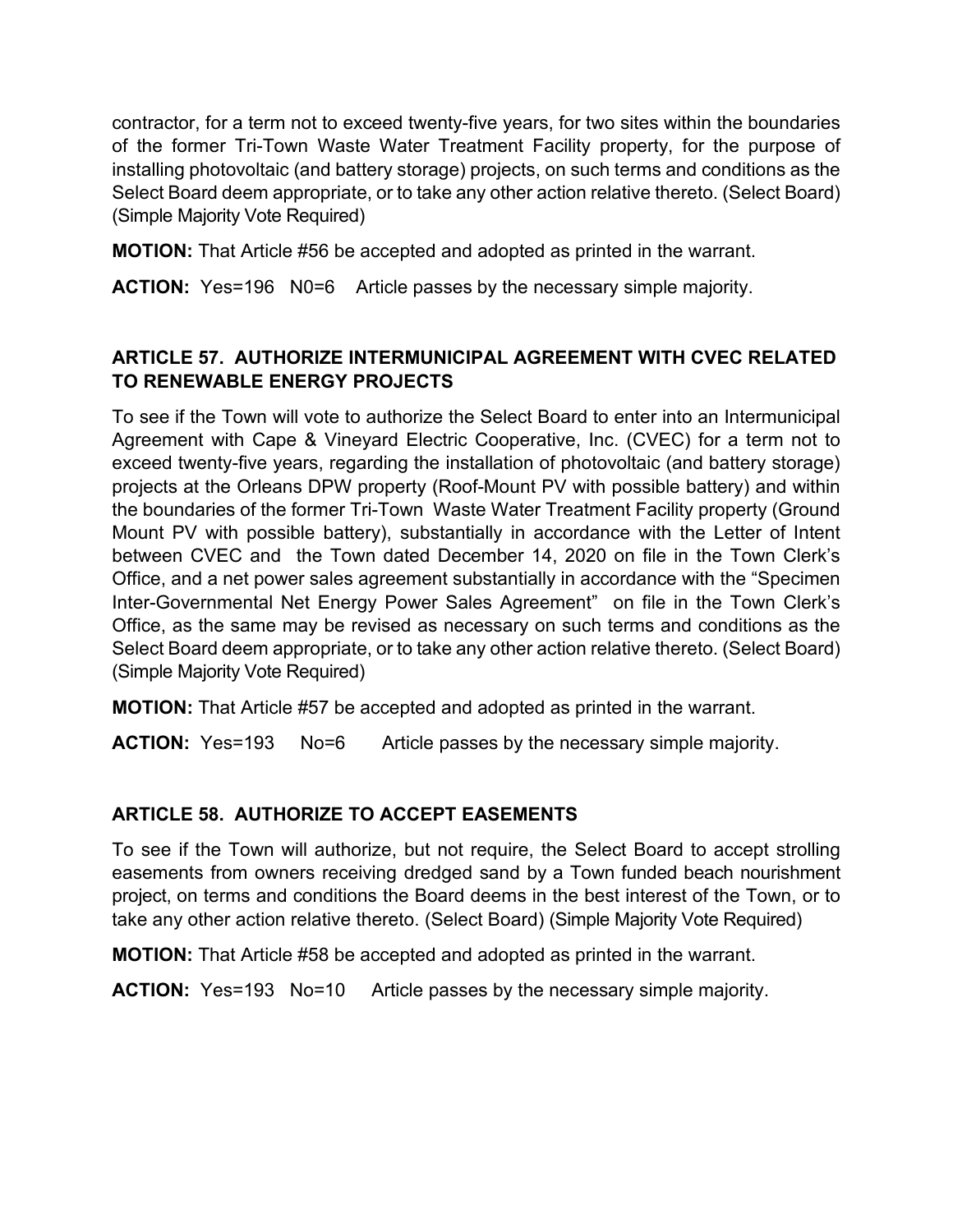## **ARTICLE 59. AMEND ZONING BYLAW CHAPTER 164-40. UNCOMMON HOUSING**

To see if the Town will vote to amend the Town's Zoning Bylaw Section 164-40. to read as follows:

**Bold underline** = new language strikethrough = language removed

## **§164-40 Uncommon Housing Accessory and Congregate Dwellings**

**[A.](https://ecode360.com/14200676#14200676)** Accessory dwellings shall be permitted subject to the following provisions:

**[\(1\)](https://ecode360.com/14200677#14200677)** The accessory dwelling shall contain no more than eight hundred (800) square feet of floor area.

**[\(2\)](https://ecode360.com/14200678#14200678)** Any building addition which is involved shall not increase existing lot coverage by more than two percent (2%) of the lot area.

**[\(3\)](https://ecode360.com/14200679#14200679)** The Board of Health must have documented to the Building Commissioner that sewage disposal will be satisfactorily provided for in accordance with the provisions of Title 5 and local Board of Health regulations, including provisions for an appropriate reserve area on the site.

**[\(4\)](https://ecode360.com/14200680#14200680)** Lot area must equal at least thirty thousand (30,000) square feet of contiguous buildable upland.

**[\(5\)](https://ecode360.com/14200681#14200681)** Either **tThe** dwelling**s** to which the accessory dwelling is to be attached or the accessory dwelling must be occupied by the owner of the property as a principal residence and the remaining dwelling unit shall be **if** leased **shall be** for periods of not less than 12 months**ninety (90) days**. The property owner shall be required to file an affidavit with the Building Inspector, annually, stating that either the dwelling or the accessory dwelling will be used as the principal residence of the owner for the next 12 month period and that the remaining dwelling will be leased for a period of not less than 12 months.

## **[B.](https://ecode360.com/14200676#14200676)** Congregate Housing

(no changes to existing bylaw)

Or to take any other action relative thereto. (Planning Board) (2/3 Vote Required)

**MOTION:** That Article #59 be accepted and adopted as printed in the warrant.

**ACTION:** 167 = Yes, 34 = No. Article passes by necessary 2/3 majority,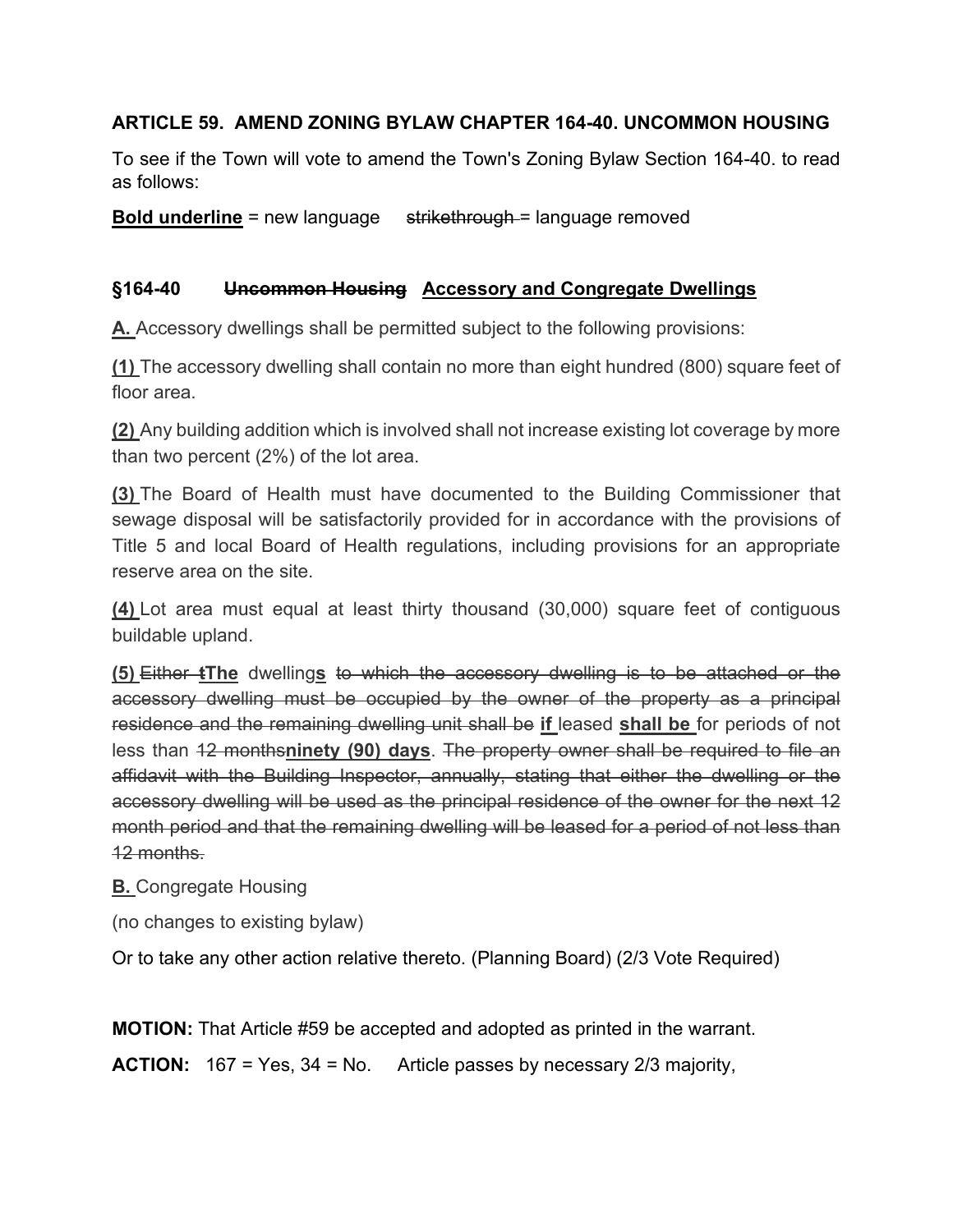## **ARTICLE 60. AMEND ZONING BYLAW CHAPTER 164-33, SITE PLAN REVIEW**

To see if the Town will vote to amend the Town's Zoning Bylaw Section 164-33. by amending IV. Review Criteria, C. to read as follows:

#### **Bold underline** = new language strikethrough = language removed

**[C.](https://ecode360.com/14200460#14200460)** The placement of buildings, structures, fences, lighting and fixtures on each site shall not interfere with traffic circulation, pedestrian use, safety and appropriate use of adjacent properties. **The development shall be planned to safely accommodate bicycle and pedestrian access within the site.**

Or to take any other action relative thereto. (Planning Board) (2/3 Vote Required)

**MOTION:** That Article #60 be accepted and adopted as printed in the warrant.

**ACTION:** Yes=86 No=2 Article passes by necessary 2/3 majority'

### **ARTICLE 61. AMEND ZONING BYLAW CHAPTER 164-13. SCHEDULE OF USE REGULATIONS**

To see if the Town will vote to amend the Zoning Bylaws, Section 164-13 Schedule of Use Regulations, by amending the follow entries in the table: **Bold underline** = new language strikethrough = language removed

#### **164-35.1 Town of Orleans**

**164-35.2 Schedule of Use Regulations**

**P= Use Permitted O= Use Prohibited A= Use allowed: A, under Special Permit by the Board of Appeals as provided in section 164-44**

| <b>INSTITUTIONAL</b>                                        |    |                 |                |                | $ RB LB GB VC^5$ | CD <sup>6</sup> | <b>SC</b> | <b>MB</b>  |
|-------------------------------------------------------------|----|-----------------|----------------|----------------|------------------|-----------------|-----------|------------|
| Civic or cultural non-profit<br>activities                  | IO | lP <sup>4</sup> | P <sup>4</sup> | P <sub>4</sub> | $ P_2 $          |                 |           | <u>p4</u>  |
| Hospitals <del>, sanatoriums</del> or<br>convalescent homes |    |                 |                |                |                  |                 |           |            |
| <b>RESIDENTIAL</b>                                          |    | <b>IRB</b>      |                |                | $ LB GB _{VC}$   | $CD6$ SC        |           | <b>IMB</b> |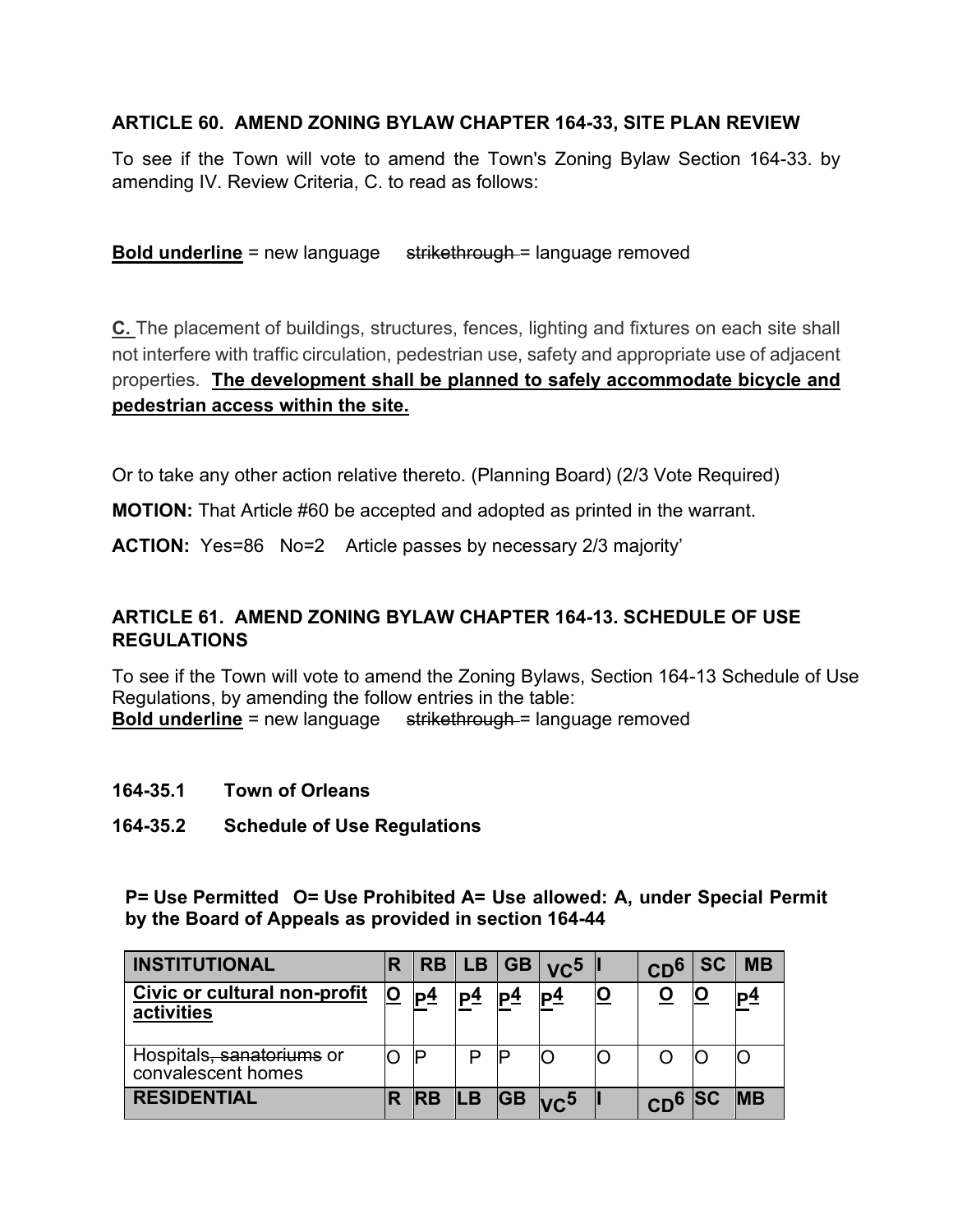| Boys' and girls' camps [ATM<br>3/13/73 Article 46]         | $\Theta$                 | $\Theta$                              | $\Theta$                 | $\Theta$                | $\Theta$                | $\Theta$                 | A                        | $\Theta$                 | $\Theta$                |
|------------------------------------------------------------|--------------------------|---------------------------------------|--------------------------|-------------------------|-------------------------|--------------------------|--------------------------|--------------------------|-------------------------|
| <b>COMMERCIAL</b>                                          | $\overline{\mathsf{R}}$  | <b>RB</b>                             | <b>LB</b>                | <b>GB</b>               | VC <sub>2</sub>         | Ш                        | CD <sup>6</sup>          | <b>SC</b>                | <b>MB</b>               |
| Art gallery or artist studio                               | O                        | P <sup>2</sup>                        | A                        | P <sup>4</sup>          | P <sup>4</sup>          | $A^2$                    | O                        | O                        | O                       |
| <b>Child Care Center (more</b><br>than 6 total children)   | $\overline{\mathbf{O}}$  | $\mathsf{P}% _{T}$                    | <u>P</u>                 | P                       | <u>P</u>                | $\overline{\mathbf{O}}$  | <u>o</u>                 | <u>୦</u>                 | $\overline{\mathbf{o}}$ |
| <b>Child Care Home (not more</b><br>than 6 total children) | $\overline{P}$           | $\mathsf P$                           | $\overline{P}$           | P                       | <u>P</u>                | $\overline{P}$           | P                        | <u>P</u>                 | $\overline{\mathsf{P}}$ |
| Cobbler, seamstress,<br>clothing repair                    | O                        | P <sup>2</sup>                        | A                        | P <sup>4</sup>          | P <sup>4</sup>          | $A^2$                    | $\overline{O}$           | O                        | O                       |
| <b>Coffee Shop</b>                                         | $\overline{\mathbf{Q}}$  | p <sup>2</sup>                        | $\overline{\mathbf{A}}$  | P <sup>4</sup>          | $P_1^4$                 | P <sup>4</sup>           | $\underline{\mathsf{O}}$ | <u>୦</u>                 | $\overline{\mathbf{O}}$ |
| Dry cleaner                                                | $\overline{\mathbf{O}}$  | $\underline{P}^{\underline{\bar{2}}}$ | $\underline{\mathbf{A}}$ | $P^4$                   | P <sup>4</sup>          | $\underline{A^2}$        | $\underline{\mathsf{O}}$ | $\underline{\mathsf{O}}$ | $\overline{\mathbf{O}}$ |
| <b>Funeral Home</b>                                        | $\overline{\mathbf{O}}$  | $\overline{\mathbf{O}}$               | <u>୦</u>                 | P <sup>4</sup>          | <u>A</u>                | <u>p4</u>                | <u>୦</u>                 | $\underline{\mathsf{O}}$ | $\overline{\mathbf{o}}$ |
| <b>COMMERCIAL</b>                                          | R                        | <b>RB</b>                             | <b>LB</b>                | <b>GB</b>               | VC <sub>2</sub>         |                          | CD <sup>6</sup>          | <b>SC</b>                | <b>MB</b>               |
| <b>Medical Office or medical</b><br>lab                    | <u>୦</u>                 | P <sub>4</sub>                        | $P_1^4$                  | P <sup>4</sup>          | P <sup>4</sup>          | <u>୦</u>                 | <u>୦</u>                 | <u>୦</u>                 | <u>ଠ</u>                |
| Personal Services, spa, nail<br>salon, body art, etc       | $\underline{\mathsf{O}}$ | p <sup>2</sup>                        | P <sup>4</sup>           | P <sup>4</sup>          | $P^4$                   | $\underline{\mathsf{O}}$ | $\overline{\mathbf{o}}$  | $\overline{\mathbf{o}}$  | <u>ଠ</u>                |
| Place of assembly, including<br>theatre                    | $\overline{O}$           | O                                     | O                        | P <sup>4</sup>          | ΙA                      | P                        | O                        | O                        | O                       |
| <b>WHOLESALE AND</b><br><b>STORAGE</b>                     | R                        | <b>RB</b>                             | <b>LB</b>                | <b>GB</b>               | VC <sub>2</sub>         |                          | CD <sup>6</sup>          | <b>SC</b>                | <b>MB</b>               |
|                                                            |                          |                                       |                          |                         |                         |                          |                          |                          |                         |
| Self-storage, Mini storage                                 | $\overline{\mathbf{O}}$  | $\overline{\mathbf{O}}$               | $\underline{\mathsf{O}}$ | $\overline{\mathbf{O}}$ | $\overline{\mathbf{O}}$ | <u>A</u>                 | <u>ଠ</u>                 | O                        | <u>୦</u>                |

(2) Total retail business floor area, exclusive of storage and office space, shall be limited to 1,500 sq. ft. per business. No parking within the Front and Side yard setbacks is permitted.

(4) Except "A" if creating more than 2,500 square feet of gross floor area in commercial use whether through new construction, addition, or change of use. Such special permits are subject to § 164-38 and § 164-39. The calculation of the total gross floor area in commercial use shall include all existing and proposed floor area.

Or to take any other action relative thereto. (Planning Board) (2/3 Vote Required) **MOTION:** That Article #61 be accepted and adopted as printed in the warrant. **ACTION:** 60 = Yes, 138=No Article does not pass by necessary majority.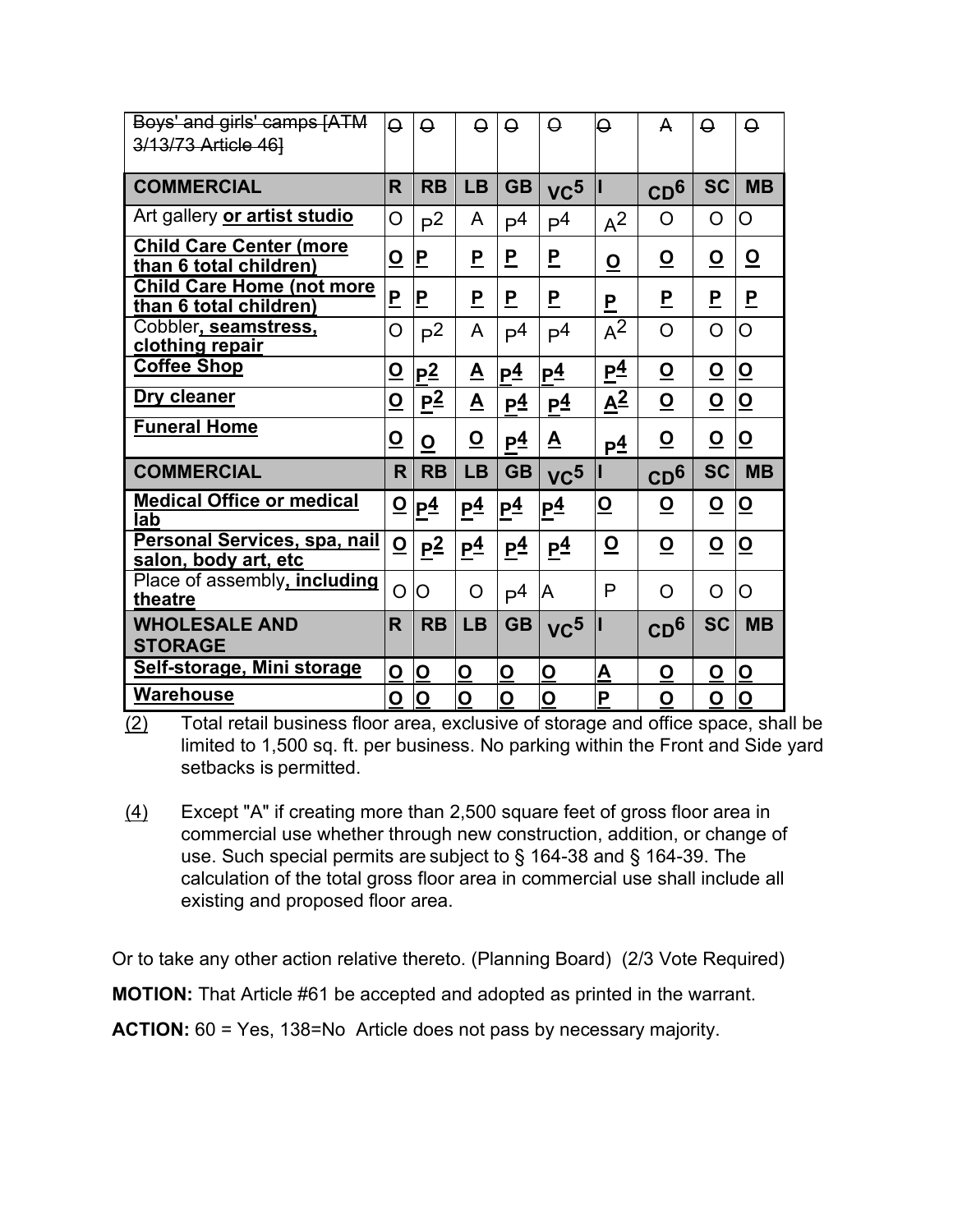## **ARTICLE 62. AMEND ZONING BYLAW CHAPTER 164-13. SCHEDULE OF USE REGULATIONS 1- AND 2-FAMILY DWELLINGS**

To see if the Town will vote to amend the Zoning Bylaws, Section 164-13 Schedule of Use Regulations, by amending the follow entries in the table:

**Bold underline** = new language strikethrough = language removed

## **164-13 Schedule of Use Regulations**

**P= Use Permitted O= Use Prohibited A= Use allowed: A, under Special Permit by the Board of Appeals as provided in section 164-44**

| <b>RESIDENTIAL</b>                  | <b>RB</b> | LB GB VC |  | CD | <b>SCI</b> | <b>MB</b> |
|-------------------------------------|-----------|----------|--|----|------------|-----------|
| Detached 1- or 2-family<br>dwelling |           | ∩D       |  |    |            |           |

Or to take any other action relative thereto. (Planning Board) (2/3 Vote Required)

**MOTION:** That Article #62 be accepted and adopted as printed in the warrant.

**ACTION:** Yes=193 N0=7 Article passes by necessary 2/3 majority.

## **ARTICLE 63. ACCEPT THE GIFT OF JOHN KELSEY – TOWN FLAG**

To see if the Town will vote to accept the gift of the copyright to and the Flag designated and produced by John Kelsey of Orleans as the Official Flag of the Town of Orleans, which is more particularly described in U.S. Copyright, No. V A 2-060-370, entitled a Flag for Orleans, registered on August 3, 2017, (a copy of which is filed with the Office of the Town Administrator) Massachusetts, as presented and incorporated herewith by reference: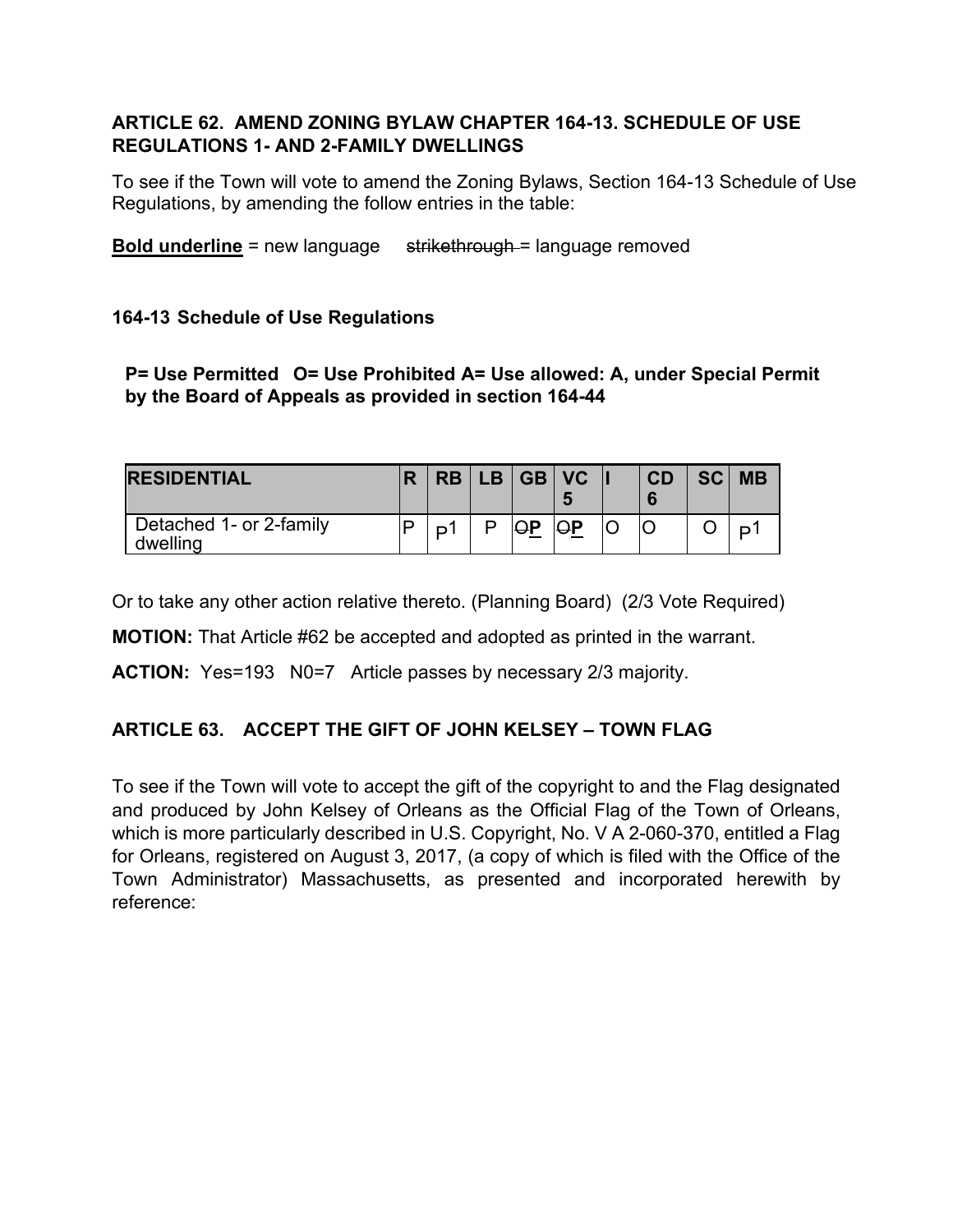

Or to take any other action relative thereto. (Select Board) (Simple Majority Vote Required)

This article will establish the Flag of Orleans, Massachusetts, and this gift of the copyright will permit the Town, with the approval of the Select Board, to utilize the image of the Flag and to license it for whatever purposes the Select Board deems meet, just and in the best interest of the Town. The Flag may be displayed on Town Buildings, Venues, Equipment, and by Town Departments, Offices and by Officers. This gift is unconditional and irrevocable. The donor shall release any and all his rights, title, and interest to it to the Town in perpetuity.

**MOTION:** That Article #63 be accepted and adopted as printed in the warrant.

**MOTION**: To indefinitely postpone

**ACTION:** Yes=138 No=67 Motion passes to indefinitely postpone

## **ARTICLE 64. NAUSET REGIONAL SCHOOL DISTRICT RESOLUTION – BY PETITION**

To see if the Town will vote to adopt the following resolution:

WHEREAS, to resolve the financial inequity of the current School Choice program, participation in the program should no longer be offered to new students until the Choice population is 2% or less of the total school population and that the school committee adjust its staff and operations accordingly;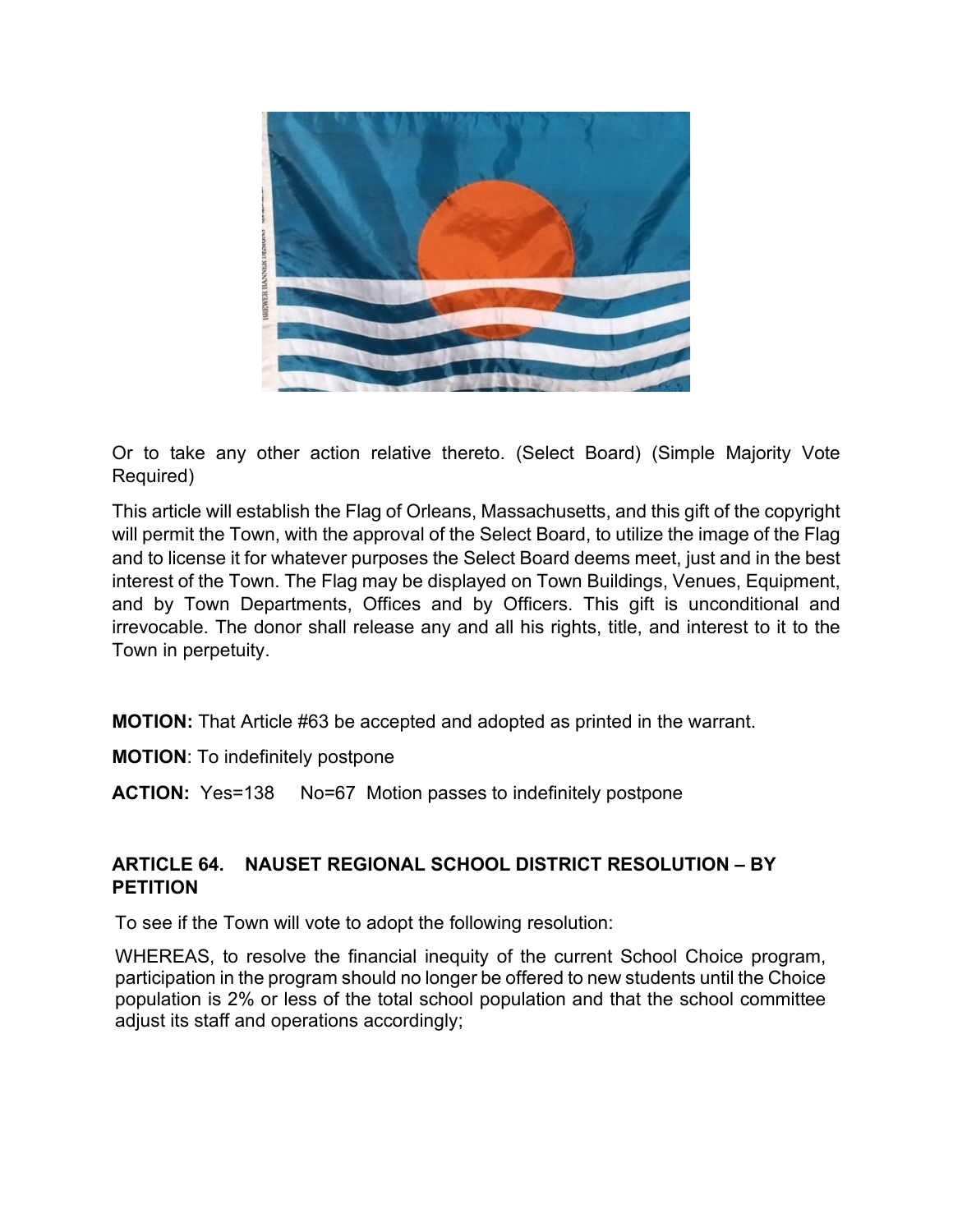WHEREAS, the high school project was based on a projected enrollment of 905 students (approximately 600 in-district students, 100 students from Truro and Provincetown and 200+ School Choice students) over three years ago, demographic data and future student enrollment figures show an accelerating decline for the foreseeable future across the district and Cape Cod. Drawing an increasing amount of out of district students from a continuing declining pool of students to fill the high school is an ongoing financial inequity;

WHEREAS, the Nauset tuition agreements in place with Truro and Provincetown expire in 2024 and Truro and Provincetown do not have an agreement to either extend such arrangement or to share in any of the upcoming capital costs, we find this an inequity that must be resolved.

NOW, THEREFORE, the Nauset Regional School Committee and the Superintendent of the Nauset Public Schools shall take the necessary steps to reduce the School Choice program beginning with the 2021-2022 school year and to reopen negotiations to create a school District which includes Provincetown and Truro with full participation of operating and capital costs including the upcoming school expansion/renovation.

Or to take any other action related thereto. (By Petition) (Simple Majority Vote Required)

1) SCHOOL CHOICE: The FY21 enrollment of the Nauset Regional High School is 877 students, but the four towns in the school district, Orleans, Brewster, Eastham and Wellfleet only provide 596 students. Of the 596, Orleans provided just 113 (19%). Demographic, housing, and birth trends in the District and Cape Cod show student populations will continue to decline. The Massachusetts School Choice program has been in place since 1991 and allows parents to enroll their children in a school district other than the district in which the child resides. The program intent was to fill available seats, however the Nauset School District has utilized Choice to add 258 students (24%) of the student body to its enrollment. The State average is less than 2%. The School Choice tuition received from sending towns since 1991 is only \$5,000/student attending Nauset Regional schools grades 6-12. Therefore, the Nauset School district is subsidizing School Choice students across the Cape (see Provincetown and Truro below) at a cost of \$15,918/student or over \$4 million annually, entirely paid and absorbed by the four district towns.

2) EXPAND THE DISTRICT TO INCLUDE TRURO AND PROVINCETOWN: The towns of Provincetown and Truro have partial middle schools and no high school, thus, the students who choose to come to Nauset are on the remainder of a five year agreement written in 2019 to pay tuition currently at \$18,500 per student. They have NO agreement in place to contribute pro-rata capital costs for their 83 high school students currently or